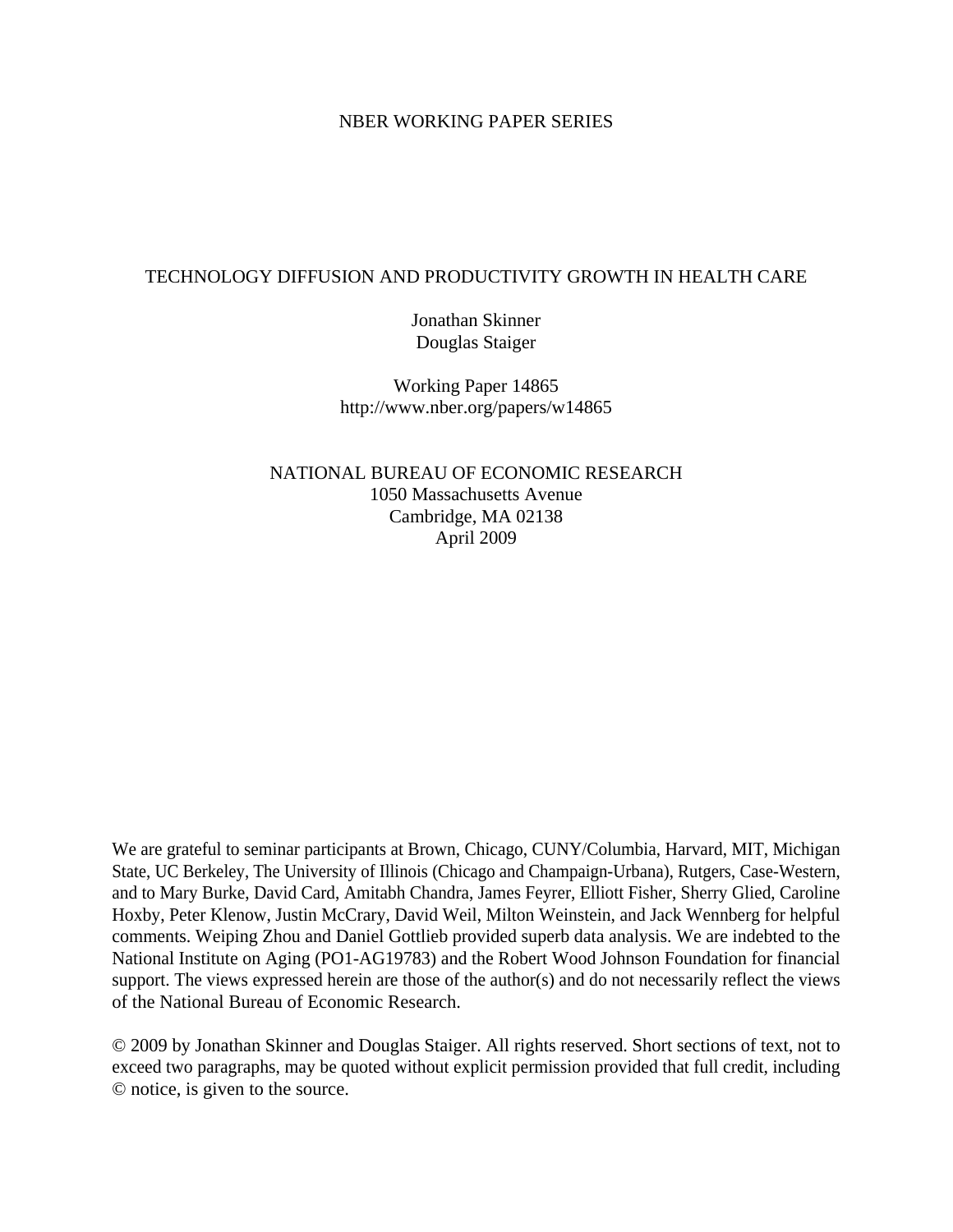Technology Diffusion and Productivity Growth in Health Care Jonathan Skinner and Douglas Staiger NBER Working Paper No. 14865 April 2009 JEL No. H51,I1,O33

#### **ABSTRACT**

Inefficiency in the U.S. health care system has often been characterized as "flat of the curve" spending providing little or no incremental value. In this paper, we draw on macroeconomic models of diffusion and productivity to better explain the empirical patterns of outcome improvements in heart attacks (acute myocardial infarction). In these models, small differences in the propensity to adopt technology can lead to wide and persistent productivity differences across countries -- or in our case, hospitals. Theoretical implications are tested using U.S. Medicare data on survival and factor inputs for 2.8 million heart attack patients during 1986-2004. We find that the speed of diffusion for highly efficient and often low-cost innovations such as beta blockers, aspirin, and primary reperfusion explain a large fraction of persistent variations in productivity, and swamp the impact of traditional factor inputs. Holding technology constant, the marginal gains from spending on heart attack treatments appear positive but quite modest. Hospitals which during the period 1994/95 to 2003/04 raised their rate of technology diffusion (the "tigers") experienced outcome gains four times the gains in hospitals with diminished rates of diffusion (the "tortoises"). Survival rates in low-diffusion hospitals lag by as much as a decade behind high-diffusion hospitals, raising the question of why some hospitals (and the physicians who work there) adopt so slowly.

Jonathan Skinner Department of Economics 6106 Rockefeller Hall Dartmouth College Hanover, NH 03755 and NBER jonathan.skinner@dartmouth.edu

Douglas Staiger Dartmouth College Department of Economics HB6106, 301 Rockefeller Hall Hanover, NH 03755-3514 and NBER douglas.staiger@dartmouth.edu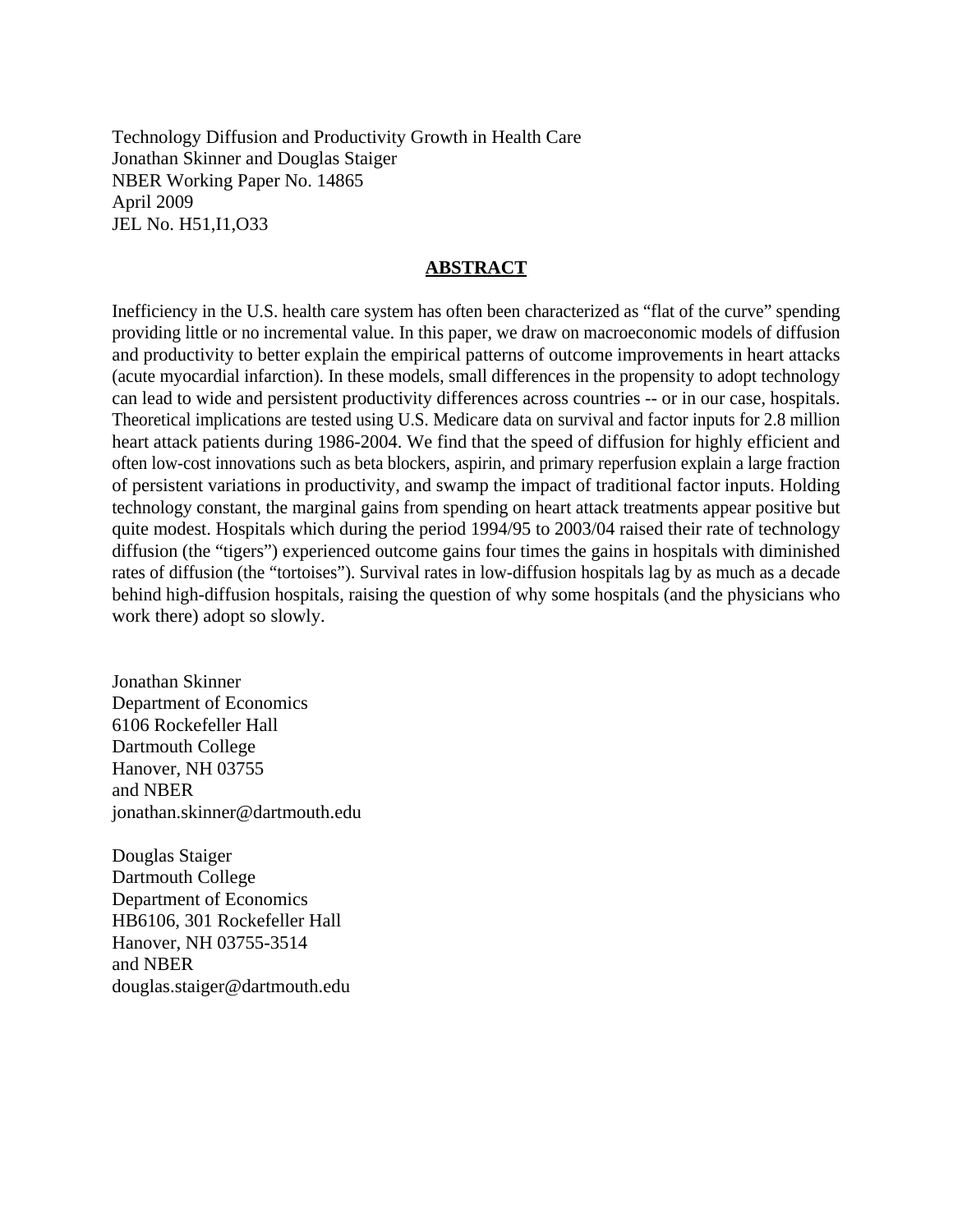#### **1. Introduction**

There are pervasive regional differences in per capita U.S. Medicare expenditures, ranging from \$5,877 in Salem, OR to \$16,351 in Miami.<sup>1</sup> Yet there is little or no evidence that the higher spending in high cost regions lead to better outcomes, with estimates of inefficiency range from 20 to 30 percent of overall health care expenditures (Fisher et al., 2003; Skinner, et al., 2005). These estimates have been interpreted as "flat of the curve" health care spending, or variations along a common production function with a very low or zero marginal value of health care spending. $2$ 

But this "flat of the curve" explanation is problematic for many observed patterns. First, Baicker and Chandra (2004) have documented that state-level quality measures are *negatively* associated with per capita Medicare expenditures. Why should spending more be associated with providing worse quality care? Second, given results from Cutler, et al. (1998), Berndt et al. (2002), and others that over time, survival and functioning has improved because of often expensive new medical technology, it would be surprising if 20 to 30 percent of health care spending (or between 3 and 4.5 percent of GDP) should provide *no* benefit whatsoever.

In this paper, we draw on macroeconomic models of productivity to provide a better explanation for these empirical puzzles. That differential rates of technology adoption can explain long-term variations in per capita GDP across countries is by now well understood. Crespi, et al. (2008) find as much as 50 percent of total factor productivity growth arises simply from the flow of knowledge across firms. Parente and Prescott (1994, 2002) showed that surprisingly small differences in the rates of technological adoption could imply large disparities

 $\overline{a}$ 

<sup>1</sup> Estimates are for 2006 (www.dartmouthatlas.org).

<sup>&</sup>lt;sup>2</sup> See e.g., Fuchs (2004) and Enthoven (1978).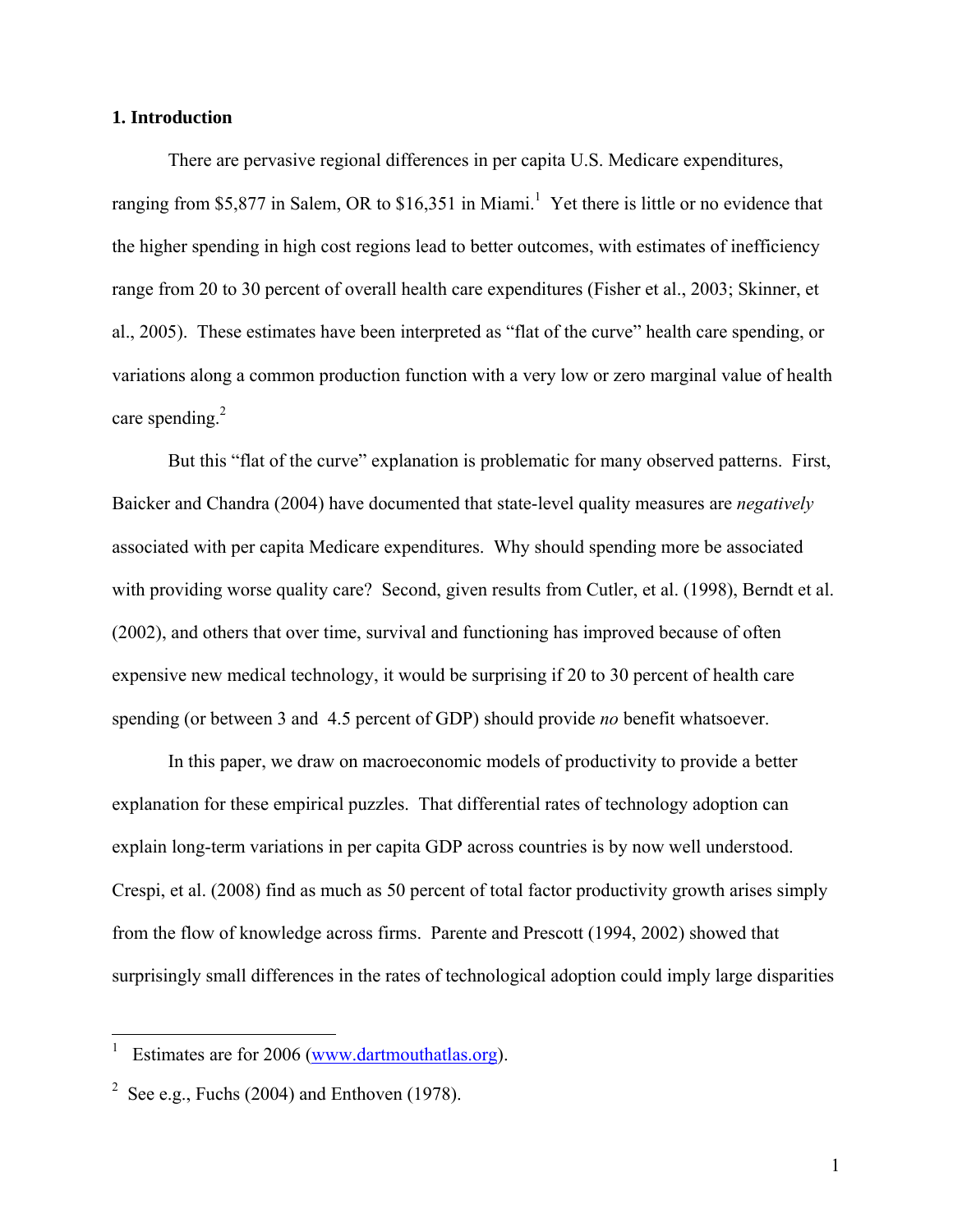in country levels of income, while Eaton and Kortum (1999) estimated that countries realized just two-thirds of the potential productivity gains because of the slow diffusion and adoption of ideas across borders (see Hall, 2004).

There is a parallel literature in health care documenting similar lags in adoption, and with similar adverse effects on overall productivity. For example, despite powerful evidence from a 1601 experiment demonstrating the effectiveness of lemon juice in preventing scurvy, the British Navy did not require foods containing vitamin C until 1794 (Berwick, 2003).<sup>3</sup> Yet during the 18<sup>th</sup> century, more men in the British Navy died of scurvy than were lost to battle casualties (Lee, 2004). More recently, beta blockers, drugs costing pennies per dose, were shown during the early 1980s to reduce mortality by as much as 25 percent following a heart attack (Yusuf, et al., 1985). By 2000/2001, the median state-level use of beta Blockers among appropriate patients was still only 68 percent (Jencks, et al., 2003).

We develop a model in which output (survival) depends on factor inputs and the speed of technology diffusion. The hospital is assumed to maximize the present value of lives saved minus resource and learning costs. This in turn yields testable implications for the nature and extent of lags in total factor productivity among hospitals. We apply this model to the hospitallevel treatment of patients diagnosed with an acute myocardial infarction (AMI, or a heart attack) using data on hospital-specific technology diffusion during 1994/95 for three inputs: aspirin, beta blockers, and reperfusion within 12 hours of the heart attack. (Reperfusion consists either of thrombolytic "clot-busting" drugs, or surgical angioplasty.) These treatments are: (a) proven to be effective in saving lives, (b) not so expensive as to cause financial barriers to diffusion, and

<sup>&</sup>lt;sup>3</sup> In his 1601 voyage to India, Captain James Lancaster fed sailors in one of his ships 3 teaspoons of lemon juice every day, while in the other three ships, no lemon juice was provided. By the midpoint of the journey, 110 of the 278 sailors in the control group had died of scurvy (40 percent), while *none* of the sailors in the treatment group had been affected (Berwick, 2003).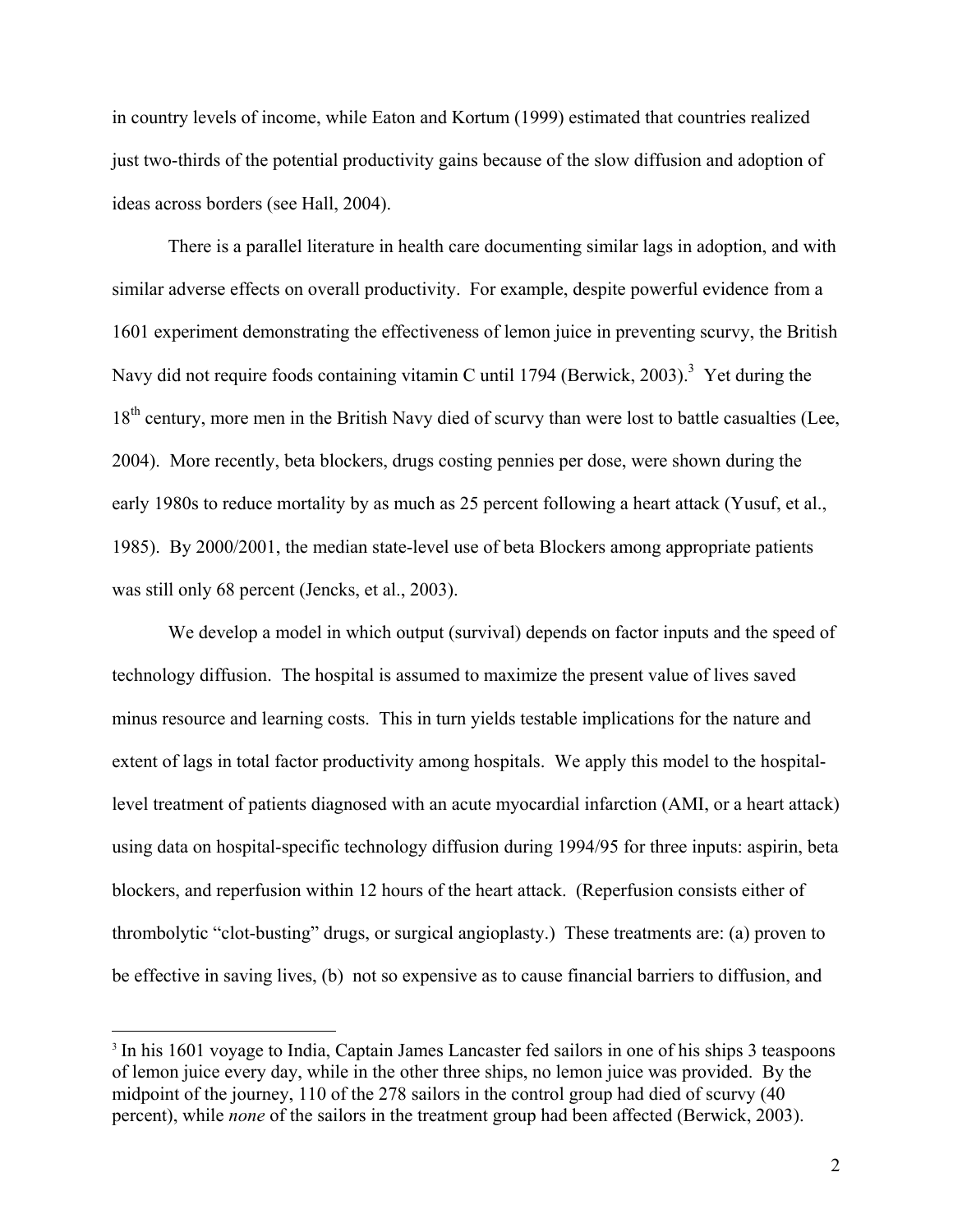(c) administered based on the decision of the physician, not by the supine heart attack patient. As well, we examine the diffusion of a much newer technology first introduced in 2003, drugeluting stents, to identify *changes* over time in the speed with which new innovations diffuse in the hospital.

The model is tested using a sample of 2.8 million heart attack patients drawn from the fee-for-service Medicare population during 1986-2004. Hospitals are initially categorized into quintiles based on the diffusion of effective treatments in 1994/95. Like Comin and Hobijn (2004, 2008) who study country-level data, we find that hospitals with rapid diffusion in one highly effective technology are more likely to adopt other technologies. More importantly, we find that the 1994/95 quintiles of technology diffusion explain large variations across hospitals in risk-adjusted survival, and that these productivity effects swamp the influence of differences in factor inputs -- a result also found in the macroeconomics literature (e.g., Hall and Jones, 1999). And like Eaton and Kortum's (1999) study of aggregate productivity, we find substantial differences in the extent to which some hospitals lag behind, with an average gap of 3.3 percentage points in one-year survival between rapid-diffusing and slow-diffusing hospitals, nearly one-third of the overall improvement in outcomes during 1986-2004. Finally, we find that the "Asian tiger" hospitals which between 1994/95 and 2003/04 demonstrated dramatic improvements in diffusion rates also experienced above-average survival growth, and four times the growth in the "tortoise" hospitals that experienced a decline in diffusion rates.

These results can potentially reconcile the two views of the U.S. health care system. Technological progress has led to dramatic improvements in survival for heart attack patients (as in Cutler, 2004), but these improvements are largely associated with the adoption of relatively inexpensive but effective treatments, rather than more factor inputs *per se*. Holding technology diffusion constant, however, we find modest improvements in outcomes associated with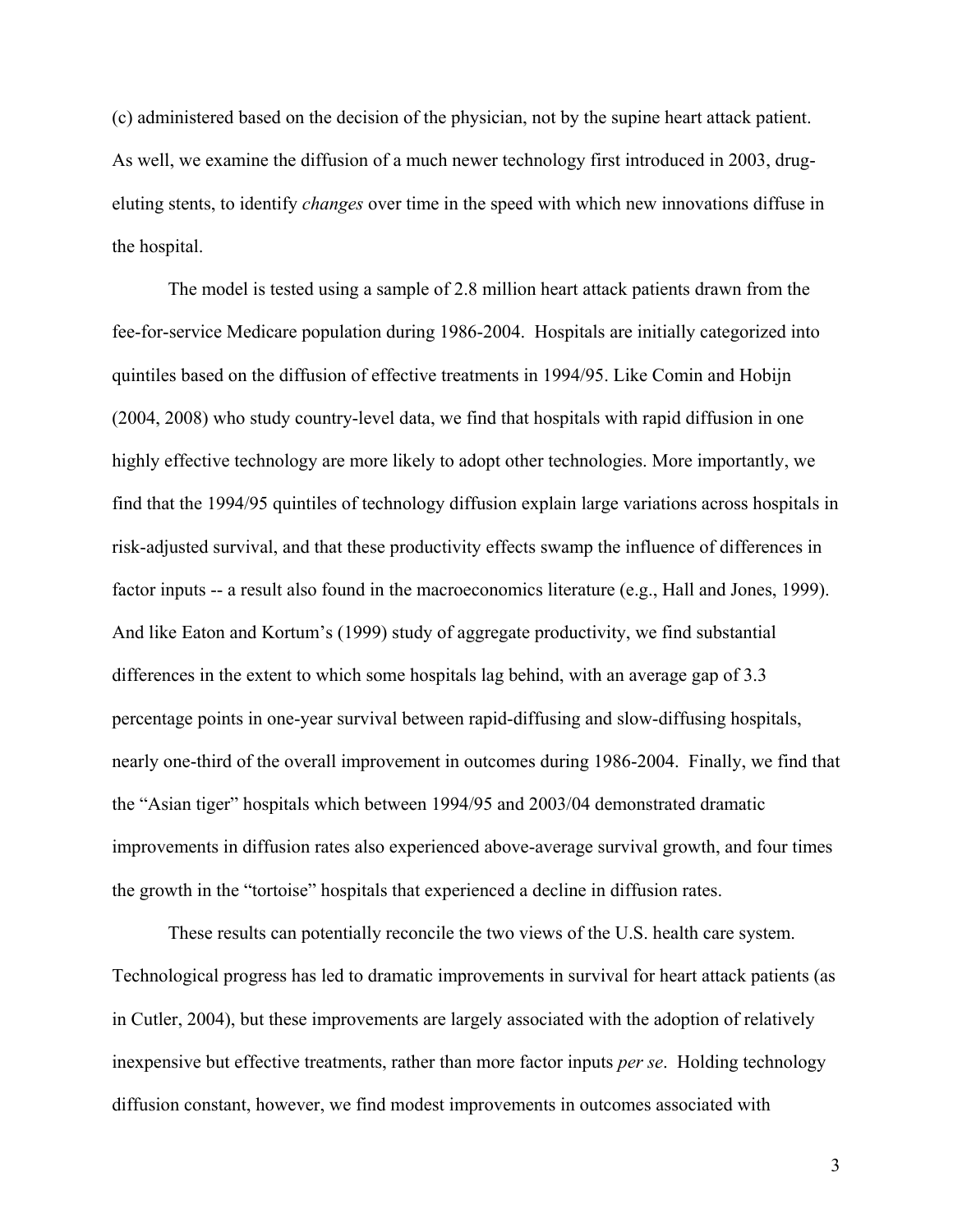spending more, with a preferred estimate of (at best) about \$95,000 per life year during this period. At least for heart attacks, our results are inconsistent with the prevailing "flat of the curve" view of health care spending in the U.S.

The real puzzle is why many physicians and hospitals remain so far behind the production possibility frontier, contributing to a remarkable degree of productive inefficiency in health care. As we discuss below, our model suggests that some hospitals must either face very high barriers to the diffusion of effective health technologies, or must substantially undervalue the survival benefits of these technologies. In the conclusion, we speculate about why this might be the case for hospitals, and for technology diffusion more generally.

#### **2. The Model**

We focus on the "production" of survival following acute myocardial infarction (AMI). There are compelling reasons to focus on heart attacks. Nearly every AMI patient who survives the initial attack is admitted to a hospital, and ambulance drivers generally take the patient to the nearest hospital. The outcome, survival, is accurately measured and there is broad clinical agreement that survival is the most important endpoint, particularly in the elderly population. The measurement of inputs is also accurate, as is risk adjustment including the type of heart attack. Finally, many of the studies focusing on the value of medical technology have used AMI as an example (Cutler, et al., 1998; Cutler, 2004).

*The Hospital Production Function.* We develop a simple model of hospital productivity that distinguishes between inputs that require substantial contributions of capital and labor (e.g., hospital bed-day or surgical procedures) and technology innovations where barriers are unlikely to arise solely from financial constraints. Suppose that medical care per patient (e.g. quantity of medical services) at hospital i in year  $t(X_{it})$  is produced with constant returns technology: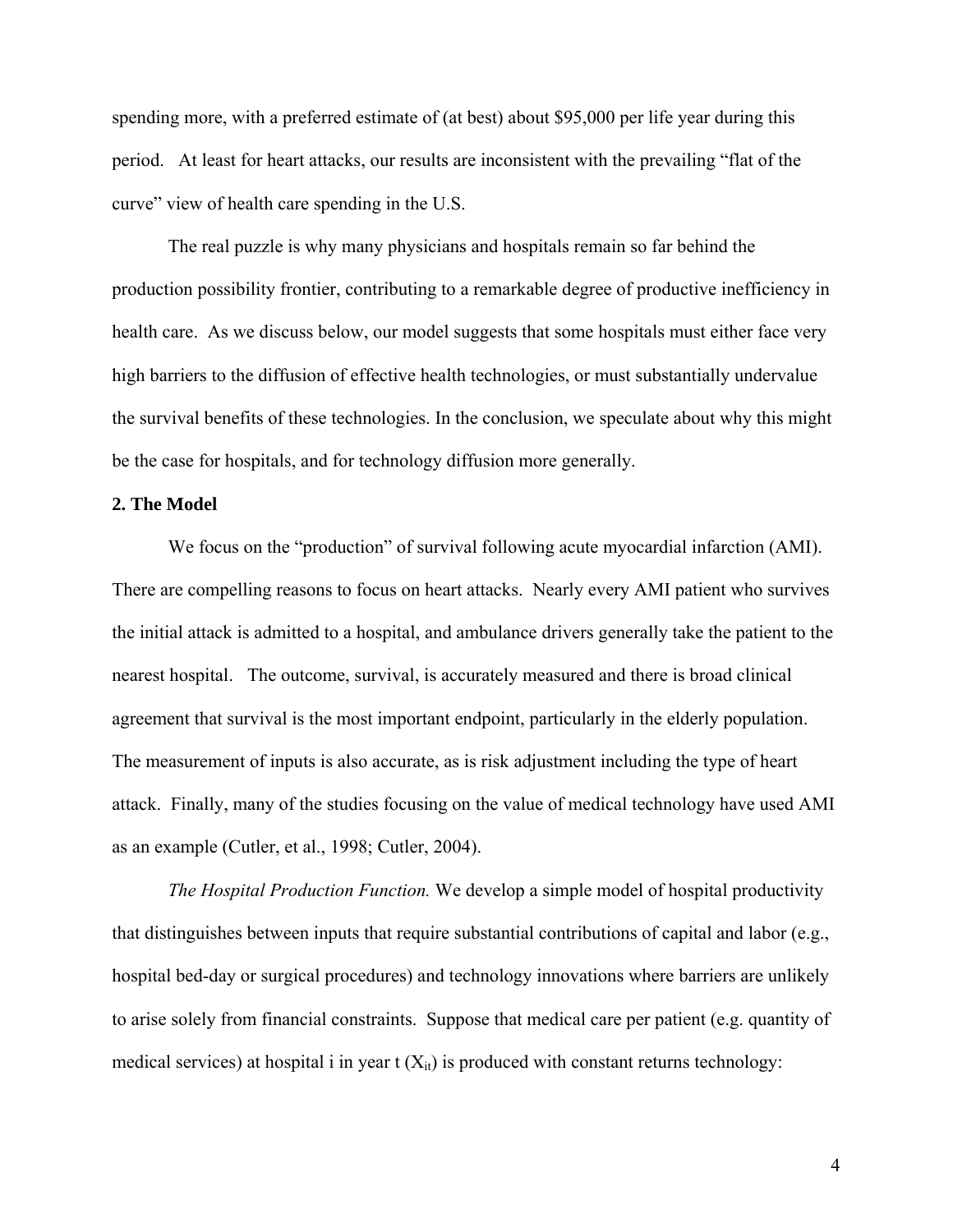$$
(1) \t\t X_{it} = h l_{it}^{\xi} k_{it}^{1-\xi}
$$

where  $l_{it}$  and  $k_{it}$  represent labor and capital inputs per patient at hospital i in year t, and h is a constant measure of productivity in producing X. Letting r denote the cost of capital and w the wage rate, the efficient marginal expenditure per X (the implicit price) is

$$
P_{it} = h^{-1} \left(\frac{w_{it}}{\xi}\right)^{\xi} \left(\frac{r_{it}}{1-\xi}\right)^{1-\xi}.
$$
 Because our data measures  $X_{it}$  more accurately than capital and labor

inputs, we focus on the composite factor input rather than on capital and labor separately.<sup>4</sup>

While it seems reasonable to assume constant returns for producing medical care services (doubling staff and beds at a hospital can produce twice the number of admissions), we assume that medical care per patient has declining returns in terms of patient survival (or quality adjusted life years). We assume initially a simple production function that specifies a linear relationship between survival per patient ( $y_{it}$ ), the log of composite medical care inputs  $x_{it} = ln(X_{it})$ , and the level of technology at hospital i at time t, ait

$$
y_{it} = a_{it} + \beta x_{it}
$$

1

We adopt this special case to simplify the balanced-growth path of technological innovation, but in the empirical section allow for the more general translog production model (Christiansen, Jorgenson, and Lau, 1973), which allows for the marginal productivity of  $X_{it}$  to depend on technology.

*The Diffusion of Technology.* Technology is modeled as the sum of many separate innovations, and for simplicity we assume a model of certainty in which one new innovation becomes available each year. Letting j index the year the innovation first appeared yields:

<sup>4</sup> In theory one could measure Part A hospital days and Part B physician resource-value units (RVUs), but the Part B data is available for just a 5 percent sample in earlier years, nor is hospital days always a good measure of health care intensity. See also Jacobs, Smith, and Street (2006) for an excellent discussion of measuring productivity in X.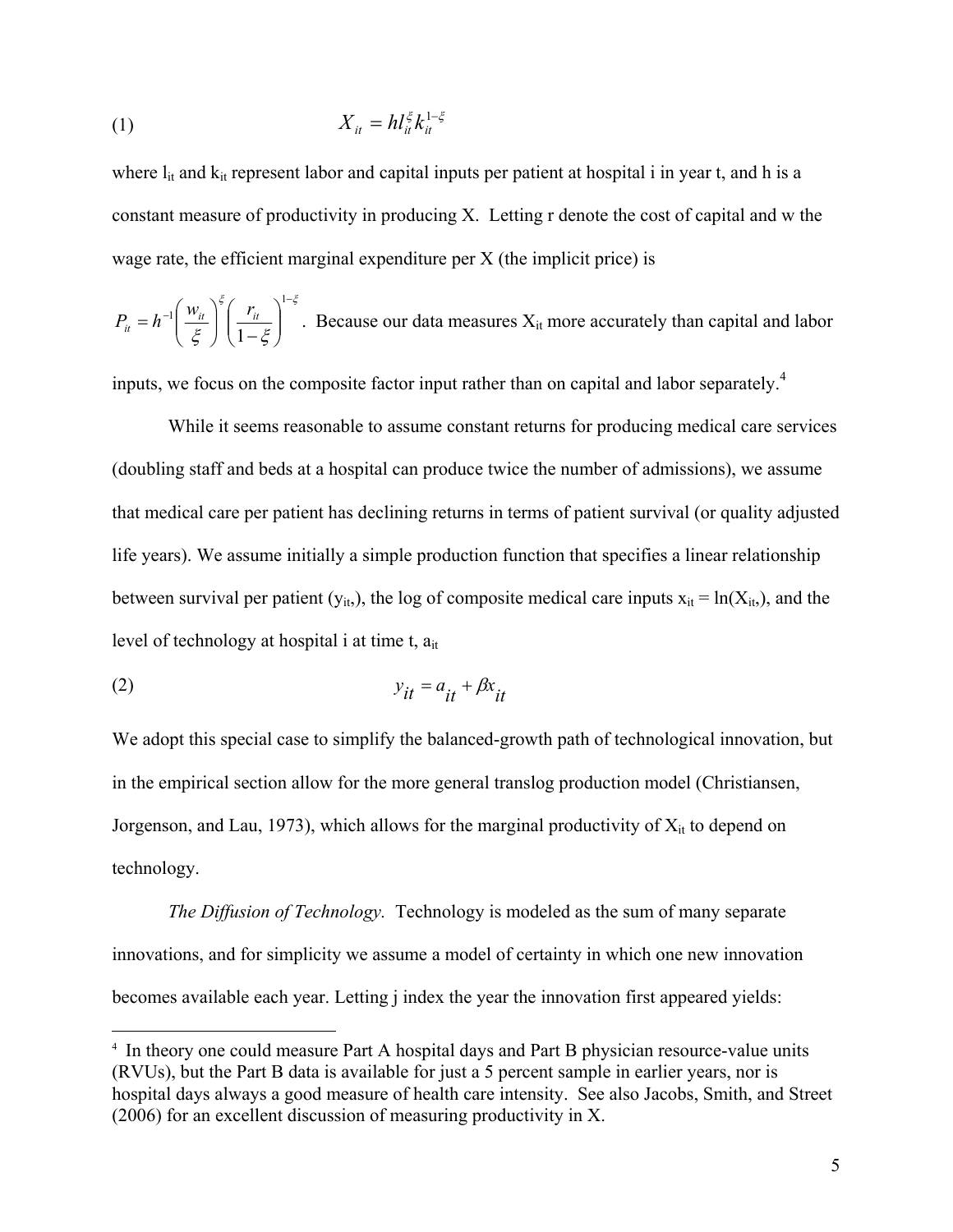$$
(3) \t\t\t a_{it} = \sum_{j=1}^{t} \alpha_j m_{jit}
$$

In Equation (3),  $m_{ijt}$  is the fraction of appropriate patients at hospital i receiving treatment j (or the proportion of physicians who have adopted innovation j) by time t, while  $\alpha_j$  is the return to adopting innovation j. The adoption rate in turn is written

(4) 
$$
m_{jit} = m_{jit-1} + \pi_{it} (1 - m_{jit-1})
$$

In other words, this year's usage rate m is equal to last year's rate plus the institutional- and time-specific "core" diffusion rate  $\pi_{it}$  times the gap between best-practice (100 percent use) and last year's usage. We assume that each hospital chooses its adoption hazard across all new innovations at each point in time; we show below that this adoption rate is constant over time in steady-state.

The frontier technology available at time t,  $a_t^*$ , is the technology that could be achieved if a hospital had fully adopted all innovations available,

$$
(5) \t at* = \sum_{j=1}^{t} \alpha_j
$$

Thus, combining equations (3)-(5), the technology level at a given point in time can be written

(6) 
$$
a_{i+1} = a_{i} + \pi_{i} (a_{i+1}^* - a_{i})
$$

Equation (6) is the Nelson-Phelps (1966) partial adjustment model for productivity, where the diffusion rate  $(\pi_{it})$  determines the rate of partial adjustment in productivity toward the frontier that is achieved each year.

Finally, we assume that there is a cost per patient of encouraging rapid adoption and diffusion,  $C_i(\pi_{it})$ , with  $C' > 0$  and  $C'' > 0$ . The costs may include the obvious expenses of (e.g.) computerized information systems that prompt physicians when beta blockers or aspirin have *not* been administered, quality improvement initiatives, or higher wages and research time to help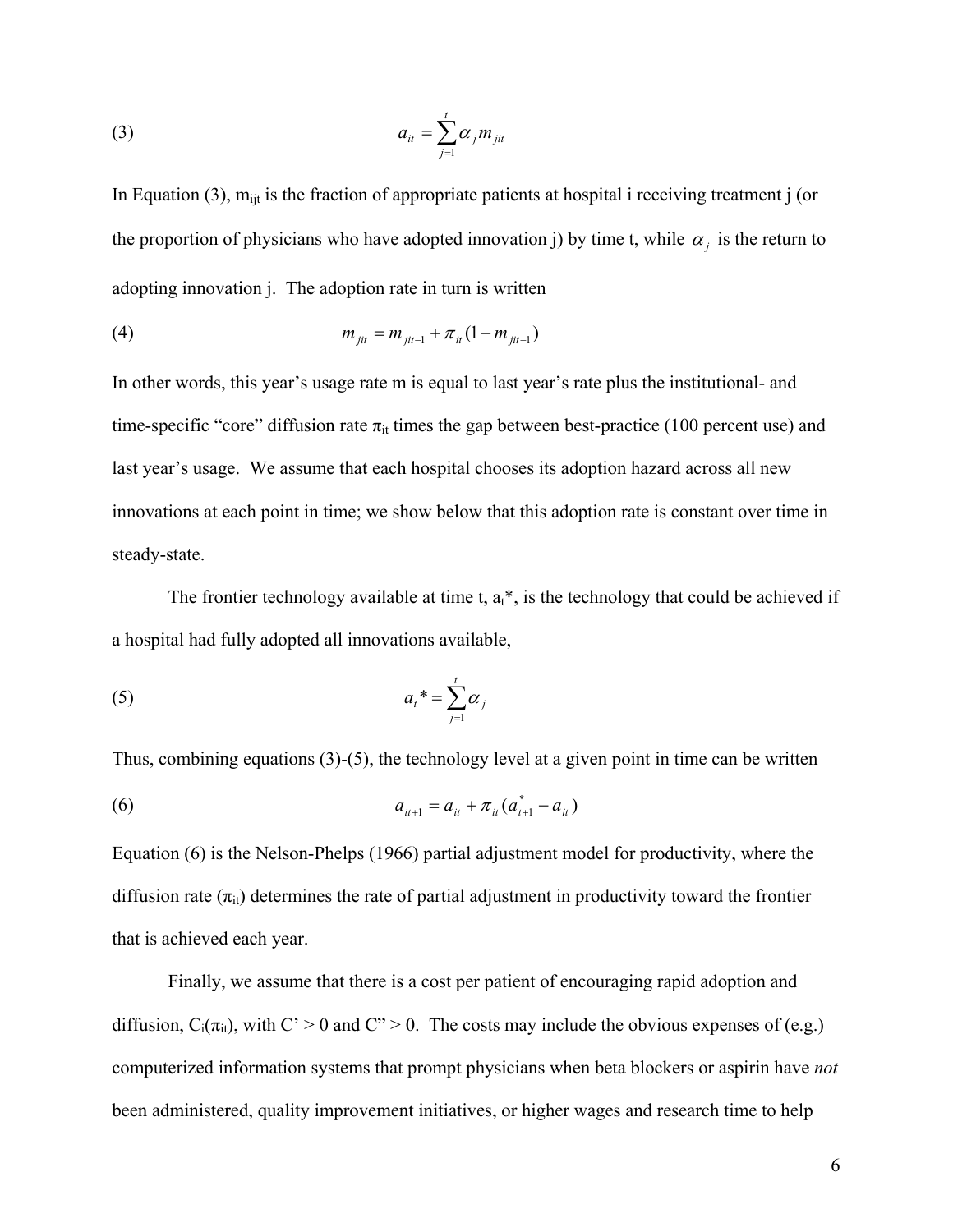recruit smarter or more technically skilled physicians (Bero, et al., 1998; Bradley, et al., 2001). These costs (and marginal costs) are likely to differ substantially across hospitals, and will likely reflect other factors that affect the speed of diffusion (e.g., Rogers, 2003). This approach parallels other models in which physicians face different search costs and may hold different views about the value of new technology (see Phelps, 2000).

*The Hospital Objective Function*. There is considerable debate about the objective function of hospitals (e.g., Horwitz and Nichols, 2007); to avoid having to choose a specific model, we instead adopt a general objective function depending positively on survival and negatively on costs:

(7) 
$$
V_i = \sum_{t=0}^{\infty} \left[ \Psi_i (a_{it} + \beta x_{it}) - \varphi_i P_{it} X_{it} - C_i (\pi_{it}) + K_{it} \right] (1+r)^{-t}
$$

where r is the discount rate,  $\Psi_i$  is the implicit social (dollar) value of improved health (assumed for simplicity to be constant over time), while  $K_{it}$  represents either fixed costs or subsidization from endowments or non-Medicare patient revenue. The provider-specific parameter  $\varphi_i$  reflects variation in the degree to which hospitals trade off the social cost of increasing  $X_{it}$  with the potential private benefits of doing more; for example when cardiac surgery generates profits, φ<sup>i</sup> could be lower. Consider the special case where  $\Psi_i$  is equal to the social value of survival, and  $\varphi_i$ is one; for this case hospitals maximize social surplus. As we show in the Appendix, other models of hospital behavior reflecting the tension between financial profits and social welfare imply values of  $\Psi_i$  and  $\varphi_i$  below those corresponding to a social planner.

*Solving the Dynamic Model*. The maximization is subject to the equations denoting the evolution of technology over time, and is expressed as a discrete-time Lagrangian;

(8) 
$$
\mathfrak{I} = V_i - \sum_{t=0}^{\infty} \lambda_{it} [a_{it+1} - a_{it} - \pi_{it} (a_{t+1}^* - a_{it})]
$$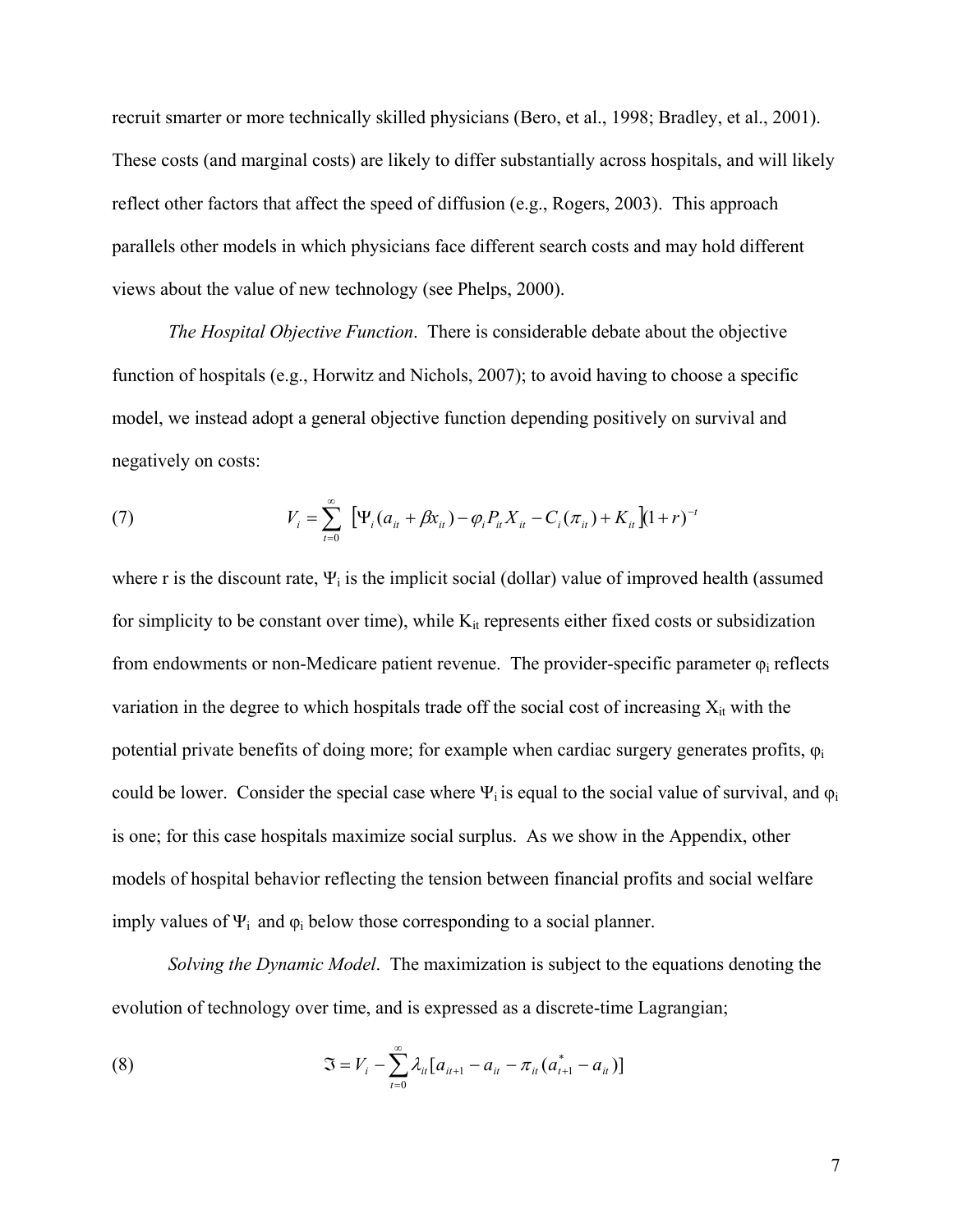This model can also be written in continuous time as a current-value Hamiltonian, but we maintain a discrete time structure to help specify the empirical model. Under constant productivity growth, where  $\alpha_t = \alpha$  and  $a_{t+1}^* = a_t^* + \alpha$ , the first-order conditions (shown in Appendix Equations A.4a through A.4d) yield a dynamic steady-state path with an equilibrium (and stable) diffusion rate  $\pi_i$  that is constant over time.

From the first-order conditions, optimal factor inputs are given by

$$
(9) \t\t\t X_{it} = \Psi_{i} \beta / P_{it} \varphi_{i}.
$$

Not surprisingly, factor inputs are greater when there is a higher implicit value by the hospital on saving a life-year  $\Psi_i$ , when the price of producing a factor input  $P_{it}$  is lower, and when financially motivated hospitals are reimbursed generously for care  $(\varphi_i$  is small). Optimal factor inputs are independent of the level of technology because the production function (Equation 2) assumes that the marginal product of factor inputs (β) does not depend on technology. In a more general specification that allowed for interactions between technology and factor inputs, optimal factor inputs would increase (decrease) if new technology increased (decreased) the marginal product of factor inputs.

For a constant growth rate  $\alpha$ , it is straightforward to show that productivity in the steady state is given by:

$$
a_{it} = a_t^* - \alpha \left(\frac{1 - \pi_i}{\pi_i}\right)
$$

Equation (10) states that the steady-state distance that a hospital lags behind the productivity frontier is a constant nonlinear function of the diffusion rate, in which small differences in diffusion can lead to very large differences in productivity (Parente and Prescott, 1994). Note that the term  $(1 - \pi_i)/\pi_i$  can be interpreted as the number of years a hospital lags behind the frontier (since  $\alpha$  is annual productivity growth). Thus, a hospital with a 20% diffusion rate lags 4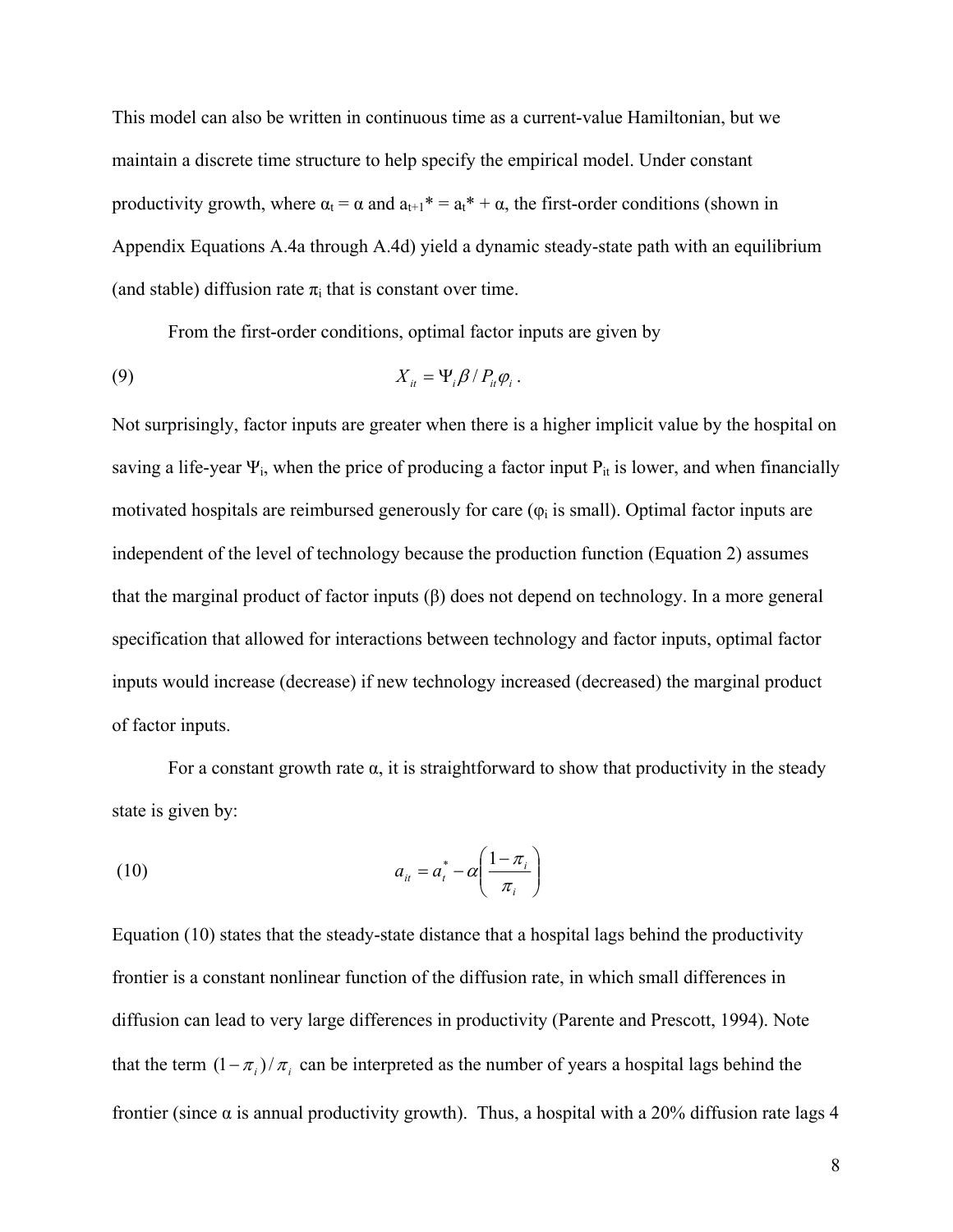years behind, and a hospital with a 5% diffusion rate lags 19 years behind. Equation 10 also implies that there is no convergence; productivity at all hospitals grows at the same rate as the frontier –  $\alpha$ . This property has been noted in other papers as well (Eaton and Kortum, 1999) and is a consequence of the Nelson-Phelps (1966) partial adjustment model implied by Equation 6.

Finally, the optimal diffusion rate is chosen to set its marginal cost equal to its marginal benefit:

$$
(11) \tC'(\pi_t) = \frac{\Psi(a_t^* - a_t)}{r + \pi}
$$

The numerator of the right-hand side of Equation 11 measures the immediate benefit, in dollar terms, of moving to the frontier today, while the denominator converts this to the present value, as the value of today's innovation decays in the future. Notice that the value of the incremental innovation decays both by the interest rate r, but also by the diffusion rate  $\pi$ ; the value of adopting today is attenuated by the likelihood of adopting anyway sometime in the future, under than the status-quo  $\pi$ . Note that we can use Equation 11 to back out the implicit marginal cost of raising the underlying diffusion rate. We consider below plausible sets of parameters that satisfy this first-order condition.

#### **3. Empirical Specification**

 We now translate the theoretical model to a stochastic specification with measurement error. We rewrite Equation (2) but add an error term  $u_{it}$  without yet making any claims for its statistical properties:

$$
y_{it} = a_{it} + \beta x_{it} + u_{it}
$$

Using the steady-state assumption from Equation (11), Equation (12) is rewritten

(13) 
$$
y_{it} = a_t^* - \alpha \left[ \frac{1 - \pi_i}{\pi_i} \right] + \beta x_{it} + u_{it}
$$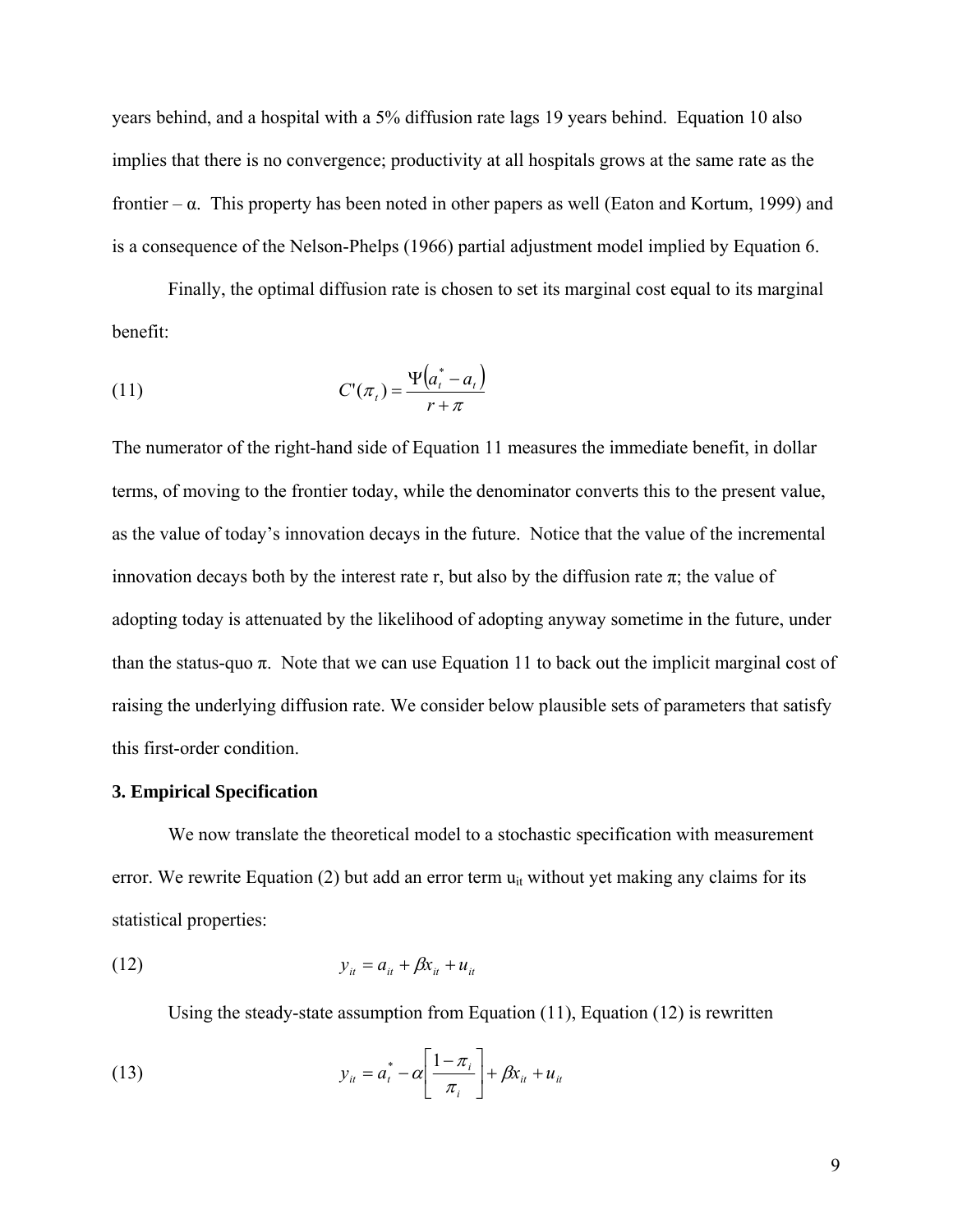This suggests a very simple estimation model, regressing survival  $(y_{it})$  on log inputs  $(x_{it})$ , a linear trend (or year fixed effects) to reflect growth over time in the frontier  $a_t^*$ , and a variable reflecting the hospital-specific rate of diffusion  $\pi_i$ . However, several challenges remain:  $x_{it}$  and  $y_{it}$  must be constructed from individual-level data;  $\pi_i$  is not directly observable and must be estimated, and may change over time; the linear estimation equation may be too restrictive; and u could be correlated with x. We consider each of these issues in turn.

*Creating hospital-level survival and input measures.* We create hospital-level measures of survival and factor inputs from the individual data in the Medicare claims data. Let one-year mortality following a heart attack be expressed as:

(14) 
$$
S_{lit} = Z_{lit} \Gamma + \sum_{i=1}^{H} \gamma_{it} + e_{lit}
$$

The dependent variable, S<sub>lit</sub> is a one-zero variable reflecting whether the individual *l* who had an AMI in year t (and was admitted to hospital i) survived for at least one year, with  $Z_{lit}$  a matrix of individual risk-adjusters, Γ a vector of coefficient, γ<sub>it</sub> a vector of hospital-year specific intercepts, and e<sub>lit</sub> the error term. Similar equations are also estimated for two measures of total factor inputs in the year following the heart attack: Hospital expenditures (in constant 2004 dollars), and the sum of diagnostic-related group (or DRG) weights across all hospital admissions, which reflect the Centers for Medicare and Medicaid Services (CMS) assessment of resources necessary to provide specific and detailed procedures. The hospital-year intercepts from Equation 14  $(V_{it})$  are used in our subsequent estimation as risk-adjusted measures of survival and factor inputs.

*Estimating each hospital's rate of diffusion*. We use data on the diffusion of various innovations at a point in time to estimate the underlying diffusion rate at each hospital. In steadystate with a constant hospital-specific  $\pi_i$ , equation (4) implies that the cumulative adoption of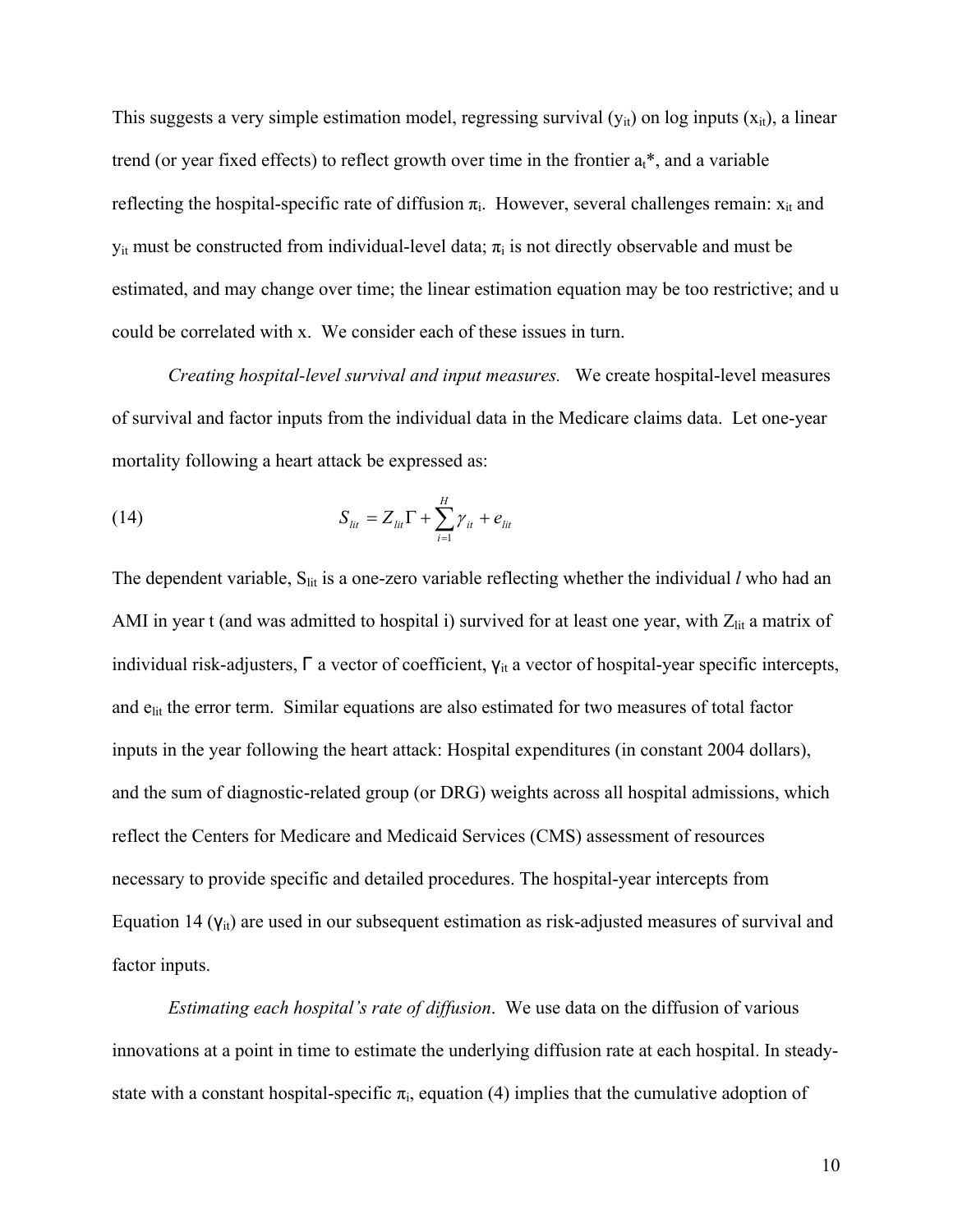each innovation can be expressed as  $m_{jit} = 1 - (1 - \pi_i)^{t-j}$ , where  $m_{jit}$  is as before the (fractional) use of the jth innovation at hospital i and time t. In other words, the current rate of use of an innovation depends simply on the number of years it has been available (t-j) and the "core" speed of adoption at the hospital  $(\pi_i)$ . Taking a first order approximation that  $(t-j)\pi_i \approx 1-(1-\pi_i)^{i-j}$  and adding a stochastic term  $(v_{ji}$ ) to allow for random fluctuations over time allows us to express mjit as

(15) 
$$
m_{jit} = (t-j)\pi_i + v_{jit}.
$$

Equation 15 describes a factor model, in which the dependent variable is the adoption rate of a given innovation by a given year, the common factor  $(\pi_i)$  captures the intensity of search for new innovations at hospital i, and the factor loading (t-j) reflects the length of time the innovation has been available. Therefore, we fit a factor model to hospital-level data on the adoption rate of various innovations, and use the prediction of the common factor as a proxy for each hospital's underlying diffusion rate.

 There are two approaches to estimating the influence of this diffusion parameter on survival. One is to simply enter the common factor (which is proportional to  $\pi_i$ , but normalized to have mean zero and standard deviation one) linearly on the right-hand side of Equation (13). But Equation (13) implies a nonlinear influence of  $\pi$  on survival, and so we also create patientweighted hospital-level quintiles of the common diffusion factor. Finally, in some specifications of equation (13) we include hospital fixed effects to proxy for each hospital's diffusion parameter. Hospital fixed effects do not provide a direct estimate of how diffusion is associated with patient survival, but they avoid concerns about poorly measured estimates of  $\pi_i$ , resulting in estimates of β that are less subject to omitted variable bias due to unmeasured differences in diffusion.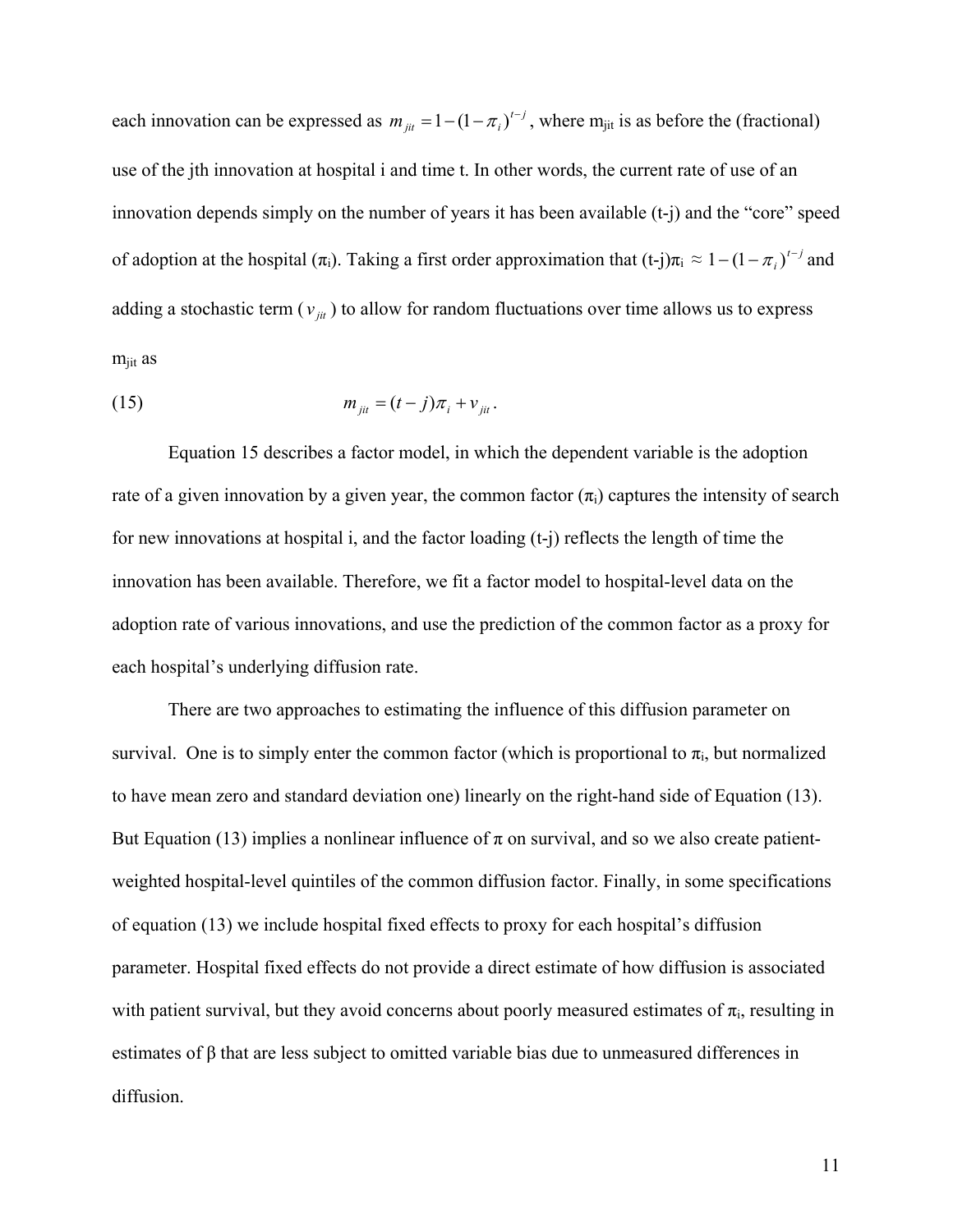*Relaxing the assumption of a steady-state model.* If hospitals are not in steady-state (e.g., because of changing costs of diffusion) then  $\pi_{it}$  will not be constant over time, and the equation for current survival becomes more complex. Using a first order approximation (valid for small  $\pi_{it}$ ), equation (13) becomes :

(16) 
$$
y_{it} = \sum_{k=1}^{t} k \alpha \pi_{ik} + \beta x_{it} + u_{it}
$$

where the summation captures the impact of the diffusion in each time period k on all k innovations that were available at that time. One approach to testing the model is to study survival rates of hospitals experiencing large changes in measured diffusion; from (16) one can see that changing rates of diffusion will shift health outcomes upward (the productivity "tigers") or downward (the "tortoises") to new steady-state output levels.

*A semi-parametric approach to estimating the model.* In some specifications, we estimate a flexible translog production function (Christiansen, Jorgenson, and Lau, 1973) to allow for diminishing returns to  $x_{it}$ , and interaction between diffusion and the productivity of  $x_{it}$ :

(17) 
$$
y_{it} = a_{it} + \beta x_{it} + v_1 a_{it} x_{it} + v_2 a_{it}^2 + v_3 x_{it}^2 + u_{it}
$$

We estimate this model in a slightly more general formulation, by stratifying across quintiles of diffusion and allowing coefficients on  $x_{it}$  and  $x_{it}^2$  to vary across quintiles.

*The error term could be correlated with factor inputs.* Estimates of the return to factor inputs (β) in Equation (13) may be biased by correlation between factor inputs ( $x<sub>it</sub>$ ) and the error term. There are two reasons to suspect such a correlation.

First, if there are interactions between technology and the return to factor inputs (as would be the case in the translog specification), then the optimal factor inputs will depend on the level of technology at each hospital. To the extent that our proxy for technology diffusion at each hospital is imperfect, the error term in Equation (13) will reflect some remaining technology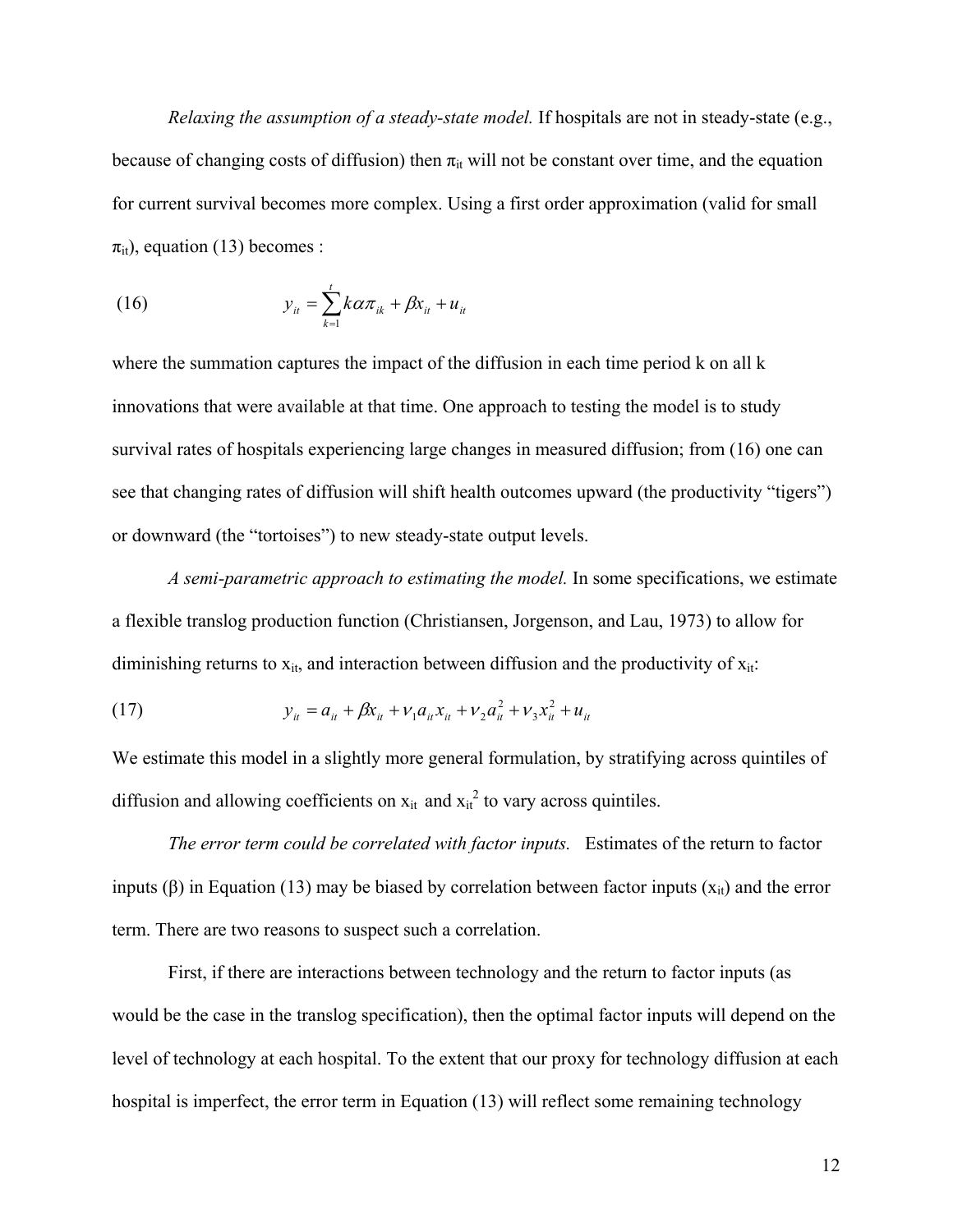differences. This will bias the coefficient on factor inputs downwards (upwards) if higher levels of technology are associated with lower (higher) optimal use of factor inputs. To investigate the importance and direction of the bias arising from omitted technology differences, we present two types of evidence. First, we estimate Equation (13) with more and less detailed controls for technology diffusion, ranging from no controls to hospital fixed effects.<sup>5</sup> Second, we estimate the more general translog specification in Equation (17) to investigate whether the return to factor inputs varies with technological diffusion.

A second reason to suspect a correlation between factor inputs and the error term arises from our construction of  $y_{it}$  and  $x_{it}$  from individual data – small numbers of people in each hospital-year observation could create a spurious positive correlation between  $y_{it}$  and  $x_{it}$ , given that (as we find in the data) people who live longer also tend to account for more spending. To address this issue, we also present estimates that replace  $x_{it}$  with lagged measures of factor inputs  $x_{it-1}$ , thus sampling the independent variable from the year t group of patients and the dependent variables from the year t-1 group. Instead, independent sampling error in  $x_{it-1}$  will bias the coefficient toward zero.

One approach to the endogeneity of factor inputs, which we do not take, is to estimate an instrumental variables model that seeks to express  $x_{it}$  in terms of "fundamentals." Note that we have already derived the first-order conditions for X in Equation (9); in log terms one can write:

(9') 
$$
x_{it} = \ln(\Psi_i) + \ln \beta - \ln(P_{it}) - \ln(\varphi_i)
$$

It is certainly possible to think of factors that might be associated with each parameter, for example for-profit or government status of the hospital (leading to a lower or higher  $\varphi$ <sub>*i*</sub>), or higher state-level income (positively associated with Ψ). But all of the variables we considered

 $\frac{1}{5}$  Even with hospital fixed effects there may be bias because of changing technology diffusion over time.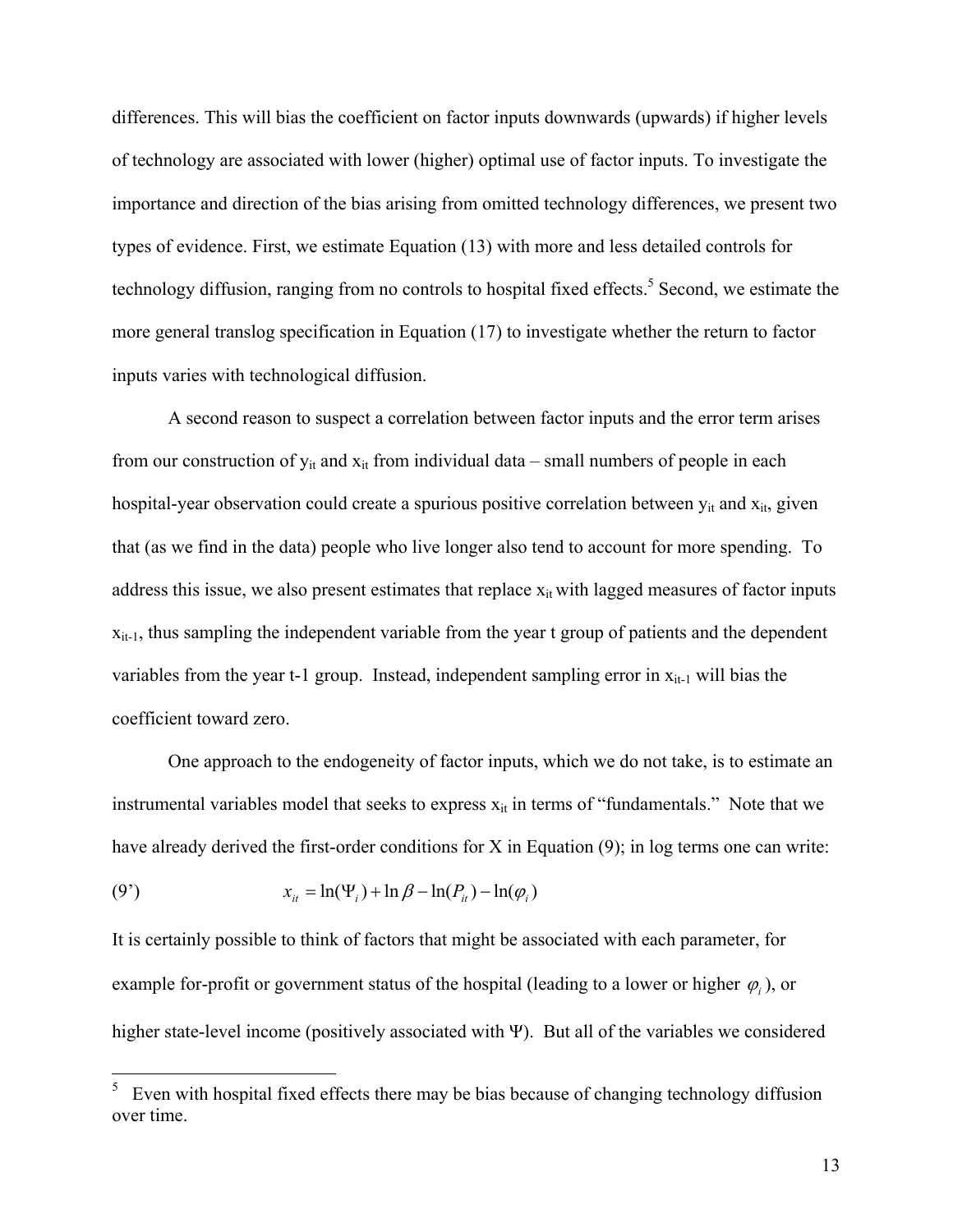are inappropriate instruments because they are likely to affect survival beyond their impact on  $x_{it}$ . Rather than use questionable instruments, we eschew the IV approach and interpret the estimate of β with caution.

*The cost-effectiveness ratio*. To provide a basis for comparison with other studies, we also calculated the "cost-effectiveness" (CE) ratio, or the cost per life-year gained, defined as

(18) 
$$
CE = \frac{dC}{dX} / \left[ \frac{dy}{dX} \frac{dL}{dy} \right]
$$

 $\overline{a}$ 

where X measures DRGs (and  $dC/dX$  is the cost per DRG) y is the probability of surviving one year, dy/dX is derived from the regression estimate, and dL/dy, the change in life expectancy conditional on surviving an extra year, is set to 5.25 based on estimates in Cutler et al.  $(1998)^6$ 

There is some debate over the appropriate hurdle for whether a treatment is costeffective. Generally, values below \$100,000 per life year pass muster, although some clinical willingness-to-pay estimates are well below \$50,000 (King et al., 2005). Conversely, economists often favor much larger estimates, of up to \$250,000 per life year for older people (Hirth, et al., 2000, Murphy and Topel, 2006).

### **4. The Diffusion of Efficient Treatments for Acute Myocardial Infarction**

Information on technology diffusion was measured in the Cooperative Cardiovascular Program (CCP) dataset, which involved chart reviews for over 160,000 AMI patients over age 65 during 1994/95, matched to the admitting hospital. We chose three measures of low-cost but effective innovations. The first, aspirin, reduces platelet aggregation and helps to limit clotting, thereby improving blood flow to the oxygen-starved tissue, and by 1988 it was included in

 $6\degree$  The average inpatient cost of one year of inpatient treatment following AMI was equal to equal to \$26,063 in 2004. These estimates ignore outpatient and physician costs, which are likely to add at least 15% to costs (and hence 15% to the CE ratio). The equation simplifies when we use expenditures rather than DRGs as inputs.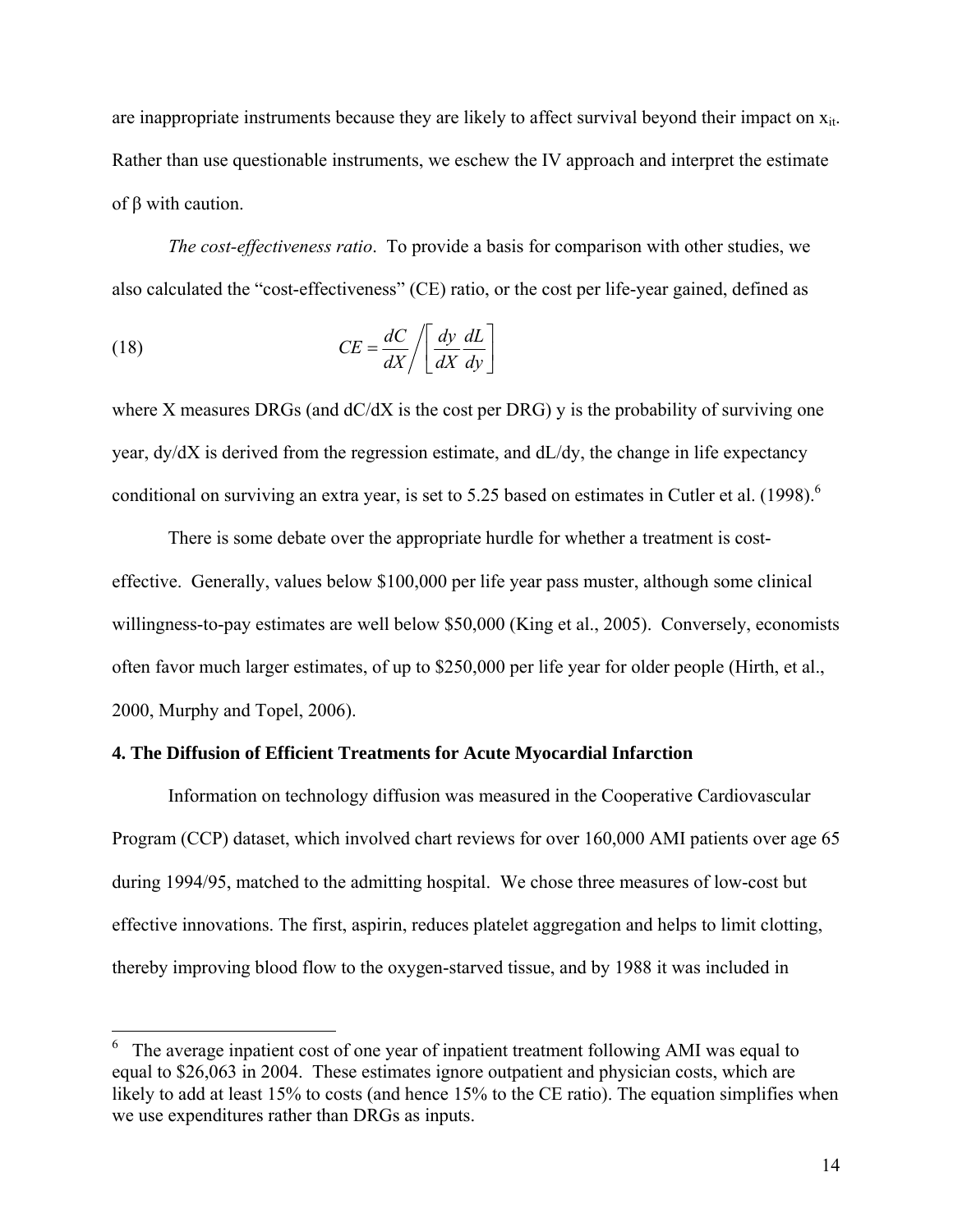standard guidelines for care (ISIS-2, 1988). Heidenreich and McClellan (2001) viewed aspirin as the single most important factor in explaining why 30-day mortality rates declined during 1975-95.

The second, a beta blocker, is an inexpensive drug that by blocking the beta-adrenergic receptors reduces the demands on the heart. In a meta-analysis from 1985, Yusuf et al. summarized the existing literature as "Long-term beta blockade for perhaps a year or so following discharge after an MI is now of proven value, and for many such patients mortality reductions of about 25% can be achieved." (p. 335) By 1994/95, diffusion fell far short of ideal: average use among AMI patients was just 46 percent.

The third measure is reperfusion within 12 hours of the AMI. Reperfusion, or restoring blood flow to the oxygen-starved heart muscles, can be effected either by using thrombolytics, drugs which help break down the clots blocking the blood, or angioplasty, in which a "balloon" is threaded through a vein into the blocked artery and expanded, thus restoring blood flow. Since 1995, cardiologists have increasingly adopted stents, cylindrical wire meshes, to maintain blood flow following the angioplasty. The two treatments (thrombolytics and angioplasty/stents) are substitutes because thrombolytics reduce the patient's ability to clot after invasive surgery. Randomized trials have shown both to be effective, but with most studies showing slightly larger benefits for primary angioplasty. By 1994/95, many larger hospitals had catheterization laboratories, but thrombolytics were a viable option for nearly every hospital.

The factor model (Equation 15) was estimated using the proportion of patients receiving each treatment for each hospital in 1994/95, and assuming a single common factor. Factor analysis normalizes the underlying factor to have a mean of zero and variance of one, so the units of the estimated factor have no particular interpretation. Table 1a presents the correlation coefficients among the three variables (aspirin, beta blockers, and reperfusion) and the estimate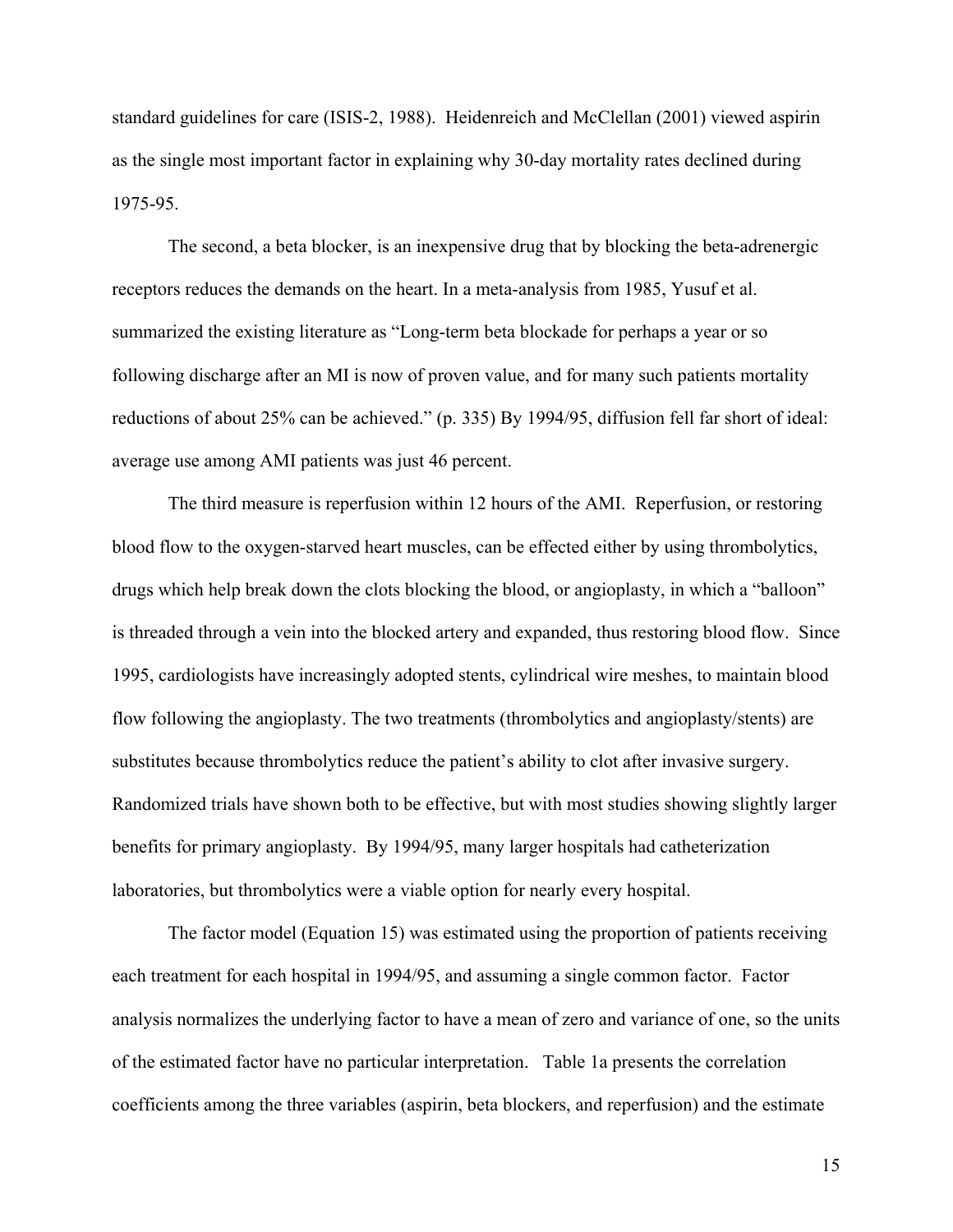of the common factor. The correlation of each input with the common factor ranges from 0.87 for beta blockers to 0.30 for reperfusion, demonstrating that hospitals that adopt one innovation early are also more likely to adopt other innovations. Note that the correlation between beta blockers and reperfusion is only 0.03, reflecting in part the specialization of some hospitals into surgical treatments for AMI (Chandra and Staiger, 2007).

In Table 1b, we show that the quintiles based on this common factor show clear differences in the use of beta blockers (from 65 percent in the highest adopting Quintile 5 to 31 percent in the lowest Quintile 1) and aspirin (90 percent to 65 percent), with more modest differences in reperfusion (21 percent to 15 percent).<sup>7</sup> One could interpret these patterns as reflecting demand; patients in high quintile regions ask for and get beta blockers, for example. But this seems unlikely; elderly heart attack patients are unlikely to be requesting specific treatments, with few knowing the value of beta blockers or aspirin. More to the point, hospitalized patients should not *have* to ask their physicians for these treatments given their clear benefits.

Table 1b also demonstrates that hospitals in the quintiles with quicker adoption also have higher patient volume, are more likely to be major teaching hospitals, and are located in states with slightly higher average income (which proxies for a higher social value per life year). These hospitals are likely to experience both a lower marginal cost of diffusion and place a higher value on more rapid diffusion.

The 1993/94 diffusion measures provide two independent predictions on steady-state differences in productivity across quintiles of hospitals. The first arises from the implications of

<sup>7</sup> These averages are for all patients and not for "ideal" patients; since it is often difficult in practice to define ideal or appropriate patients. While a high fraction of patients should receive β blockers and aspirin, the optimal rate for revascularization is substantially lower.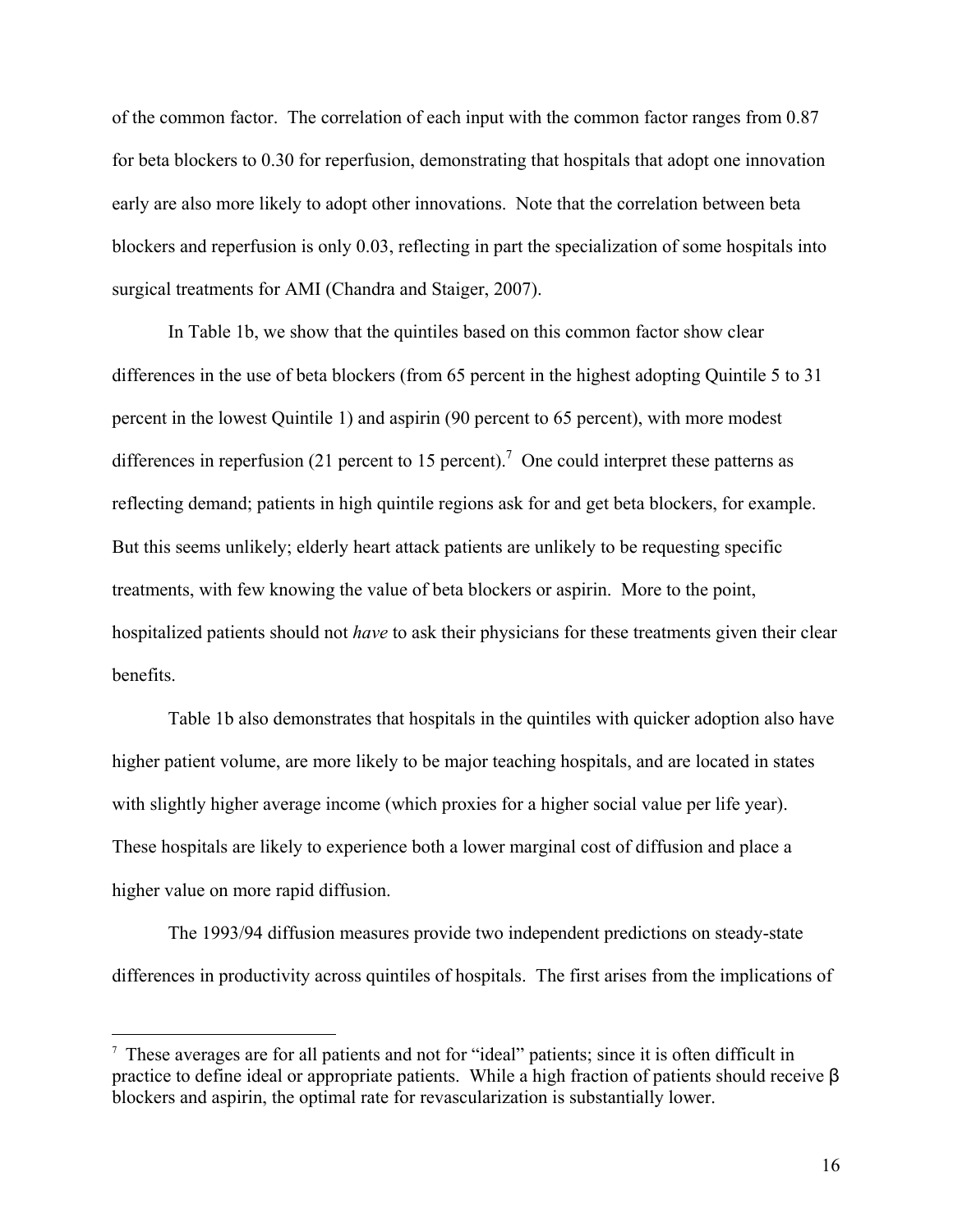the model that annual adoption rates are predictive of differences in output. Assume that aspirin use in 1980 for each quintile was equal to the national average of 6 percent (Heidenreich and McClellan, 2001). Based on Table 1b, the implicit adoption rate in the slowest quintile is  $\pi = 6$ percent, and in the quickest adopting quintile  $\pi$  = 14 percent. Plugging these adoption rates into Equation 10, Quintile 5 survival is predicted to be 8.5 years ahead of Quintile 1 survival. Under reasonable assumptions, the corresponding estimates for beta blockers and for reperfusion are similar, implying a 5-20 year gap in the survival rates between Quintiles 1 and 5.

A second approach predicts the difference in survival probabilities rather than with regard to the number of lagged years. $8$  Based on estimates from randomized trials, the differences in the use of aspirin, beta blockers, and reperfusion from Table 1b together imply about a 3.9 percentage point gap between the highest and lowest diffusion quintiles.<sup>9</sup>

The final rows of Table 1b shows patterns of diffusion for a quite different innovation: drug eluting stents. As noted above, stents are used to maintain blood flow following angioplasty. In April 2003, the FDA approved new drug-eluting stents, which were coated with antibiotics to reduce the likelihood of the blockage reappearing at the site of the original stent.<sup>10</sup> We linked the hospital-specific measures of the diffusion of drug-eluting stents, as described in

 $\overline{a}$ 

<sup>8</sup> One can also multiply the average number of lagging years between Quintiles 1 and 5 times the average annual productivity gain to infer the long-run differences in terms of survival.

<sup>9</sup> Multiplying the 22 percent decline in one-year mortality arising from beta blockers (Phillips, et al., 2000), times a baseline 30 percent mortality probability and a 34 percentage point gap in beta blocker use between quintiles 1 and 5 implies leads to 2.2 percentage point lower mortality. For aspirin, the equivalent estimate was 1.5 percentage points (based on 18 percent lower mortality from aspirin, as in Krumholz et al. 1995). Much smaller effects are estimated (0.2 percent) from the gap across the quintiles in 12-hour reperfusion (FTT, 1994).

<sup>&</sup>lt;sup>10</sup> While there has been some controversy in the health benefits of drug-eluting stents (see Malenka, et al., 2008), there was widespread consensus among cardiologists in 2003 that this new technology was better than the older bare-metal stents. Also note that the estimated diffusion rates are for all patients, and not solely AMI patients.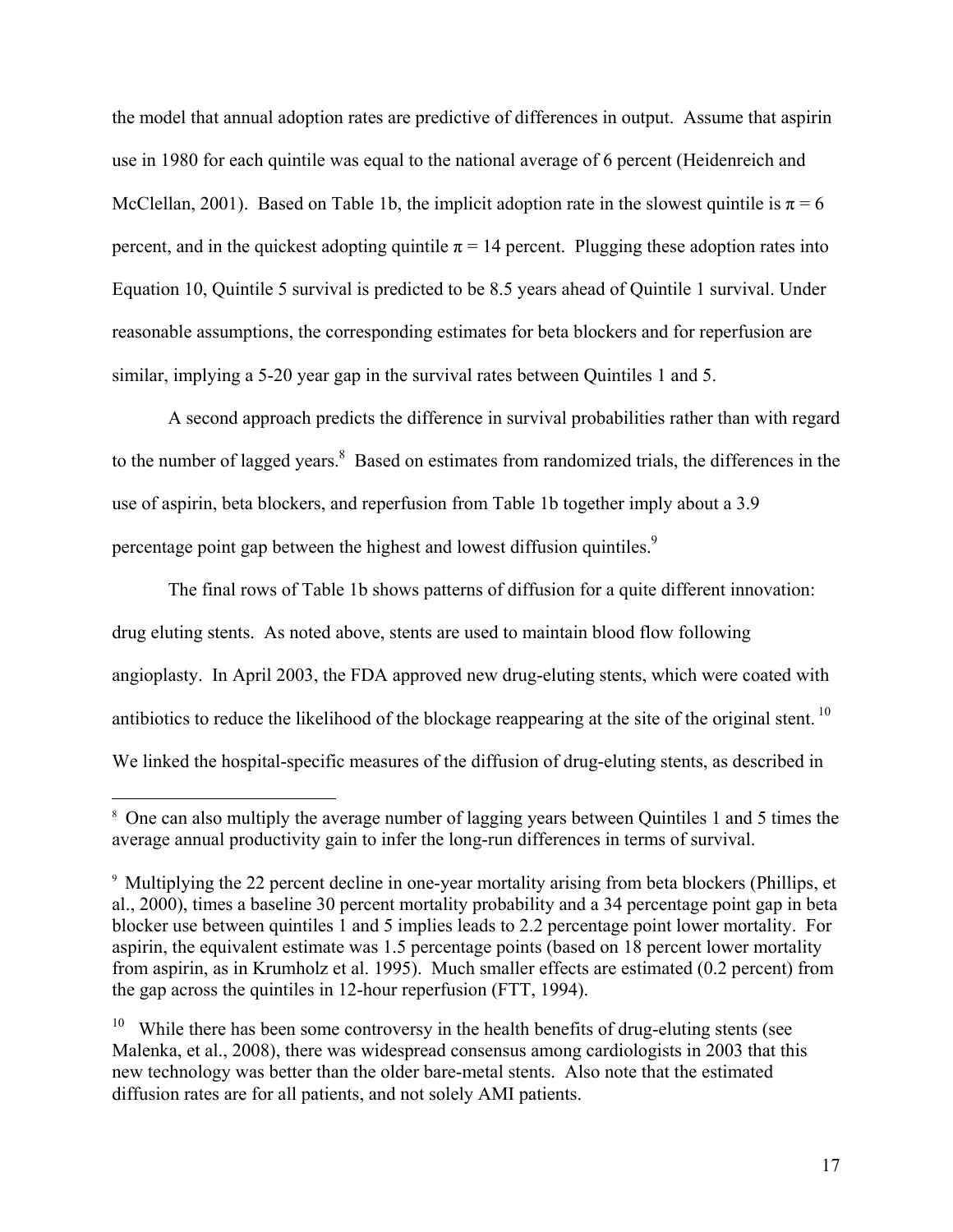Malenka et al. (2008), to the earlier diffusion quintiles. Hospitals with the most rapid diffusion of cardiac technology in 1993/94 were both more likely to implant stents in 2003/04 – many hospitals do not have cardiac catheterization laboratories – and conditional on having catheterization facilities, were more likely to have adopted drug-eluting stents, with 61% diffusion rates compared to 53% in the slowest diffusing quintile (Table 1b). Knowing rates at two different points in time allow us to measure *changes* over time in hospital diffusion rates.

#### **5. Data and Estimation in a Panel of AMI Patients, 1986-2004**

The primary dataset is a 20% sample of the Medicare Part A (hospital) claims data for all heart attack (AMI) patients age 65 and over in the U.S. during 1986 – 1991, and a 100% sample from 1992 through 2004, with updated information on mortality through 2005.<sup>11</sup> The original sample comprises 3.3 million people. We eliminated hospitals with fewer than 5 patients in any of the 100% sample years (and any hospital that closed during the period of analysis), resulting in a final sample limited to 2.8 million people. The Medicare claims data includes detailed information on comorbidities (i.e., preexisting conditions), as well as the location and type of heart attack. We use these data to test several implications of the model, particularly the predictions on survival differences based on the CCP data described above.

To create hospital-year risk-adjusted survival and (inflation-adjusted) expenditures, we estimated Equation (14) at the patient level using identical specifications for three dependent variables: 1-year survival, total Part A (hospital) Medicare reimbursements during the year following the AMI, and total DRG weights per patient during the year following the AMI as a

<sup>&</sup>lt;sup>11</sup> One concern is bias resulting from out-of-hospital AMI deaths which do not appear in our sample. For example, a positive correlation between the quality of emergency medical services and hospital technological diffusion would bias our results towards zero since sicker patients are more likely to survive to the emergency room.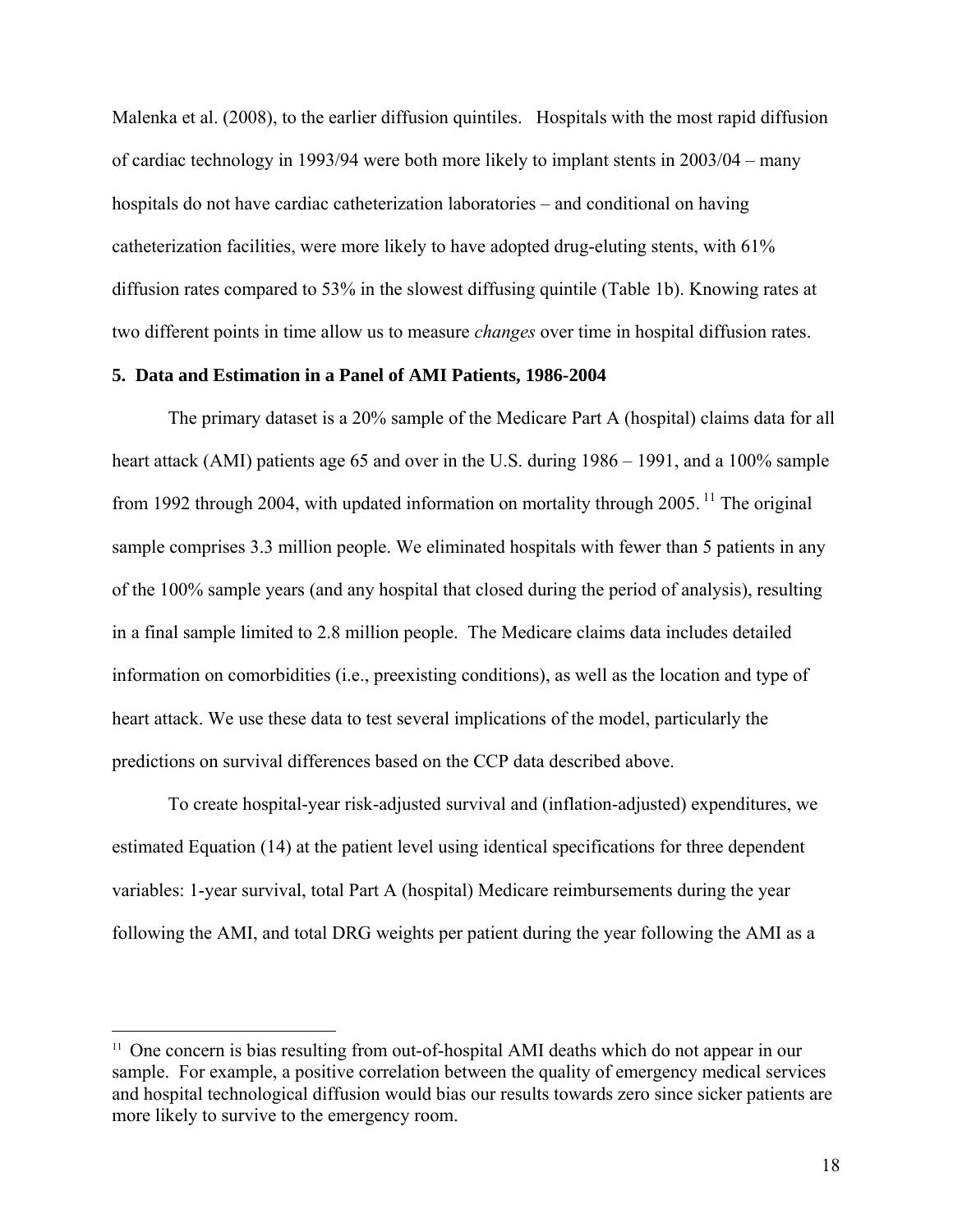measure of factor inputs.<sup>12</sup> These regressions included categorical variables indicating the presence of seven comorbid conditions, anatomical location of the MI, and full interactions of each 5-year age bracket, by sex and race. The initial risk-adjustment regression is shown in Table A.1 along with relevant means of the independent variables for the entire sample, for both one-year survival and one-year expenditures.

*A first look at the data.* We begin with summary statistics showing the time-trend in risk adjusted survival – in other words, the weighted averages of  $y_{it}$  across hospitals within each time period. Figure 1 shows these risk-adjusted one-year survival and one-year expenditures by year. Survival rose rapidly during the late 1980s and early 1990s (the period of analysis in Cutler et al., 1998), but since then has flattened out, particularly in the late 1990s, before assuming a more modest upward trend in the 2000s.<sup>13</sup> And while the 1997 Balanced Budget Act legislation led to a pause in the rapid cost growth, expenditures have since resumed their upward trend.

We show graphically the bivariate association between technology adoption and riskadjusted survival in Figure 2. These display the weighted average of risk-adjusted one-year survival  $(y_{it})$  by year and by quintile of our diffusion index (the common factor described in Section 4). The average gap in survival between the slowest and most rapid adopters is more than 3 percentage points, with the difference widening to 3.5 percent by 2004. The magnitude of these differences are similar to the estimates we suggested in Section 4 based on what clinical

<sup>&</sup>lt;sup>12</sup> For example, an AMI patient fitted with a drug-eluting stent would qualify for 3.12 DRG "units" in 2003, and this was common across all hospitals. Note that DRG weights may change slightly over time.

<sup>&</sup>lt;sup>13</sup> What can explain this pattern of diminishing returns to technology after the mid-1990s? One possibility is that by this time, aspirin had largely diffused across all patients, and while stents grew also during this period, they "have not been associated with important reductions in mortality." (Brody, et al, 2003, p. 777) But it is less clear why beta blockers, which were diffusing during this period, didn't lead to more improvement in outcomes; Masoudi et al. (2006) suggested a secular decline in "ideal" patients for such treatments.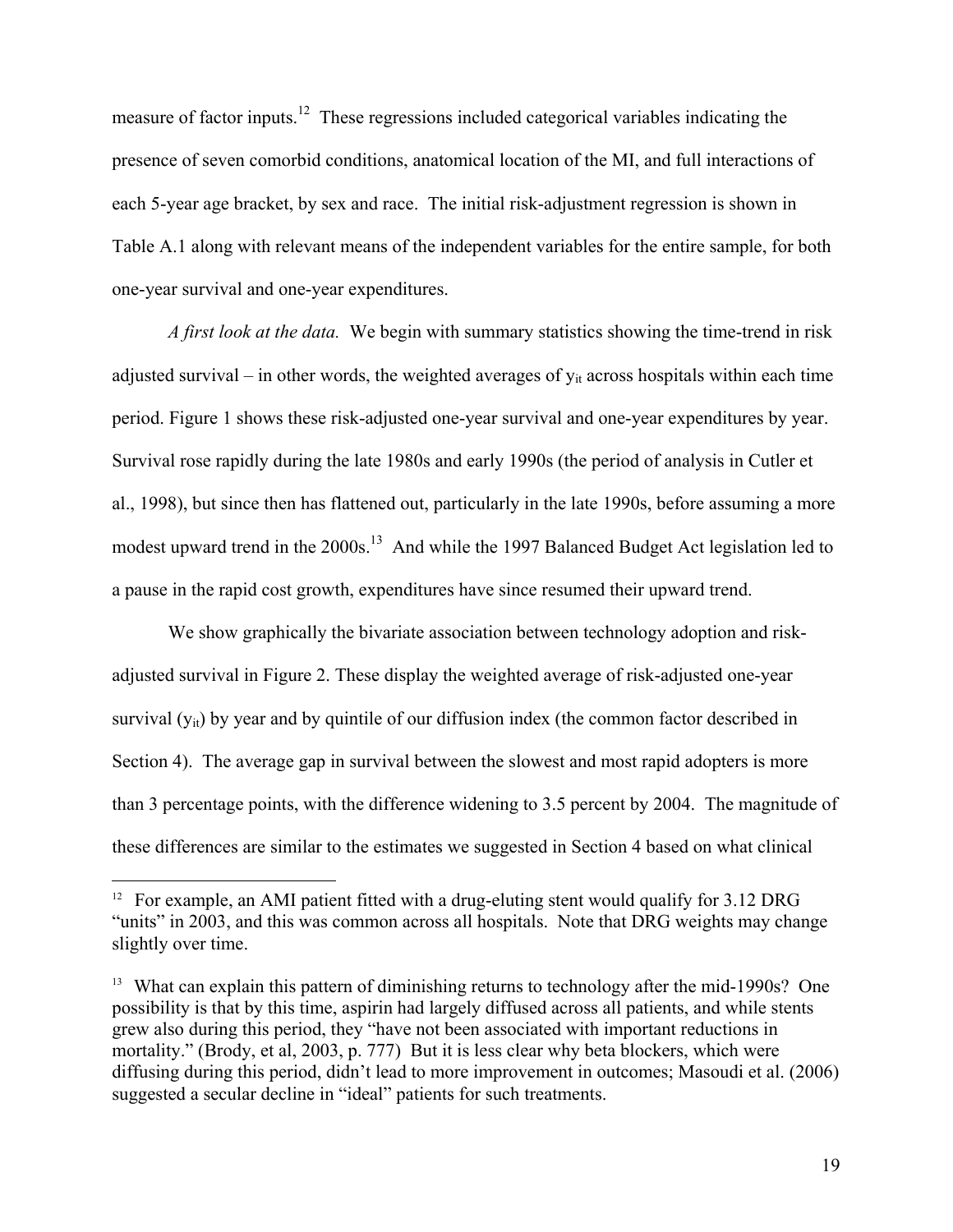trials imply would result from the difference between quintiles in the use of aspirin, beta blockers, and reperfusion. The lag in terms of years between the most rapid and slowest hospital adopters varies over the time period, but the average annual (horizontal) gap is roughly ten years, which is again within the range predicted by the diffusion calculations above.

Figure 3a displays Medicare reimbursements again by quintile of adoption. There are modest differences in expenditures, with Quintile 5, the most rapidly adopting hospitals, consistently higher. However, this difference is based primarily on higher reimbursement rates rather than more inputs *per se*. Figure 3b shows no difference in expenditures by quintile using a normalized "price" per DRG weight based on the national average. In sum, there are large longrun differences in total factor productivity across hospitals, and these do not appear to be associated with higher rates of factor inputs.

*Estimates of the productivity parameter.* Table 2 presents estimates of the regression model in Equation (13). We begin with the simplest regression model in which survival is a function of the continuous diffusion index, log DRG inputs, and a linear time trend. The coefficient on the diffusion index is 0.017 (s.e., 0.001). Recall that the diffusion index is an estimate of a common factor that is proportional to the diffusion rate in each hospital, but normalized to have a standard deviation of one. Thus, the coefficient implies that a one standard deviation increase in the diffusion rate is associated with a 1.7 percentage point increase in patient survival – or has approximately the same impact as doubling DRG inputs (e.g.,  $ln(2)$ \*.031=.021, or 2.1%). Adding year effects (Column 2) has little impact on the coefficient. Columns 3 and 4 replace the continuous diffusion index with dummies for the hospital-specific diffusion quintile, with Quintile 1 (the slowest diffusion quintile) serving as the reference category. The coefficient on Quintile 5 relative to Quintile 1 is 0.033 (s.e. 0.002), implying that survival for hospitals in the fastest diffusion quintile was 3.3 percentage points higher than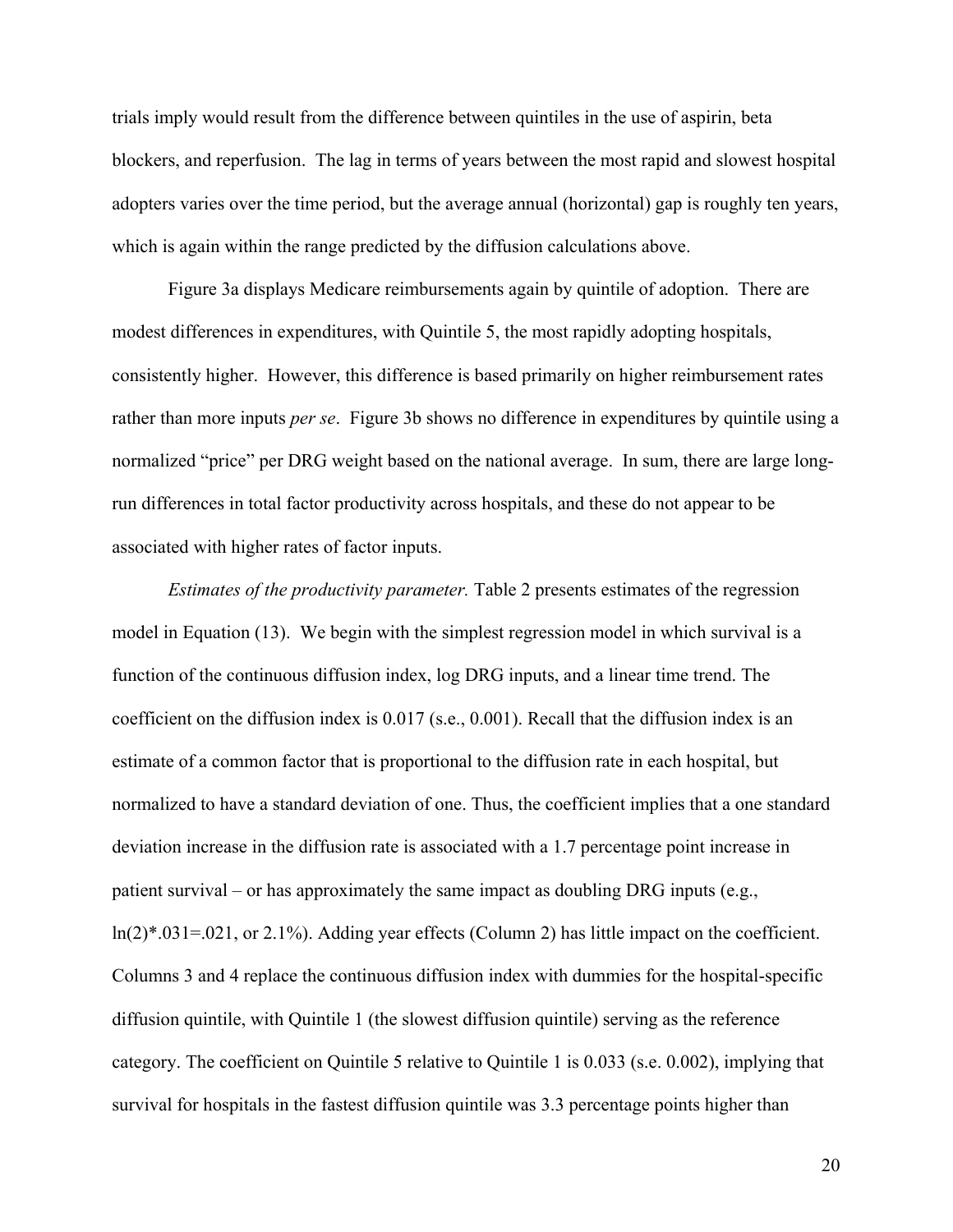hospitals in the slowest quintile. This difference in survival corresponds to the fastest quintile being 11 years ahead of the slowest quintile (the coefficient on the linear trend estimates that the annual survival improvement was 0.3 percentage points). Again, the differences between Quintiles 1 and 5 are within the range predicted by the diffusion calculations in Section 4.

*Estimates of β, the marginal productivity of factor inputs.* Table 3 examines how the specification of the model affects estimates of β, and interprets them in the context of the costeffectiveness ratio. Column (A) of the table reports specifications that do not include year effects. These regressions are in the spirit of Cutler et al. (1998) who relied solely on variation over time to identify the average impact of changes in both technology and factor inputs on survival. In the upper-left corner, we first consider the coefficient estimates from regressions of survival just on log expenditures, without controlling for technology or year. The coefficient on log of expenditures, 0.028, is highly significant and implies a cost-effectiveness ratio of \$177,000. The second row, which uses log DRG inputs, delivers a much larger estimate of 0.076, implying a far more favorable cost-effectiveness ratio of \$65,000 per life-year. The bottom two rows suggest diminishing returns to factor inputs over time; the estimated  $\beta$  is larger in the earlier period (1986-94) than the later period (1995-2004). The cost-effectiveness ratio in the earlier period is \$41,000, which is similar to that obtained by Cutler et al. (1998) using data from this period.

However, once one introduces year effects – the second column of Rows 1 and 2 – the coefficient becomes negative (for expenditures) or 0.014 (when using DRGs as factor inputs), implying at best a cost-effectiveness ratio of \$355,000. By controlling for year effects, one ends up with the small or negative cross-sectional correlations found in Fisher et al. (2003) and Baicker and Chandra (2004). The final column, using lagged expenditures, finds an even more negative relationship between factor inputs and survival.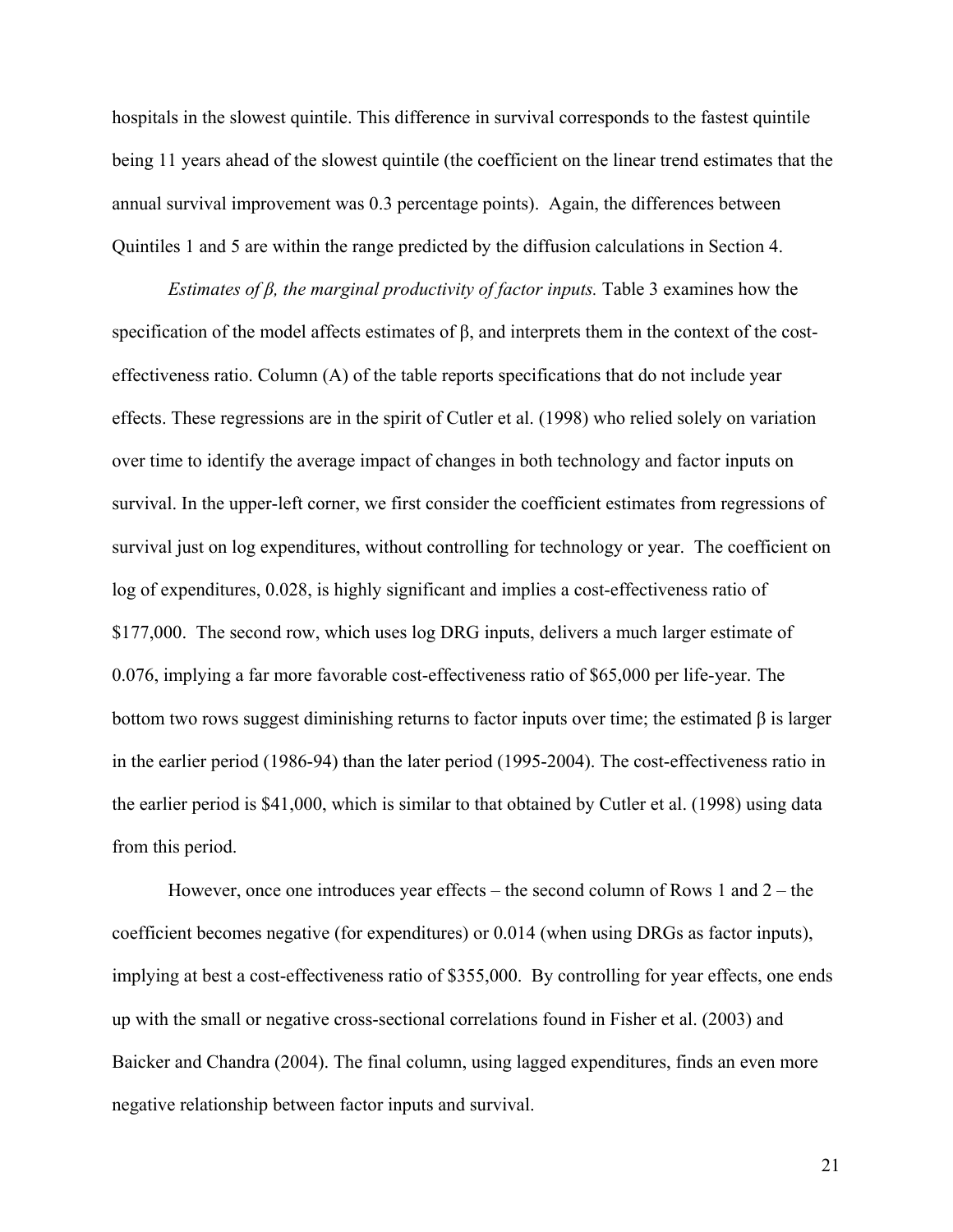Note, however, that the specifications in the first two rows of Table 3 could be biased because they omitted any control for technological adoption. As we control successively more for the influence of technological adoption, the coefficient estimates for β rise, and the costeffectiveness estimate declines. For example, for the specifications in column (b) that include year effects, introducing the linear diffusion parameter increases the coefficient from 0.014 to 0.019 (a cost-effectiveness ratio of \$261,000) and the quintiles of diffusion yields similar results, with a coefficient of 0.020. Finally, as shown in Row 5, including hospital fixed effects (which potentially capture additional differences across hospitals in diffusion not measured by our diffusion index) raises the estimate of β to 0.052, with an implied cost-effectiveness ratio of \$95,000.

This pattern of coefficients is consistent with our model if the return to factor inputs is lower in hospitals with higher technology diffusion, as represented graphically in Figure 4 for a given year. Consider just two hospitals, given by A (on the production function PF(1)) and B (on the production function PF(2)). If the researcher does not control for technology adoption, she would estimate the dotted line connecting points A and B – effectively, "flat of the curve" health care, as shown in Row 1 or 2 of Table 3. As we control with more accuracy for each hospital's technology level the estimated (marginal) slope of the production function becomes steeper, to approximate aa' or bb' in Figure 4.

As mentioned in Section 3, year-to-year sampling fluctuations in both factor inputs and survival may cause an upward bias in estimated β when people who live longer account for more costs. Limiting the sample to hospitals with more than 50 AMI patients (not reported in Table 3) implied a cost-effectiveness of \$160,000 instead of \$95,000 (for a specification with hospital fixed effects) – still not "flat of the curve." Alternatively, we also estimated models using lagged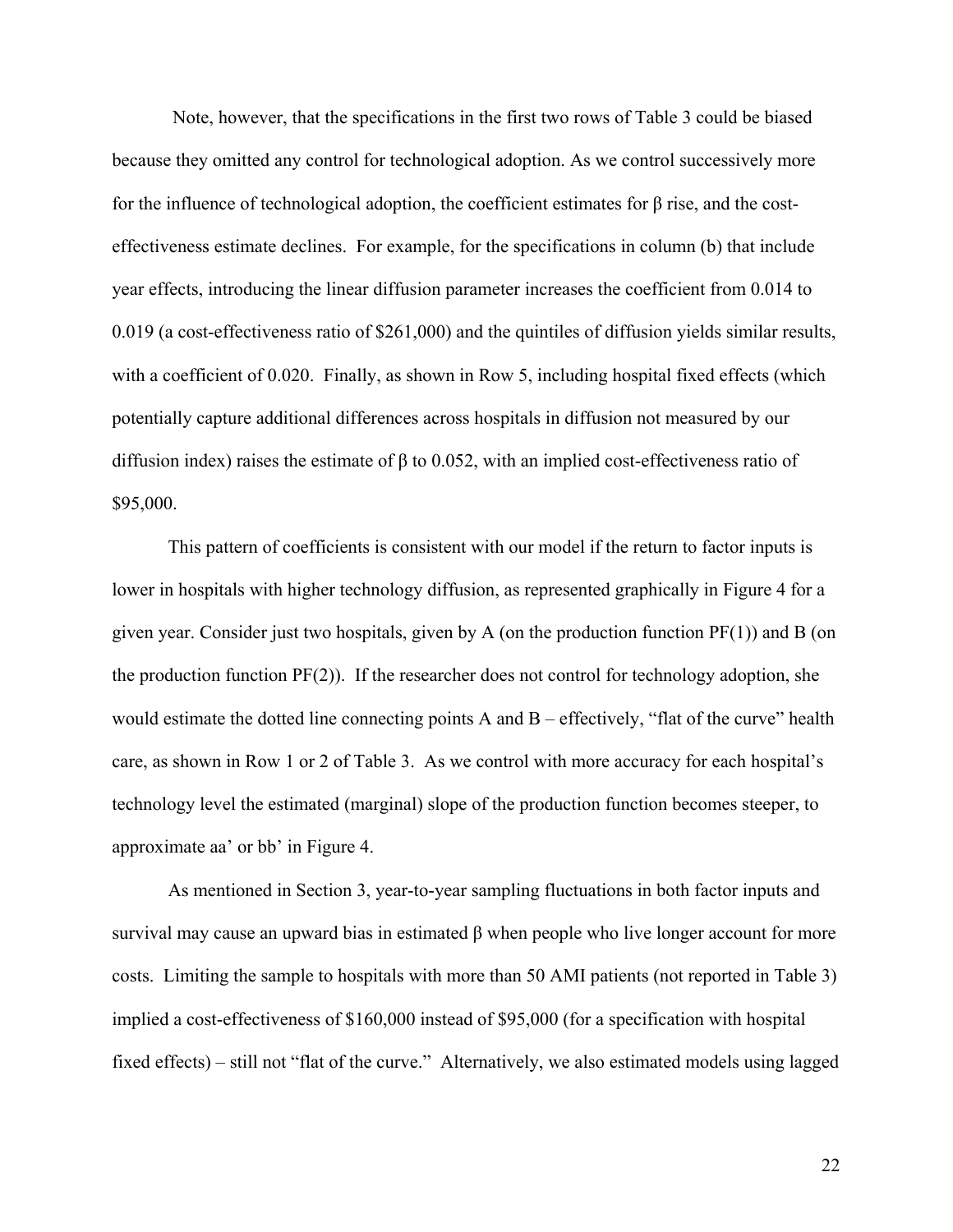$x_{it-1}$  instead of contemporaneous  $x_{it}$ , with estimated coefficients in the last column. In general, these estimated effects are near zero.

For the specification with hospital fixed effects, which controls most completely for technology diffusion, the estimated coefficient on factor inputs is slightly positive (.003). But this estimate most likely represents a lower bound on the slope of the production function for three reasons. First, there is still likely to be some within-hospital variation in technology diffusion over time, generating negative bias as illustrated in Figure 4. Second, the lagged factor input now contains independent sampling error, attenuating the coefficient toward zero. Finally, since estimates with hospital fixed effects rely on data that have been demeaned at the hospital level, the demeaned lagged factor inputs will be negatively correlated with current factor inputs, leading to a negative bias analogous to the lagged dependent variable bias in panel data.

In the hypothetical production functions shown in Figure 4, the slopes of each production function differ, both across hospitals and with respect to how much they spend. In Table 4, we report estimates using the translog production function, stratified by technology quintile. In order to most completely control for difference in technology, we also include hospital and year fixed effects in these specifications. Coefficient estimates along with corresponding CE ratios are reported for the  $25<sup>th</sup>$ ,  $50<sup>th</sup>$ , and  $75<sup>th</sup>$  percentile of the hospital-level distribution; these in turn are displayed in Figure 5 centered on 2004 data. There are diminishing returns to expenditures; the CE ratio in the median quintile of adoption ranges from \$103,000 ( $25<sup>th</sup>$  percentile) to \$310,000  $(75<sup>th</sup>$  percentile). Furthermore, the hospitals with the most rapid diffusion experience the *poorest* return to further expenditures. This result implies that hospitals with high levels of technology adoption will optimally choose lower levels of expenditure – which is consistent with the pattern of findings in Table 3. In other words, once aspirin, β blockers, and primary reperfusion have been adopted, hospitals use less of factor inputs because the incremental returns to further inputs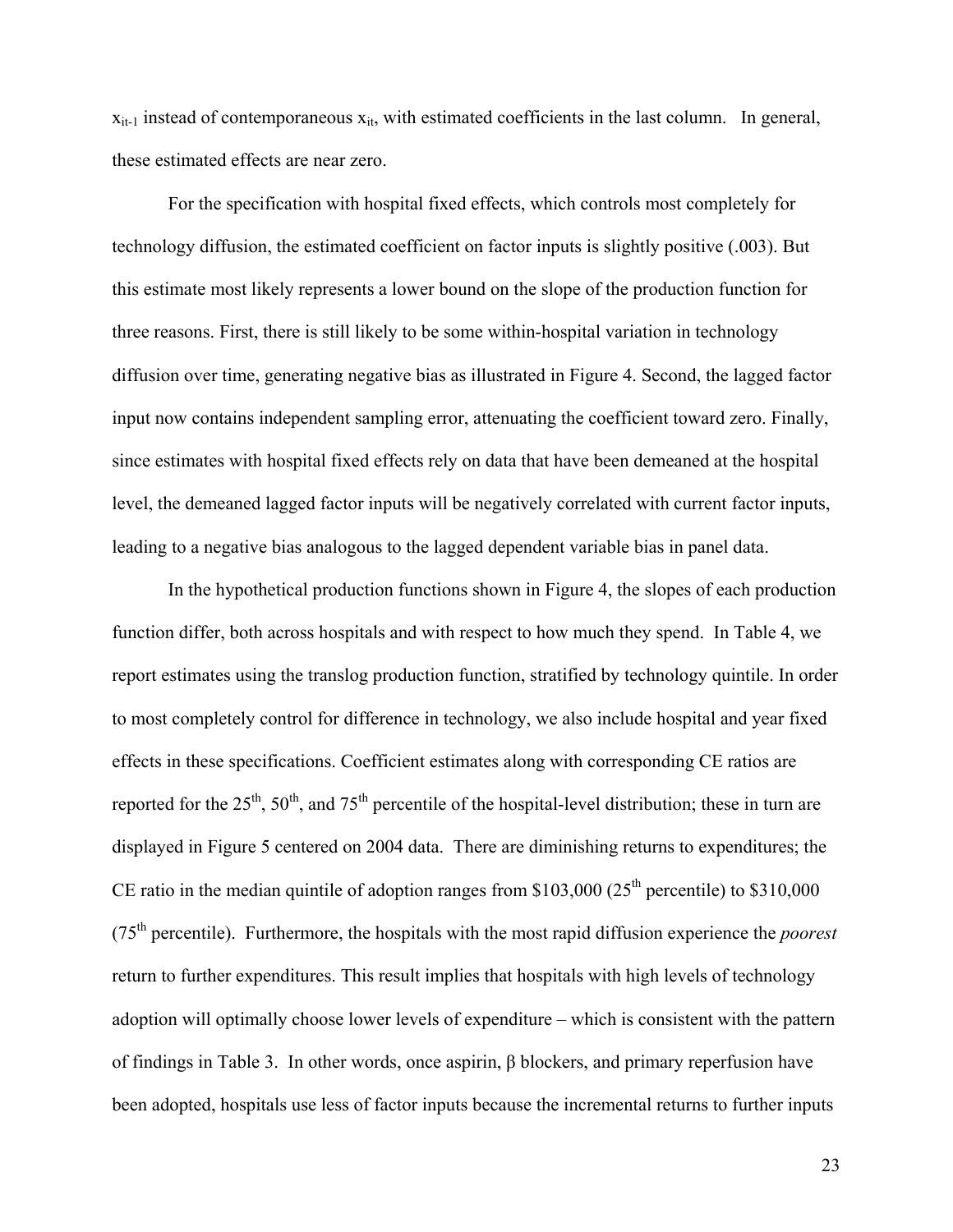such as surgery are modest, a result also found in the clinical literature (Stukel, Lucas, and Wennberg, 2005). And like Hall and Jones (1999), the rate of technology diffusion explains far more variation in survival outcomes across hospitals than variations in factor inputs.

*Convergence.* As noted above, a key implication of the model is the lack of convergence; the low-diffusion hospitals are predicted to grow at the same rate as high-diffusion hospitals. This can be seen visually in Figure 2 by noting that the range of Quintile 1 and Quintile 5 is not narrowing; if anything the range is widening. But we can also test another implication of the model: that the hospital-level variance in risk-adjusted survival is not predicted to narrow over time (σ-convergence). We do not find evidence of such convergence: our estimate of the (weighted) standard deviation of hospital fixed effects, correcting for estimation error, is 0.043 in 1986 and 0.042 in 2004.<sup>14</sup>

*Changes over time in diffusion rates.* A prediction of the theoretical model is that hospitals which manage to improve their diffusion parameters will, like countries such as Japan or Korea in the postwar period, experience rapid growth in outcomes (Parente and Prescott, 2002), and conversely. Table 4 further considers risk-adjusted survival among hospitals which were initially in the slowest diffusion quintile (1) or the highest diffusion quintile (5) during 1994/95. For the slow-diffusion hospitals in 1994/95 remaining a slow diffusion hospital (in drug-eluting stents) in 2003/04, one-year survival rates rose from 64.5 percent in 1994/95 to 68.8 percent in 2003/04; an increase of 3.7 percent. Similarly, hospitals initially in the highest diffusing quintile (5) in 1993/94 which remained in the highest diffusing quintile by 2003/04,

 $14$  The correction is done by subtracting the average variance due to estimation error in the hospital fixed effects (the "noise" component). The estimation variance for each hospital's fixed effect is equal to  $\sigma^2/N_h$ , where  $\sigma^2$  is the variance of the error in the patient-level risk-adjustment equation and  $N_h$  is the number of AMI patients at hospital h.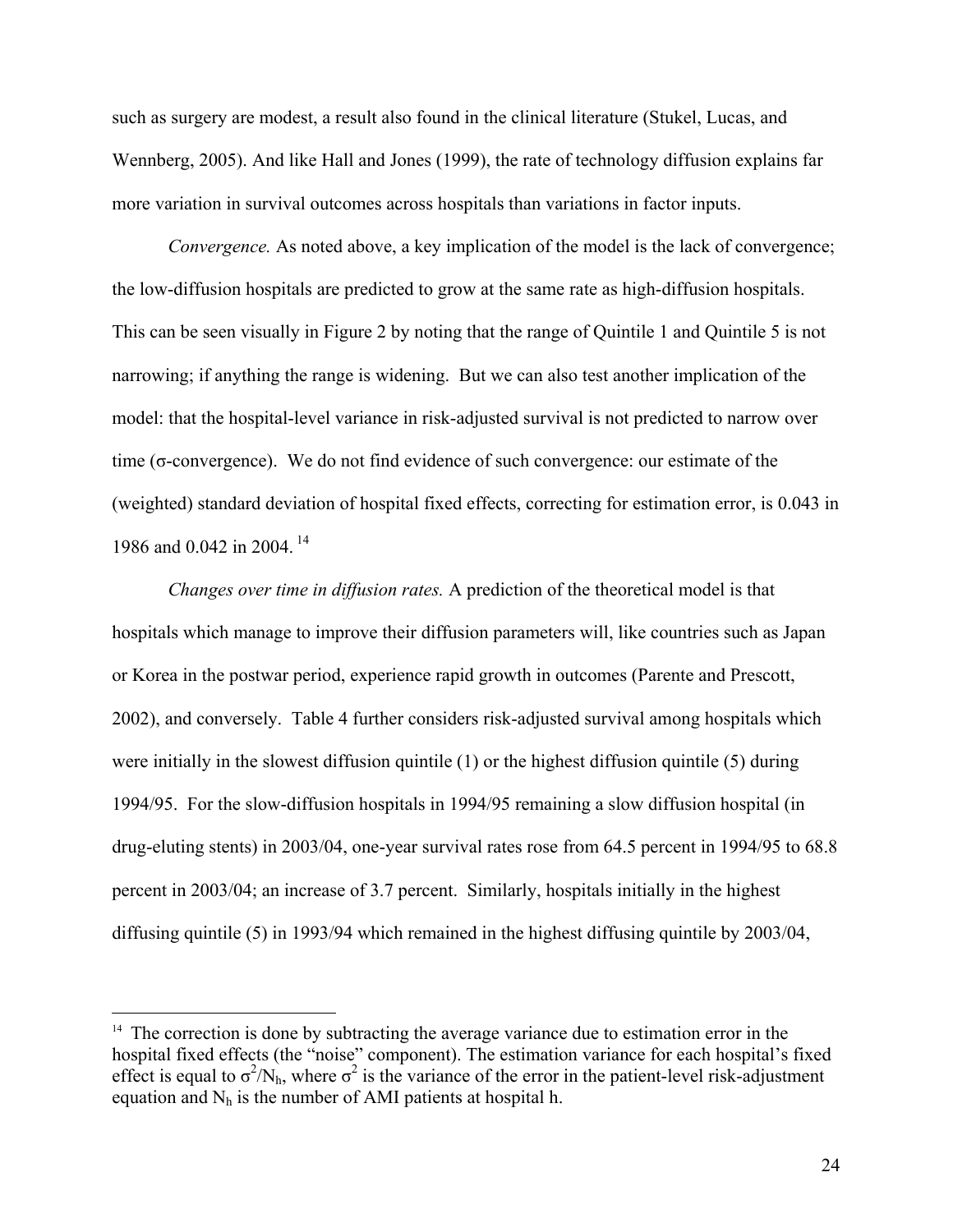increased survival by 3.1 percentage points – very similar to the stable low-quintile hospitals, as predicted by the model.

Hospitals initially in the lowest diffusion quintile during 1994/95 but which moved up to the highest diffusion quintile for drug-eluting stents in 2003/04 (the "tigers") experienced a gain of 5.5 percentage points. By contrast, the hospitals experiencing a decline in diffusion rates from quintile 5 in 1994/95 to quintile 1 in 2003/04 (the "turtles") showed a survival gain of just 1.8 percentage points, significantly below those of the "tiger" hospitals.<sup>15</sup> Thus, observed changes in technology diffusion are strongly related to changes in hospital productivity as measured by patient survival.

#### **5. Conclusion**

 $\overline{a}$ 

In this paper, we have attempted to peer inside the black box of hospital productivity changes both over time and across hospitals. We found that varying rates of adoption for lowcost but highly effective treatments explained a large fraction of the persistent differences in riskadjusted survival during the period 1986-2004. The hospital quintile with the most rapid propensity to adopt these new innovations experienced survival rates 3.3 percentage points above the lowest quintile hospitals, or nearly one-third the entire improvement in survival since 1986. While we focused on just three innovations at a point in time, aspirin, beta blockers, and reperfusion in 1994/95, we view the results, and the non-convergence of the quintile outcomes, as supportive of the view that these hospitals have continued to innovate since then. Indeed, the "tiger" hospitals, those which increased their diffusion rates for new innovations, experienced far

<sup>&</sup>lt;sup>15</sup> One hypothesis is that hospitals that were early adopters of surgery in 1994/95 would also be early adopters of drug-eluting stents in 2003/04, and so the improved survival of the "tiger" hospitals was simply the consequence of surgical innovations paying off in the 2000s. However, drug-eluting stents were no more correlated with surgical procedure rates in 1994/95 than beta blockers or aspirin in 1994/95. Note also that the baseline risk-adjusted survival rates for the stable hospitals were similar to those for the hospitals which subsequently moved (either up or down), lessening a potential concern that selection bias drives these results.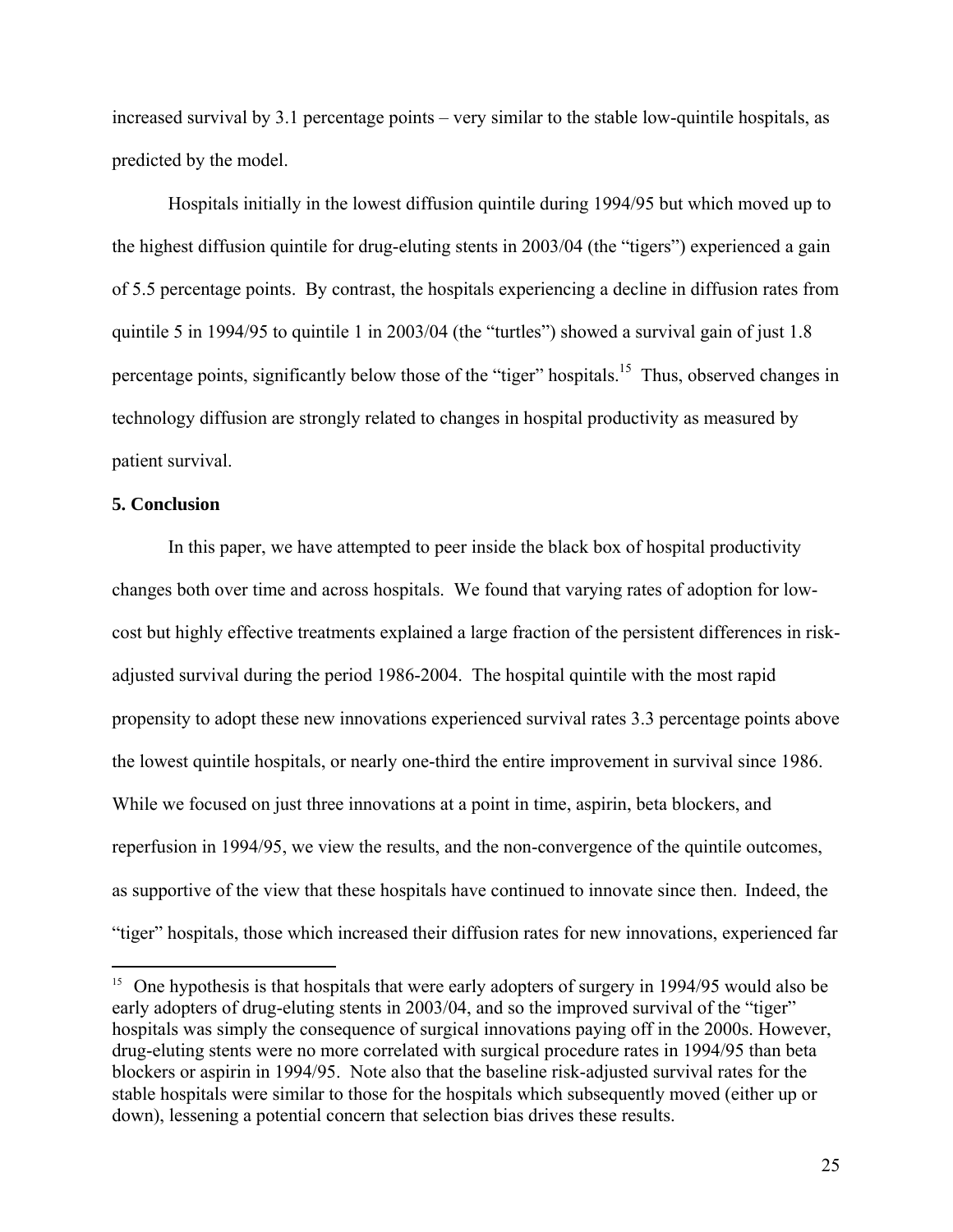more rapid growth in survival outcomes between 1994/95 and 2003/04 than did the "turtle" hospitals whose speed of diffusion slipped from the highest to the lowest quintile.

Our model of health care productivity reconciles both the dramatic improvements in life expectancy for AMI patients over time (e.g., Cutler, 2004) and the apparent "flat of the curve" inefficiencies at a point in time (Fisher et al. 2003). Much of the dramatic growth in survival occurred as remarkably cost-effective treatments diffused across hospitals during the past few decades. For example, Ford et al. (2007) found the single most important factor reducing the number of AMI-related deaths between 1980-2000 was the increased use of aspirin, followed by beta blockers and ACE Inhibitors (pharmaceutical treatments to reduce hypertension).

But at a point in time, it might appear that greater levels of factor inputs did not result in improved outcomes. We argue that, at least in the treatment of heart attacks, this "flat of the curve" association between factor inputs and outcomes may be more apparent than real, arising because we have not adequately controlled the diffusion parameters that largely determine hospital productivity. Furthermore, we find the marginal productivity of factor inputs is higher in the low adoption hospitals, suggesting that the high-cost factor inputs may be substitutes for the low-cost innovations (Chandra and Staiger, 2007). Of course, these estimates are sensitive to the specification of the model, so we cannot rule out "flat of the curve" spending entirely, particularly for the higher-intensity hospitals. Nor do these results necessarily apply for the treatment of diseases other than heart attacks, where technological gains have been far less prevalent.

There are a variety of optimizing economic models where rational agents adopt slowly because they are waiting for the price to decline (e.g., flat-screen TVs), or because of expertise in the older technology (Jovanovic and Nyarko, 1996). Alternatively, heterogeneity in production functions may lead to profit-maximizing differences in rates of diffusion (Griliches, 1957), or the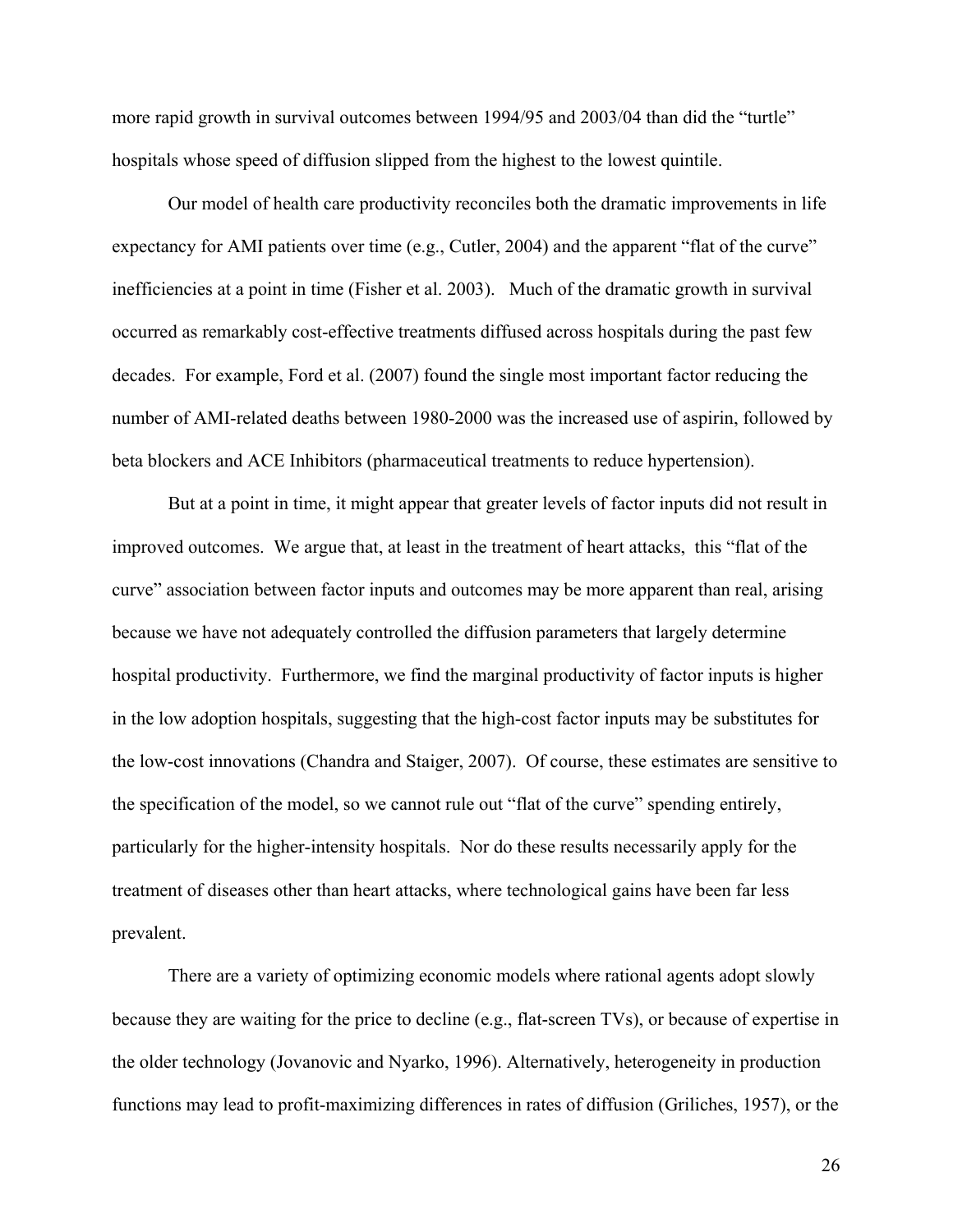presence of liquidity constraints may slow diffusion (Suri, 2006). Finally, there may be differences in education across workers which affect their propensity to adopt (Nelson and Phelps, 1966) or technology may be most complementary with skilled workers (Caselli and Coleman, 2006). None of these models provides a good explanation of the non-adoption of inexpensive beta blockers, aspirin, and reperfusion by highly educated physicians. 16

Because prices do not play an important role here, we instead look to informational or search barriers as an explanation for why physicians don't adopt. Recall Equation (11) which posited a first-order condition in which the marginal cost of speeding up diffusion  $C'(\pi)$ , was set equal to the marginal benefit of innovating more rapidly. Using plausible parameters for measuring the social value of more rapid adoption yields a very high cognitive barrier: the implicit cost facing each physician of moving up just one diffusion quintile must be \$11,200 annually. <sup>17</sup> Alternatively, the implicit value placed by hospitals and physicians on a life-year must be well below \$25,000 per life-year to generate "reasonable" equilibrium conditions to explain observed slow diffusion rates.

One might also appeal to models of social norms to explain why innovations diffuse more rapidly in some regions than others, whether hybrid corn in the 1930s and 1940s or beta blockers in the 2000s (Skinner and Staiger, 2007), but the direction of causality is not well understood. The quality of management, including staff "opinion leaders," is clearly central to the rapid diffusion of beta blockers (Bradley, et al., 2001, 2005). Thus the diffusion parameters could as well be *symptomatic* of managerial efficiency, which has shown in non-health industries to be an

 $\overline{a}$ 

<sup>16</sup> The distinction between "inefficient" barriers to adoption, and the slow, but optimal, adoption of technology for a variety of reasons, was made by Coleman (2004).

<sup>&</sup>lt;sup>17</sup> We assume that the average lag from the frontier,  $a_t^* - a_t = 0.02$ ,  $\Psi = $100,000$ , the one-year survival following AMI translates to an additional 5.25 life-years, r = .05, baseline  $\pi$  = .10,  $\pi$ must increase by 0.016 to shift to the next quintile (one-fifth the range between 6 and 14 percent, the implicit aspirin diffusion rates), and there are 10 AMI patients per physician.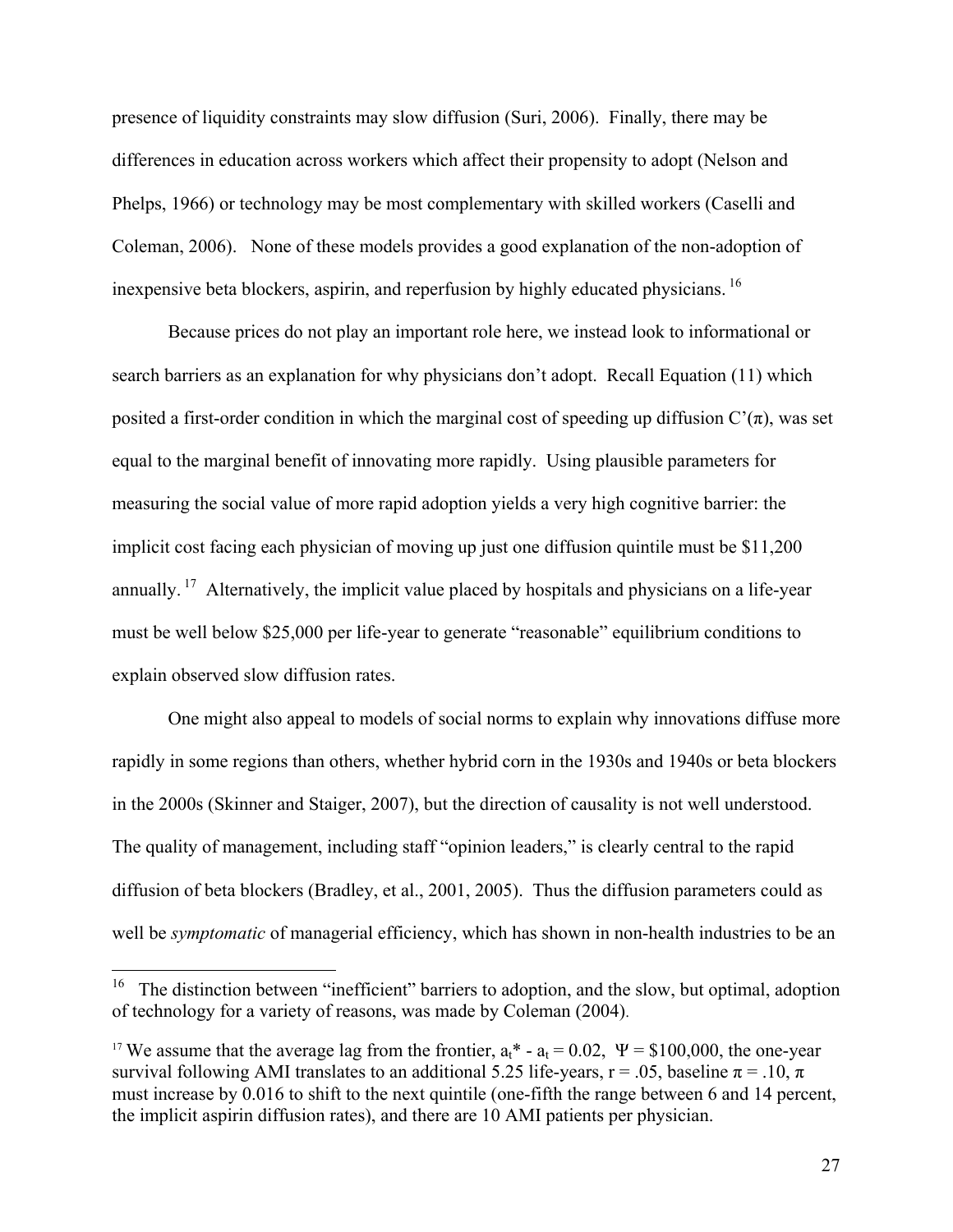important determinant of productivity (Bloom and van Reenan, 2007). But even after accounting for the lower productivity in hospitals compared to other industries (Bloom, Seiler, and van Reenan, 2007), one is still left with a puzzle of why individual physicians need management or opinion leaders to convince them to adopt *aspirin* for their heart attack patients.

Leibenstein (1966) used the term "X-efficiency" to describe residual differences in firmlevel productivity which could not be readily explained by measured inputs or other factors. In many respects, the puzzle of slow diffusion for efficient AMI treatments provides a textbook case of X-inefficiency, because here at least we can observe directly several productivity measures rather than infer them as residuals, as Leibenstein did. While informational barriers are indeed important –there may be no one in the hospital to provide the "tactile" learning when reading an article just isn't enough (Keller, 2004) – there has historically been little pressure exerted by markets or management to change old habits and adopt the new innovations. It is telling that the increased public hospital-level reporting of beta blocker use for AMI patients has been central to its nearly universal diffusion in the last decade (Lee, 2007).

Parente and Prescott (2002) provide a ready explanation for why some countries lag so far behind "frontier" countries: government restrictions and monopoly restraints that interfere with the benefits of efficient technology adoption. Health care markets are notoriously imperfect. If patients both knew about the benefits of aspirin, beta blockers, and reperfusion, and were sensitive to published and reliable information about hospital quality, physicians would be forced to respond rapidly to new innovations or face the loss of patients. But when quality measures are limited, patients are not well informed, and markets are distorted, remarkably large inefficiencies can persist across hospitals and over time.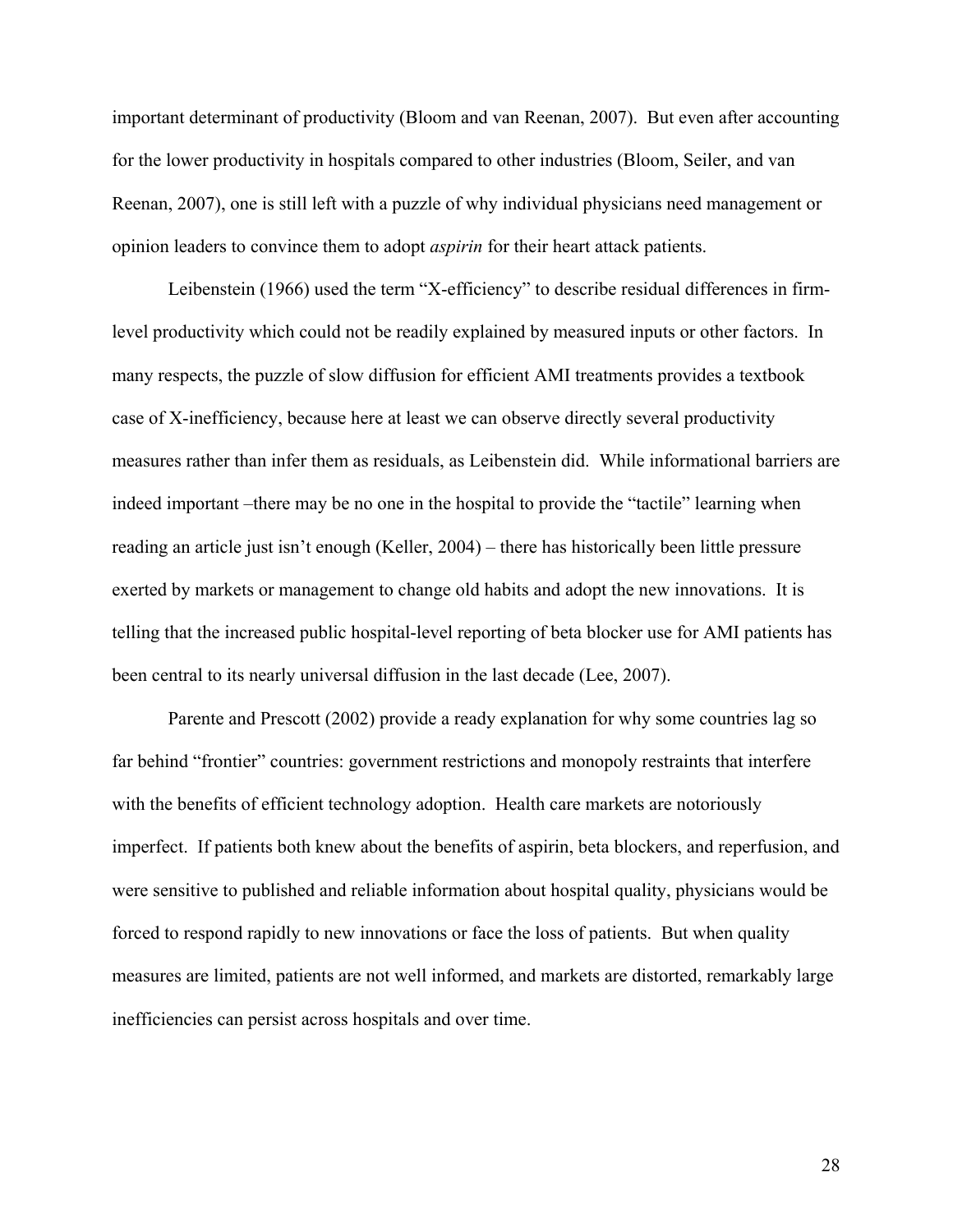### **References**

Baicker, Katherine and Amitabh Chandra, "Medicare Spending, The Physician Workforce, and The Quality Of Health Care Received By Medicare Beneficiaries." *Health Affairs*, April 2004: 184-97.

Berndt, Ernst R., Anupa Bir, Susan H. Busch, Richard G. Frank and Sharon-Lise T. Normand, "The Medical Treatment of Depression, 1991-1996: Productive Inefficiency, Expected Outcome Variations and Price Indexes," *Journal of Health Economics*, 21(3), 2002: 373-396,

Bero, Lisa A., Roberto Grilli, Jeremy M. Grimshaw, et al., "Closing the Gap Between Research and Practice: An Overview of Systematic Reviews of Interventions to Promote the Implementation of Research Findings," *BMJ* 317, August 15, 1998: 465-468.

Berwick, Donald M., "Disseminating Innovations in Health Care," *JAMA* 289(15), April 16, 2003: 1969-1975.

Bloom, Nicholas, and John Van Reenen, "Measuring and Explaining Management Practices Across Firms and Countries," *Quarterly Journal of Economics*, November 2007: 1351-1408.

Bloom, Nicholas, Stephan Seiler, and John Van Reenen, "Management Matters in Health Care," Working Paper, London School of Economics, November 2007.

Bradley, Elizabeth H., Eric S. Holmboe, Jennifer A. Mattera. et al., "A Qualitative Study of Increasing β-Blocker Use After Myocardial Infarction: Why Do Some Hospitals Succeed?," *JAMA* 285(20), 2001: 2604-2611.

Bradley, Elizabeth H., Jeph Herrin, Jennifer A. Mattera, Eric S. Holmboe, Yongfei Wang, et al., "Quality Improvement Efforts and Hospital Performance: Rates of Beta-Blocker Prescription After Acute Myocardial Infarction," *Medical Care*, 43(3), March 2005: 282-92.

Caselli, Francesco, and Wilbur John Coleman II, "The World Technology Frontier," *American Economic Review* 96(3), June 2006: 499-522.

Chandra, Amitabh, and Douglas Staiger, "Testing a Roy Model with Productivity Spillovers: Evidence from the Treatment of Heart Attacks," J*ournal of Political Economy*, February 2007.

Coleman, Wilbur John II, "Comment on 'Cross-Country Technology Adoption: Making the Theories Face the Facts," *Journal of Monetary Economics* 51, 2004: 85-87.

Comin, Diego, and Bart Hobijn, "Cross Country Technology Adoption: Making the Theories Face the Facts," *Journal of Monetary Economics* 51, 2004: 39-83.

Comin, Diego, and Bart Hobijn, "An Exploration of Technology Diffusion," mimeo, Federal Reserve Bank of San Francisco, October 2008.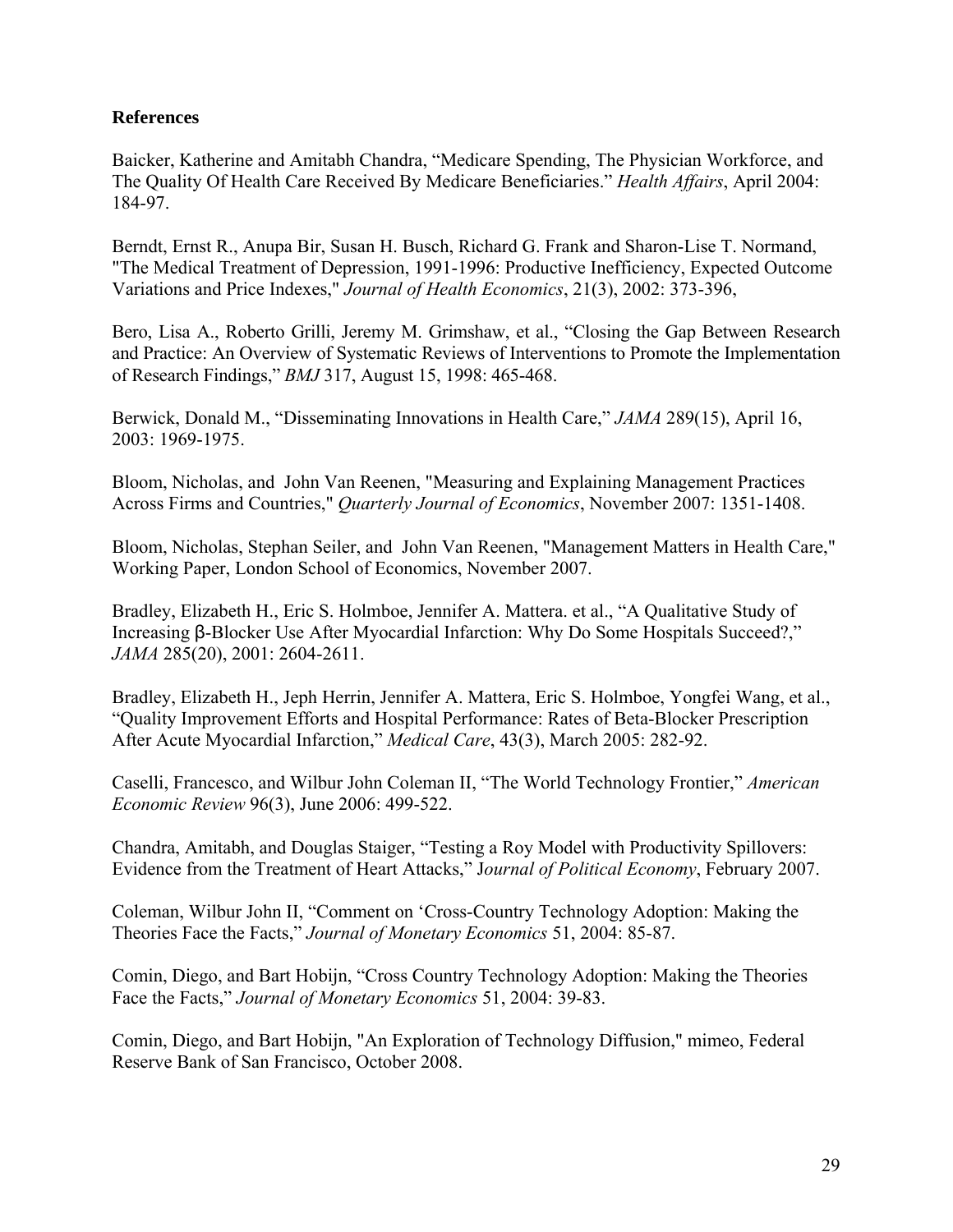Christensen, Laurits R., Dale W. Jorgenson, Lawrence J. Lau, "Transcendental Logarithmic Production Frontiers," *The Review of Economics and Statistics*, 55(1) February 1973: 28-45.

Crespi, Gustavo, Chiara Criscuolo, Jonathan E. Haskel, and Matthew Slaughter, Productivity Growth, Knowledge Flows, and Spillovers," NBER Working Paper No. 13959, April 2008.

Cutler, David M., Mark McClellan, Joseph P. Newhouse, and Dahlia Remler, "Are Medical Prices Declining? Evidence from Heart Attack Treatments," *Quarterly Journal of Economics*  93(4) 1998: 991-1024.

Cutler, David M. *Your Money or Your Life: Strong Medicine for America's Health Care System*. New York: Oxford University Press, 2004.

Eaton, Jonathan, and Samuel Kortum, "International Technology Diffusion: Theory and Measurement," *International Economic Review*, 40(3), August 1999: 537-570.

Enthoven, Alan C., "Shattuck Lecture—Cutting Cost without Cutting the Quality of Care," *New England Journal of Medicine* 298(22) 1978: 1229–1238.

Fisher, Elliott S., David Wennberg, Therese Stukel, Daniel Gottlieb, F.L. Lucas, and Etoile L. Pinder, "The Implications of Regional Variations in Medicare Spending. Part 2: Health Outcomes and Satisfaction With Care" *Annals of Internal Medicine* 138(4), February 18, 2003: 288-299.

FTT (Fibrinolytic Therapy Trialists' Collaborative Group), "Indications for Fibrinolytic Therapy in Suspected Acute Myocardial Infarction: Collaborative Overview of Early Mortality and Major Morbidity Results from All Randomised Trials of More than 1000 Patients. Fibrinolytic Therapy Trialists' (FTT) Collaborative Group," *Lancet* 343(8893), Feb 5, 1994:311.

Ford, Earl S., Umed A Ajini, Janet B. Croft, et al., "Explaining the Decrease in U.S. Deaths from Coronary Disease, 1980–2000," *NEJM* 356, June 7, 2007: 2388-2398.

Fuchs, Victor R., "More Variation In Use Of Care, More Flat-Of-The-Curve Medicine," *Health Affairs*, October 7, 2004 Web Exclusive.

Griliches, Zvi, "Hybrid Corn: An Exploration in the Economics of Technological Change," *Econometrica* 25(4) (October 1957): 501-522.

Hall, Bronwyn, "Innovation and Diffusion," in Jan Fagerberg, David C. Mowery, and Richard R. Nelson, *Handbook on Innovation.* Oxford: Oxford University Press (2004).

Hall, Robert E., and Charles I. Jones, "Why Do Some Countries Produce So Much More Output Per Worker Than Others?" *Quarterly Journal of Economics*, 114(1) February 1999: 83-116.

Hall, Robert, and Charles I. Jones, 2007. "The Value of Life and the Rise in Health Spending," *Quarterly Journal of Economics*, 122(1):39-72.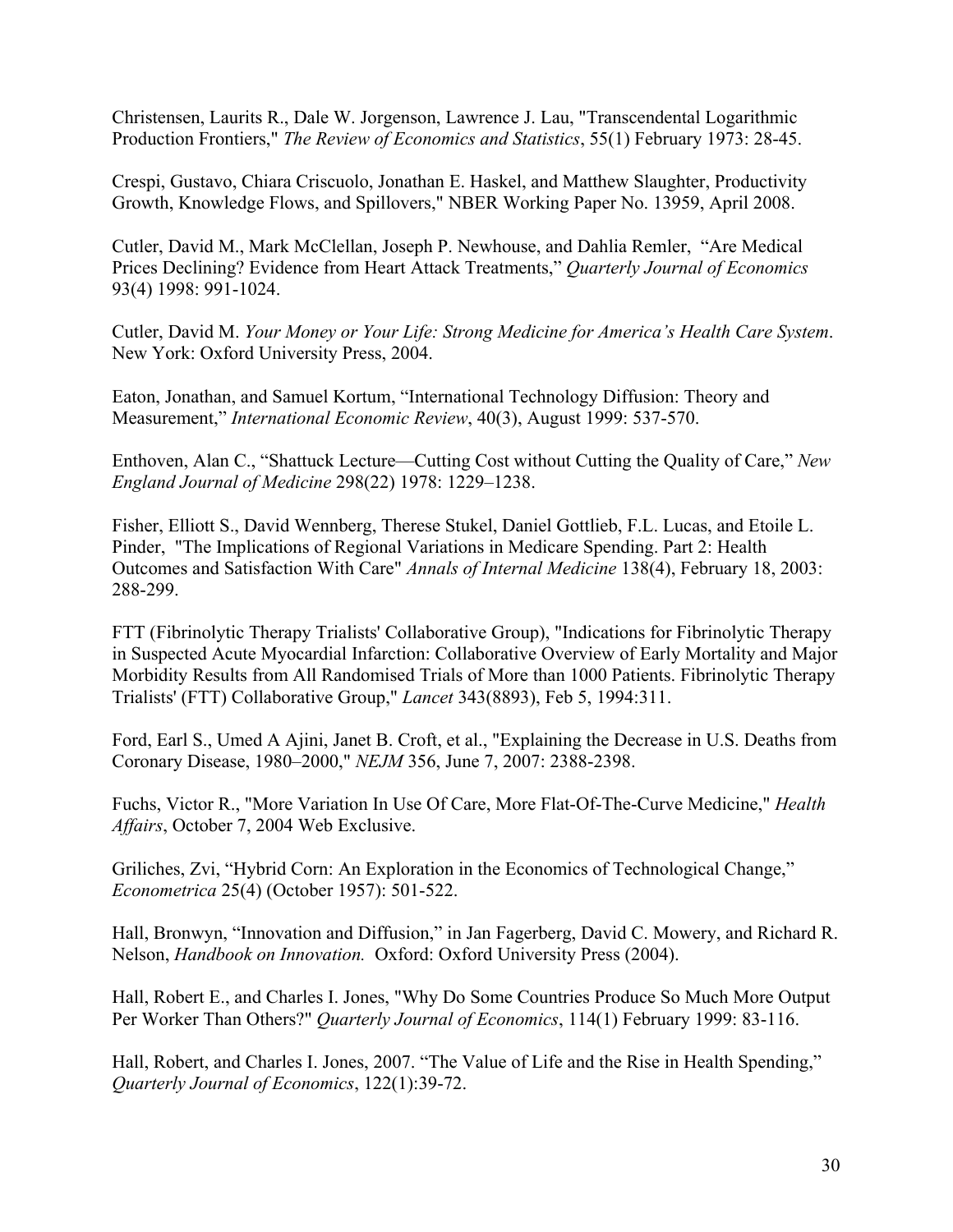Heidenreich, PA, and M McClellan, "Trends in Treatment and Outcomes for Acute Myocardial Infarction: 1975-1995." *The American Journal of Medicine* 110(3), 2001: 165-174.

Hirth, Richard A., Michael E. Chernew, Edward Miller, A. Mark Fendrick, and William G. Weissert, "Willingness to Pay for a Quality-Adjusted Life Year: In Search of a Standard," *Medical Decision Making*, 20(3), 2000:332-342.

Horwitz, Jill, and Austin Nichols, "What do Nonprofits Maximize? Nonprofit Hospital Service Provision and Market Ownership Mix," NBER Working Paper No. 13246, July 2007.

ISIS-2: The Second International Study of Infarct Survival Collaborative Group, "Randomised Trial of Intravenous Streptokinase, Oral Aspirin, Both, or Neither among 17,187 Cases of Suspected Acute Myocardial Infarction: ISIS-2," *Lancet* 32(8607), 1988: 349–360.

Jacobs, Rowena, Peter C. Smith, and Andrew Street, *Measuring Efficiency in Health Care: Analytic Techniques and Health Policy.* New York: Cambridge University Press, 2006.

Jencks, Stephen F., Edwin D. Huff, and Timothy Cuerdon, "Change in the Quality of Care Delivered to Medicare Beneficiaries, 1998-99 to 2000-2001," *JAMA* 289(3) (January 15, 2003): 305-312.

Jovanovic, Boyan, and Yaw Nyarko, "Learning by Doing and the Choice of Technology," *Econometrica* 64(6) (November 1996): 1299-1310.

Keller, Wolfgang, "International Technology Diffusion," *Journal of Economic Literature* 42(3), 2004, 752-82.

King, Joseph T. Jr., Joel Tsevat, Judith R. Lave, and Mark S. Roberts, "Willingness to Pay for a Quality-Adjusted Life Year: Implications for Societal Health Care Resource Allocation," *Medical Decision Making*, 25(6), 2005: 667-677.

Krumholz HM, Radford MJ, Ellerbeck EF, et al., "Aspirin in the treatment of acute myocardial infarction in elderly Medicare beneficiaries. Patterns of use and outcomes," *Circulation* 92(10), November 15, 1995: 2841-7.

Lee, Thomas H., "Eulogy for a Quality Measure," *New England Journal of Medicine*, 357(12), September 20, 2007: 1175-77.

Lee, Jong-Wook, "Health Challenges for Research in the  $21<sup>st</sup>$  Century," WHO David Barnes Global Health Lecture, Bethesda, Maryland, December 6, 2004. http://www.who.int/dg/lee/speeches/2004/barmeslecture/en/ (Accessed March 12, 2007).

Leibenstein, Harvey, "Allocative Efficiency vs. 'X-efficiency'," *American Economic Review*, 56, 1966: 392-415.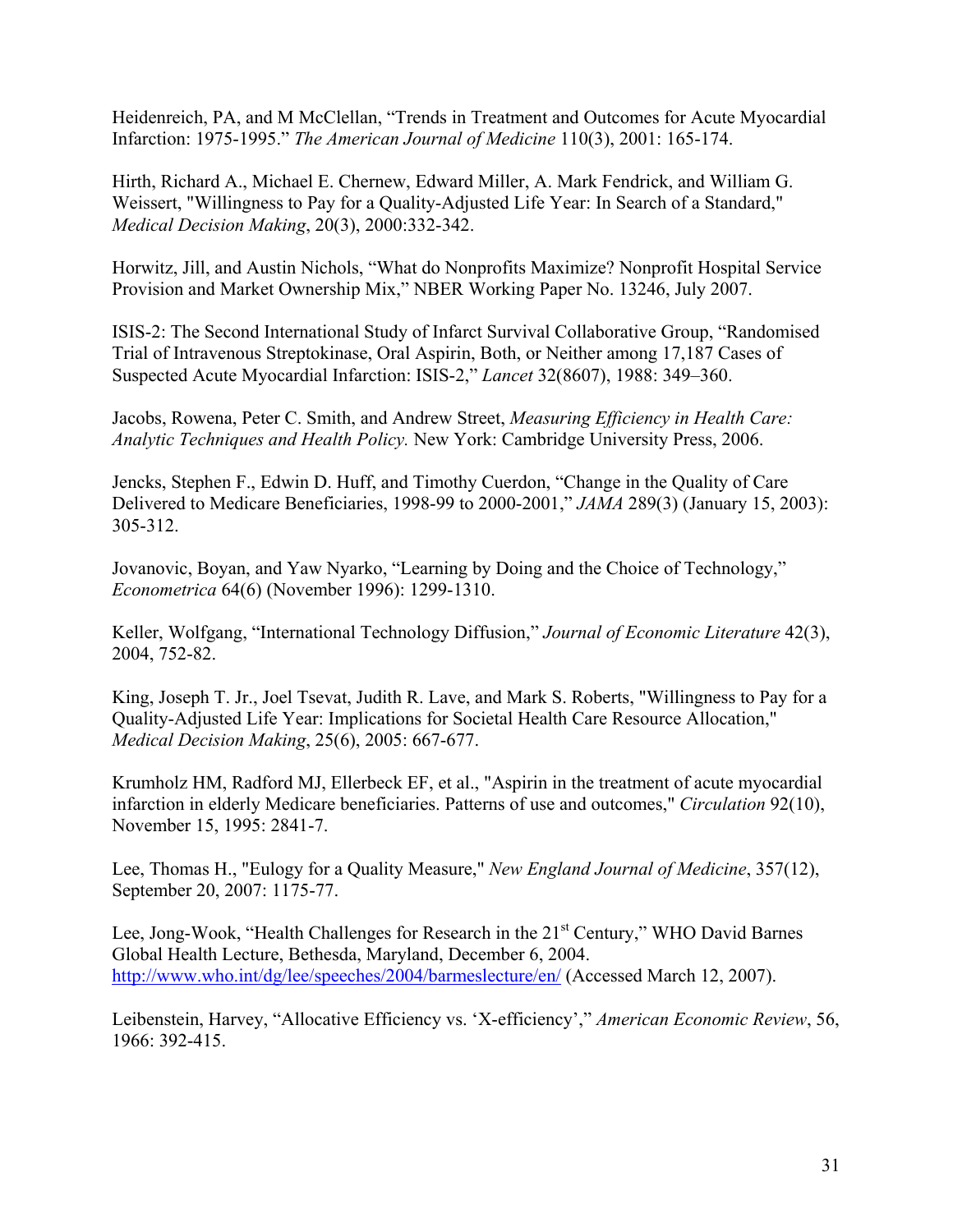Malenka, David .J., Aaron .V. Kaplan, Lee Lucas, Sandra. M Sharp, Jonathan S. Skinner, "Outcomes Following Coronary Stenting in the Era of Bare Metal versus the Era of Drug Eluting Stents," *JAMA* 299(24), June 25, 2008: 2868-2876.

Masoudi, Fredrick A., JoAnne M. Foody, Edward P. Havranek, Yongfei Wang, Martha J. Radford, et al., "Trends in Acute Myocardial Infarction in 4 US States Between 1992 and 2001: Clinical Characteristics, Quality of Care, and Outcomes," *Circulation* 114, December 19/26, 2006: 83-116.

Murphy, Kevin M. and Topel, Robert H., "The Value of Health and Longevity," *Journal of Political Economy* 114(5) October 2006: 871-904.

Nelson, Richard R., and Edmund S. Phelps, "Investment in Humans, Technological Diffusion, and Economic Growth," *American Economic Review* 56(2), May 1966: 69-75.

Parente, Stephen L. , and Edward C. Prescott, "Barriers to Technology Adoption and Development,"*The Journal of Political Economy* 102(2), April 1994: 298-321.

Parente, Stephen L., and Edward C. Prescott, *Barriers to Riches*. Cambridge: MIT University Press, 2002.

Phelps, Charles E., "Information Diffusion and Best Practice Adoption," in A.J. Culyer and J.P. Newhouse (eds.) *Handbook of Health Economics* Volume 1, Elsevier Science (2000): 223-264.

Phillips, Kathryn A., Micheal G. Shlipak, Pam Coxson, et al., "Health and Economic Benefits of Increased β Blocker Use Following Myocardial Infarction," *JAMA*, 284(21), December 6, 2000: 2748-2754.

Rogers, E.M. *Diffusion of Innovations.* (5<sup>th</sup> Edition.) New York: The Free Press (2003).

Skinner, Jonathan, Elliott Fisher, and John E. Wennberg, "The Efficiency of Medicare" in David Wise (ed.) *Analyses in the Economics of Aging*. Chicago: University of Chicago Press and NBER, 2005:129-57.

Skinner, Jonathan, and Douglas Staiger, "Technological Diffusion from Hybrid Corn to Beta Blockers," in E. Berndt and C. M. Hulten (eds.) *Hard-to-Measure Goods and Services: Essays in Honor of Zvi Griliches*. University of Chicago Press and NBER 2007.

Stukel, Therese A., F. Lee Lucas, and David E. Wennberg, "Long-term Outcomes of Regional Variations in Intensity of Invasive vs. Medical Management of Medicare Patients with Acute Myocardial Infarction," *JAMA,* 293, 2005:1329-1337.

Suri, Tavneet, "Selection and Comparative Advantage in Technology Adoption", MIT, January 2008.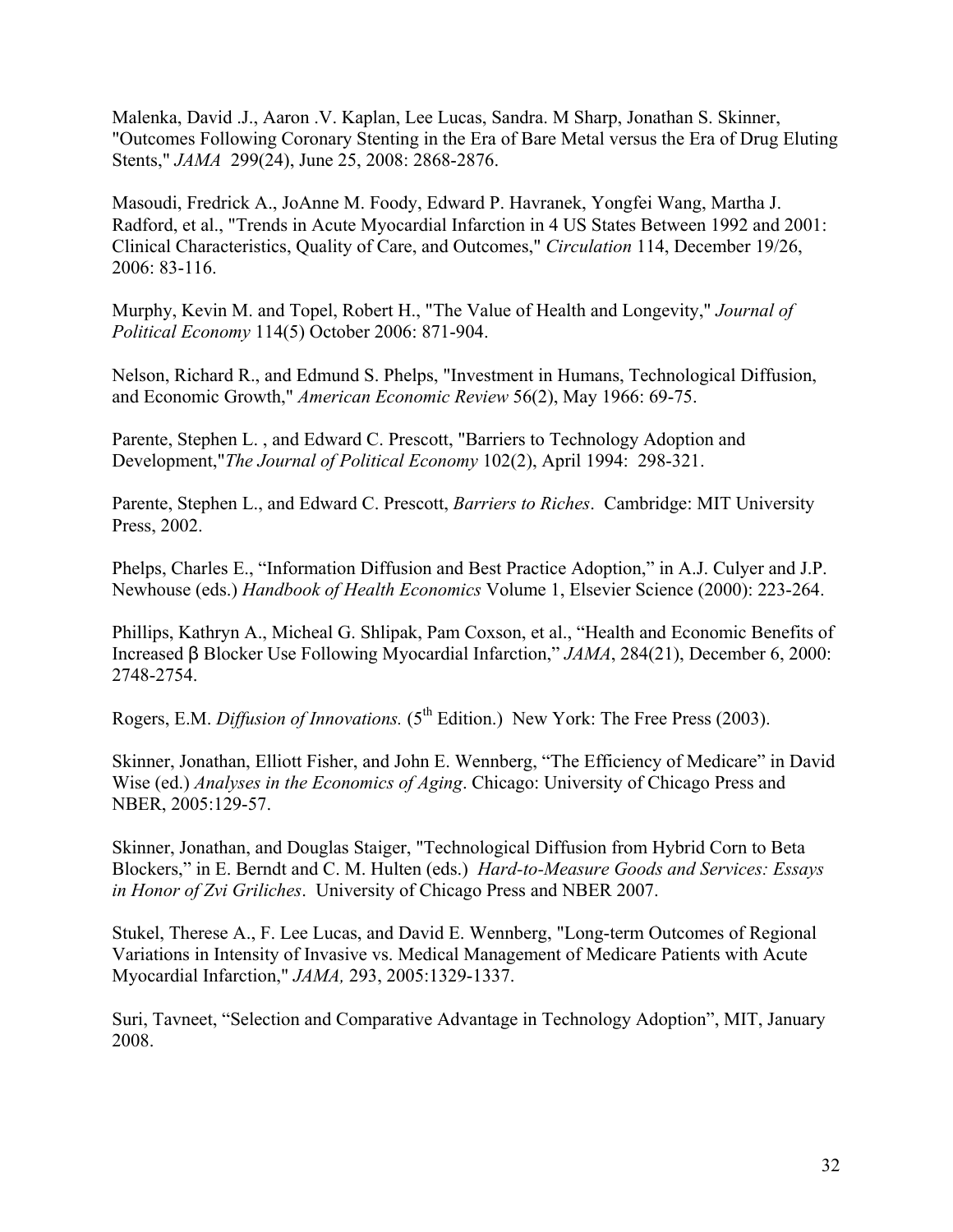Yusuf S., Peto R., Lewis J., Collins R., Sleight P. "Beta blockade during and after myocardial infarction: an overview of the randomized trials," *Progress in Cardiovascular Diseases*. 1985;27(5):335-71.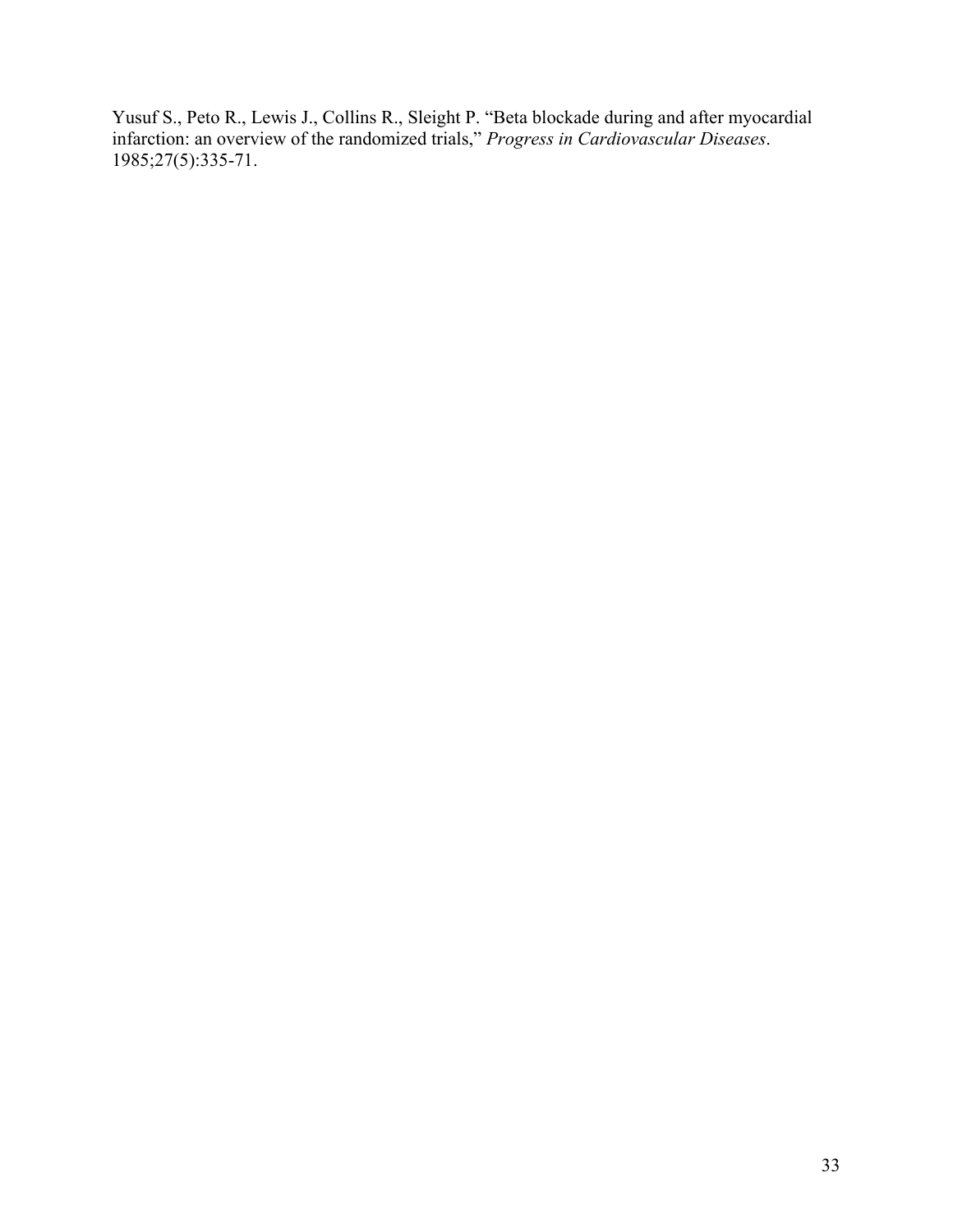# **Table 1a: Characteristics of Factor Model of Adoption: Correlation Structure**

|                                                                                        | Common<br>Factor                                                               | <b>Aspirin</b> | $\beta$ Blocker | Reperfusion |  |  |  |
|----------------------------------------------------------------------------------------|--------------------------------------------------------------------------------|----------------|-----------------|-------------|--|--|--|
| Common                                                                                 |                                                                                |                |                 |             |  |  |  |
| Factor                                                                                 |                                                                                |                |                 |             |  |  |  |
| <b>Aspirin</b>                                                                         | $0.871*$                                                                       |                |                 |             |  |  |  |
| $\beta$ Blocker                                                                        | $0.792*$                                                                       | $0.429*$       |                 |             |  |  |  |
| 12 Hour                                                                                | $0.300*$                                                                       | $0.189*$       | 0.031           |             |  |  |  |
| Reperfusion                                                                            |                                                                                |                |                 |             |  |  |  |
| Notes: The table reports correlations at the hospital level ( $N = 2765$ ) weighted by |                                                                                |                |                 |             |  |  |  |
| number of patients in each hospital. Data from the Cooperative Cardiovascular Project  |                                                                                |                |                 |             |  |  |  |
|                                                                                        | (CCP), 1994/95, with a sample of 139,847 AMI patients. $*$ denotes $p < 0.001$ |                |                 |             |  |  |  |

### **Table 1b: Characteristics of Factor Model of Adoption: Association with Characteristics of the Hospital**

|                                                                   | Quintile 5<br>(Quickest) | <b>Quintile 4</b> | <b>Quintile 3</b> | <b>Quintile 2</b> | Quintile 1<br>(Slowest) | Overall |
|-------------------------------------------------------------------|--------------------------|-------------------|-------------------|-------------------|-------------------------|---------|
| Aspirin                                                           | 0.90                     | 0.85              | 0.80              | 0.76              | 0.65                    | 0.80    |
| $\beta$ Blocker                                                   | 0.65                     | 0.53              | 0.46              | 0.40              | 0.31                    | 0.47    |
| Reperfusion within 12<br>hours                                    | 0.21                     | 0.20              | 0.19              | 0.18              | 0.15                    | 0.18    |
| Average hospital<br>volume*                                       | 95                       | 101               | 94                | 88                | 67                      | 89      |
| Major teaching<br>hospital                                        | 0.43                     | 0.30              | 0.23              | 0.17              | 0.05                    | 0.24    |
| Average State Income<br>(1994/95)                                 | 43,790                   | 42,603            | 42,168            | 42,215            | 41,648                  | 42,495  |
| % Admitted to<br><b>Hospital Performing</b><br>Stents in 2003 /04 | 0.73                     | 0.70              | 0.60              | 0.50              | 0.31                    | 0.57    |
| Of those, % Drug-<br>Eluting Stent 2003/04                        | 0.61                     | 0.62              | 0.39              | 0.55              | 0.53                    | 0.59    |

See notes above in Table 1a. \*Volume for Medicare patients only. Weighted by number of patients in each hospital. Estimates for each quintile are based on samples of approximately 28,000 AMI patients. Stent data are derived from Medicare Part A (hospital) claims.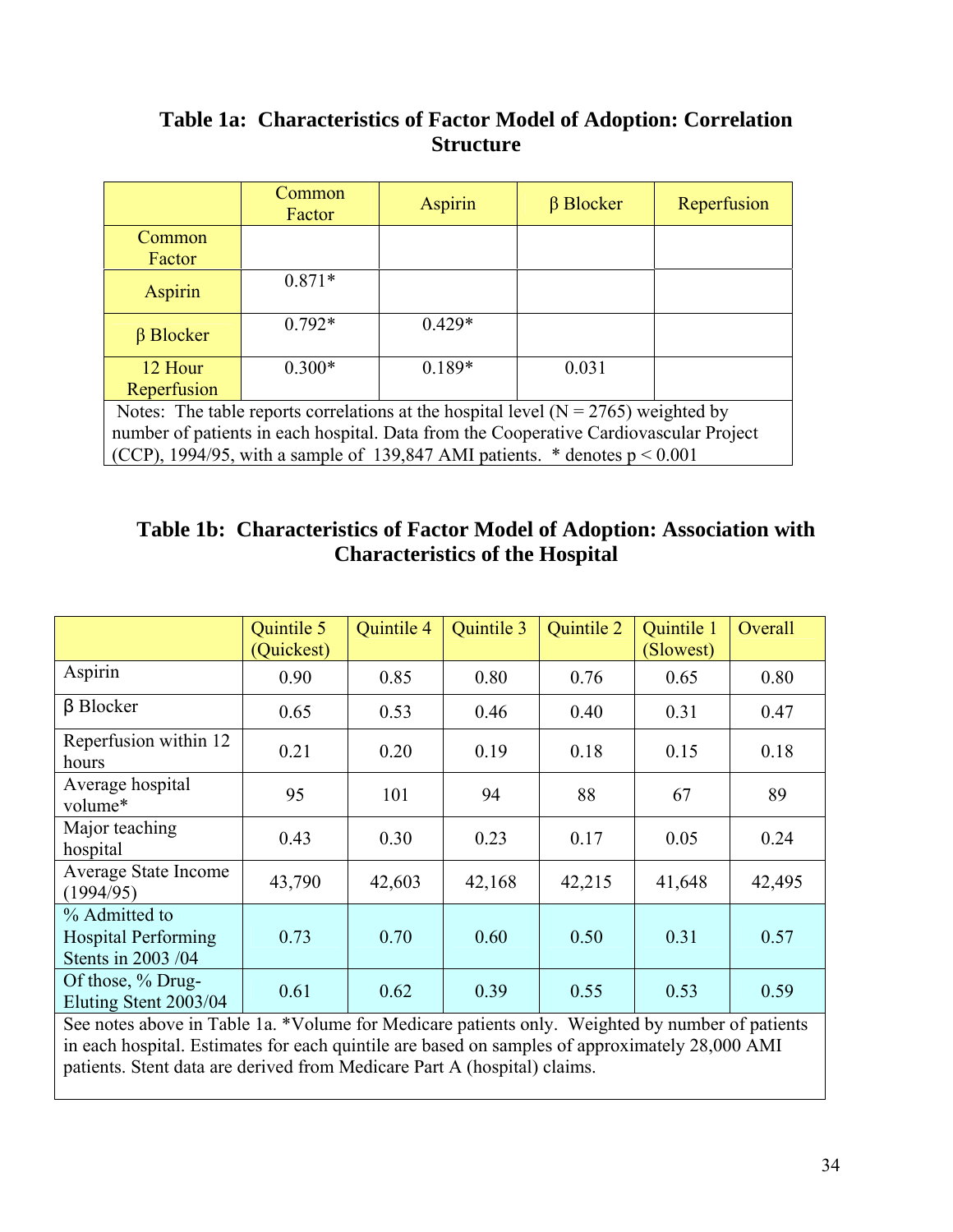| Input        |          | $\overline{2}$ | 3        | 4       |
|--------------|----------|----------------|----------|---------|
| Diffusion    | 0.017    | 0.017          |          |         |
| (continuous) | (0.001)  | (0.001)        |          |         |
| Diffusion    |          |                | 0.012    | 0.012   |
| Quintile 2   |          |                | (0.002)  | (0.002) |
| Diffusion    |          |                | 0.020    | 0.020   |
| Quintile 3   |          |                | (0.002)  | (0.002) |
| Diffusion    |          |                | 0.028    | 0.028   |
| Quintile 4   |          |                | (0.002)  | (0.002) |
| Diffusion    |          |                | 0.033    | 0.033   |
| Quintile 5   |          |                | (0.002)  | (0.002) |
| Log(DRG)     | 0.031    | 0.019          | 0.031    | 0.020   |
|              | (0.004)  | (0.004)        | (0.004)  | (0.004) |
| Year Trend   | 0.0030   | Fixed          | 0.0030   | Fixed   |
|              | (0.0001) | effects        | (0.0001) | effects |

### **Table 2: Regression Estimates of Survival on Technology Diffusion and Factor Inputs**

Notes:  $N = 49,937$  hospital-years. All regression weighted by the number of patients in each hospital-year. Sample limited to hospital/year observations with at least 5 observations per hospital. Standard errors (clustered at the hospital level) in parentheses.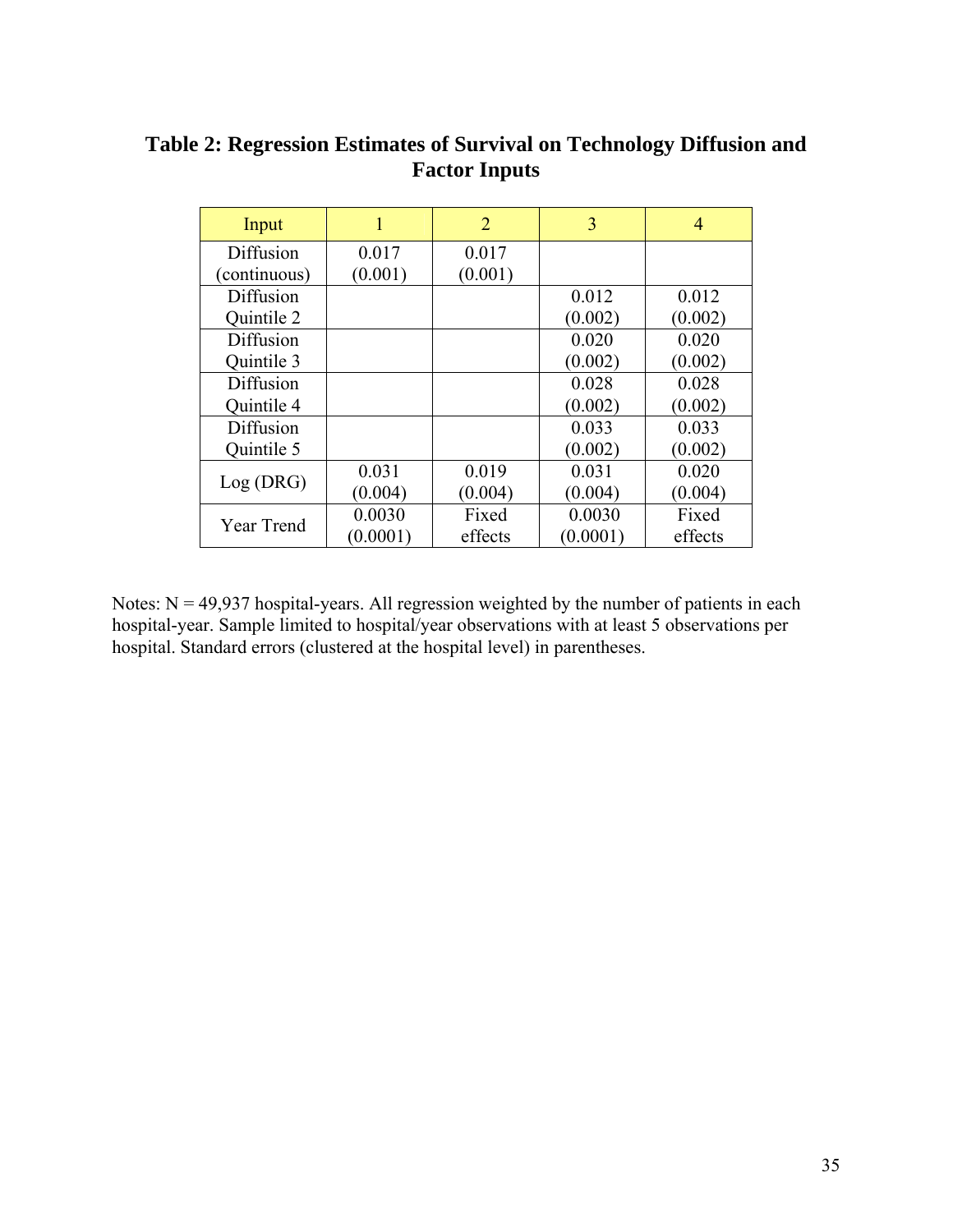# **Table 3: Regression Estimates of Survival on Factor Inputs for Alternative Specifications**

|                | Input       | Period   | Adj. for         | (A)            | (B)                 | (C)                    |
|----------------|-------------|----------|------------------|----------------|---------------------|------------------------|
|                |             | of       | <b>Diffusion</b> | No Year        | <b>Year Effects</b> | <b>Year Effects</b>    |
|                |             | Analysis |                  | <b>Effects</b> |                     | <b>Lagged Input</b>    |
|                |             |          |                  | 0.028          | $-0.010$            | $-0.015$               |
| $\mathbf{1}$   | Log(Expand) | 86-04    | N <sub>o</sub>   | (0.002)        | (0.003)             | (0.003)                |
|                |             |          |                  | [\$177,000]    | [Undefined]         | [Undefined]            |
|                |             |          |                  | 0.076          | 0.014               | $-0.015$               |
| $\overline{2}$ | Log(DRG)    | 86-04    | N <sub>0</sub>   | (0.003)        | (0.004)             | (0.004)                |
|                |             |          |                  | [\$65,000]     | [\$355,000]         | [Undefined]            |
|                |             |          | Continuous       | 0.078          | 0.019               | $-0.010$               |
| 3              | Log(DRG)    | 86-04    | Measure          | (0.003)        | (0.004)             | (0.003)                |
|                |             |          |                  | [\$64,000]     | [\$261,000]         | [Undefined]            |
|                |             |          | Diffusion        | 0.078          | 0.020               | $-0.010$               |
| $\overline{4}$ | Log(DRG)    | 86-04    | Quintile         | (0.003)        | (0.004)             | (0.003)                |
|                |             |          |                  | [\$64,000]     | [\$248,000]         | [Undefined]            |
|                |             |          | Hospital         | 0.102          | 0.052               | 0.003                  |
| 5              | Log(DRG)    | 86-04    | Fixed            | (0.002)        | (0.003)             | (0.003)                |
|                |             |          | Effect           | [\$49,000]     | [\$95,000]          | $[> $1 \text{ mill.}]$ |
|                |             |          | Hospital         | 0.122          | 0.068               | $-0.004$               |
| 6              | Log(DRG)    | 86-94    | Fixed            | (0.004)        | (0.004)             | (0.004)                |
|                |             |          | Effect           | [\$41,000]     | [\$73,000]          | [Undefined]            |
|                |             |          |                  | 0.047          | 0.043               | 0.002                  |
|                |             |          | Hospital         | (0.004)        | (0.004)             | (0.004)                |
| $\overline{7}$ | Log(DRG)    | 95-04    | Fixed            | [\$106,000]    | [\$115,000]         | $[> $1 \text{ mill.}]$ |
|                |             |          | Effect           |                |                     |                        |
|                |             |          |                  |                |                     |                        |

Notes: See notes to Table 2. Each entry in the table is the coefficient on factor inputs from a different specification as indicated in the table. Models with lags drop data from 1986, and have N=46,098. Cost-effectiveness ratios in brackets.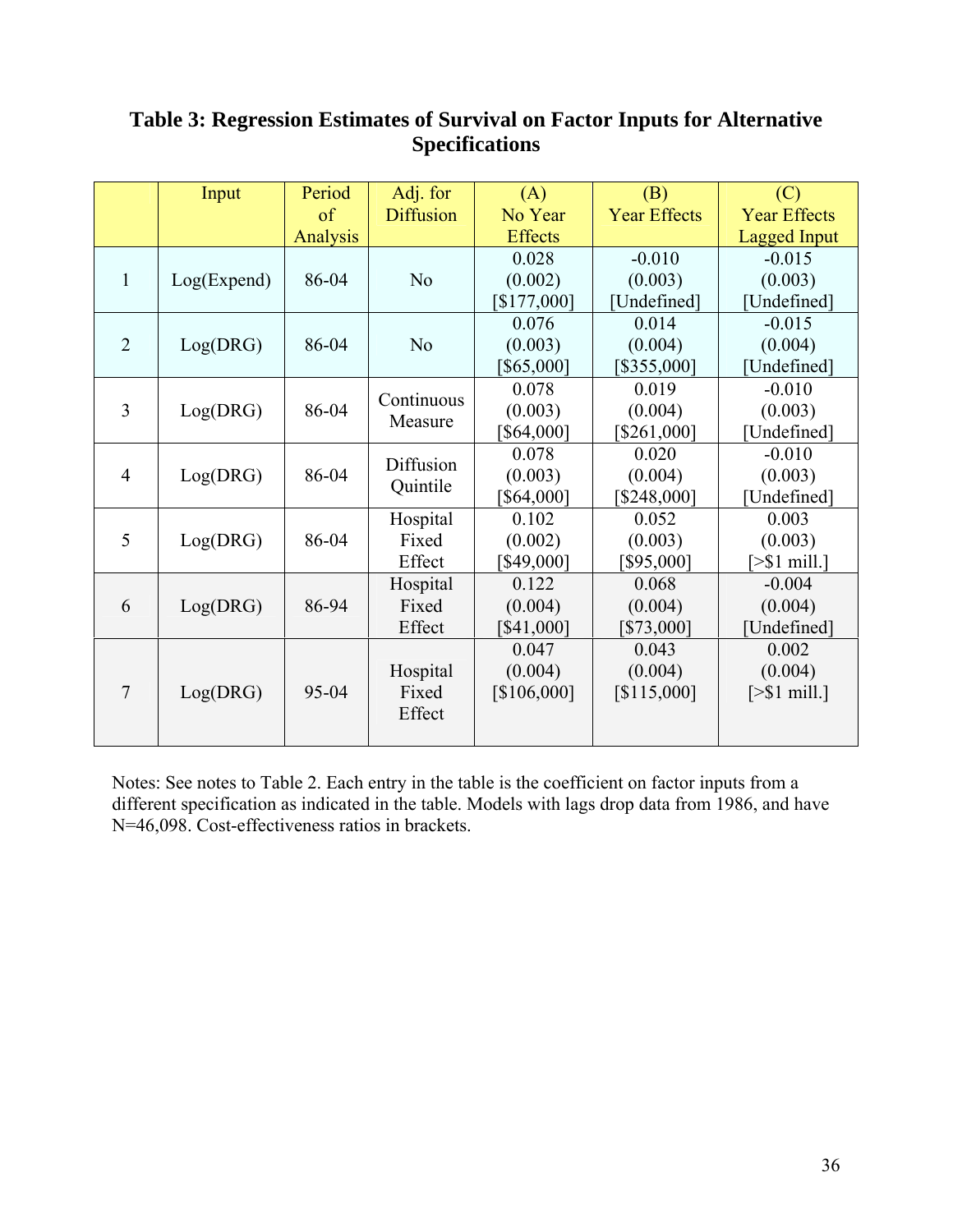|                                         | Coefficient<br>Ln(DRG) | Coefficient<br>$Ln(DRG)^2$ | <b>CE Ratio:</b><br>$25^{\text{th}}$<br>Percentile | <b>CE Ratio:</b><br>$50^{\text{th}}$<br>Percentile | <b>CE Ratio:</b><br>$75^{\text{th}}$<br>Percentile |
|-----------------------------------------|------------------------|----------------------------|----------------------------------------------------|----------------------------------------------------|----------------------------------------------------|
| Quintile 1<br>(Slowest)<br>$N = 13,968$ | 0.233<br>(0.033)       | $-0.060$<br>(0.011)        | 0.071<br>(0.006)<br>[\$70,000]                     | 0.057<br>(0.006)<br>[\$87,000]                     | 0.045<br>(0.007)<br>[\$110,000]                    |
| Quintile 2<br>$N = 10,132$              | 0.214<br>(0.038)       | $-0.058$<br>(0.014)        | 0.058<br>(0.007)<br>[\$86,000]                     | 0.045<br>(0.007)<br>[\$110,000]                    | 0.032<br>(0.009)<br>[\$155,000]                    |
| Quintile 3<br>(Middle)<br>$N = 8,923$   | 0.243<br>(0.037)       | $-0.073$<br>(0.013)        | 0.048<br>(0.006)<br>[\$103,000]                    | 0.031<br>(0.007)<br>[\$160,000]                    | 0.016<br>(0.008)<br>[\$310,000]                    |
| Quintile 4<br>$N = 8,183$               | 0.219<br>(0.043)       | $-0.061$<br>(0.016)        | 0.053<br>(0.057)<br>[\$94,000]                     | 0.039<br>(0.008)<br>[\$127,000]                    | 0.026<br>(0.009)<br>[\$191,000]                    |
| Quintile 5<br>(Fastest)<br>$N = 8,731$  | 0.259<br>(0.038)       | $-0.080$<br>(0.014)        | 0.044<br>(0.007)<br>[\$113,000]                    | 0.025<br>(0.007)<br>[\$199,000]                    | 0.009<br>(0.009)<br>[\$552,000]                    |

**Table 4: Regression Estimates Stratified by Quintile of Diffusion** 

Notes: See notes to Table 2. Each row reports results from estimating a regression of survival on  $ln(DRG)$  and  $ln(DRG)^2$ , controlling for hospital and year fixed effects. Cost-effectiveness ratios in brackets.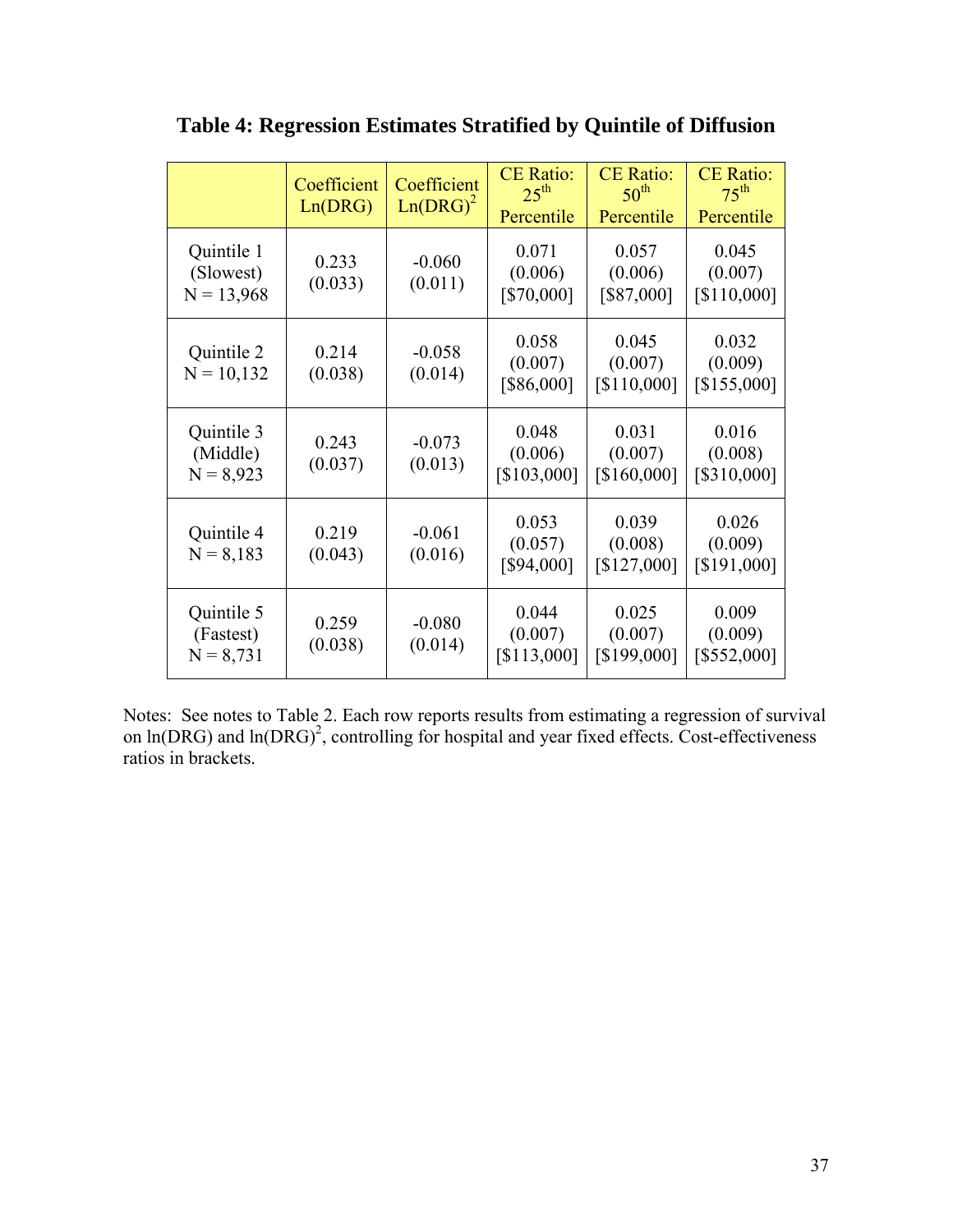|                                    | Survival: 1994/95                  |                                    |                                    | Survival: 2003/04                  | Change in Survival:<br>1994/95 to 2003/04 |                                    |
|------------------------------------|------------------------------------|------------------------------------|------------------------------------|------------------------------------|-------------------------------------------|------------------------------------|
|                                    | 2003/04<br>Quintile 1<br>(Slowest) | 2003/04<br>Quintile 5<br>(Fastest) | 2003/04<br>Quintile 1<br>(Slowest) | 2003/04<br>Quintile 5<br>(Fastest) | 2003/04<br>Quintile 1<br>(Slowest)        | 2003/04<br>Quintile 5<br>(Fastest) |
| 1994/95<br>Quintile 1<br>(Slowest) | 0.651<br>(0.008)                   | 0.656<br>(0.013)                   | 0.688<br>(0.004)                   | 0.712<br>(0.012)                   | 0.037<br>(0.009)                          | 0.055<br>(0.015)                   |
| 1994/95<br>Quintile 5<br>(Fastest) | 0.684<br>(0.006)                   | 0.690<br>(0.005)                   | 0.701<br>(0.007)                   | 0.721<br>(0.006)                   | 0.013<br>(0.008)                          | 0.031<br>(0.006)                   |

### **Table 5: Growth in Risk-Adjusted Survival by Diffusion Quintiles in 1994/95 and in 2003**

Notes: All standard errors are clustered at the hospital level.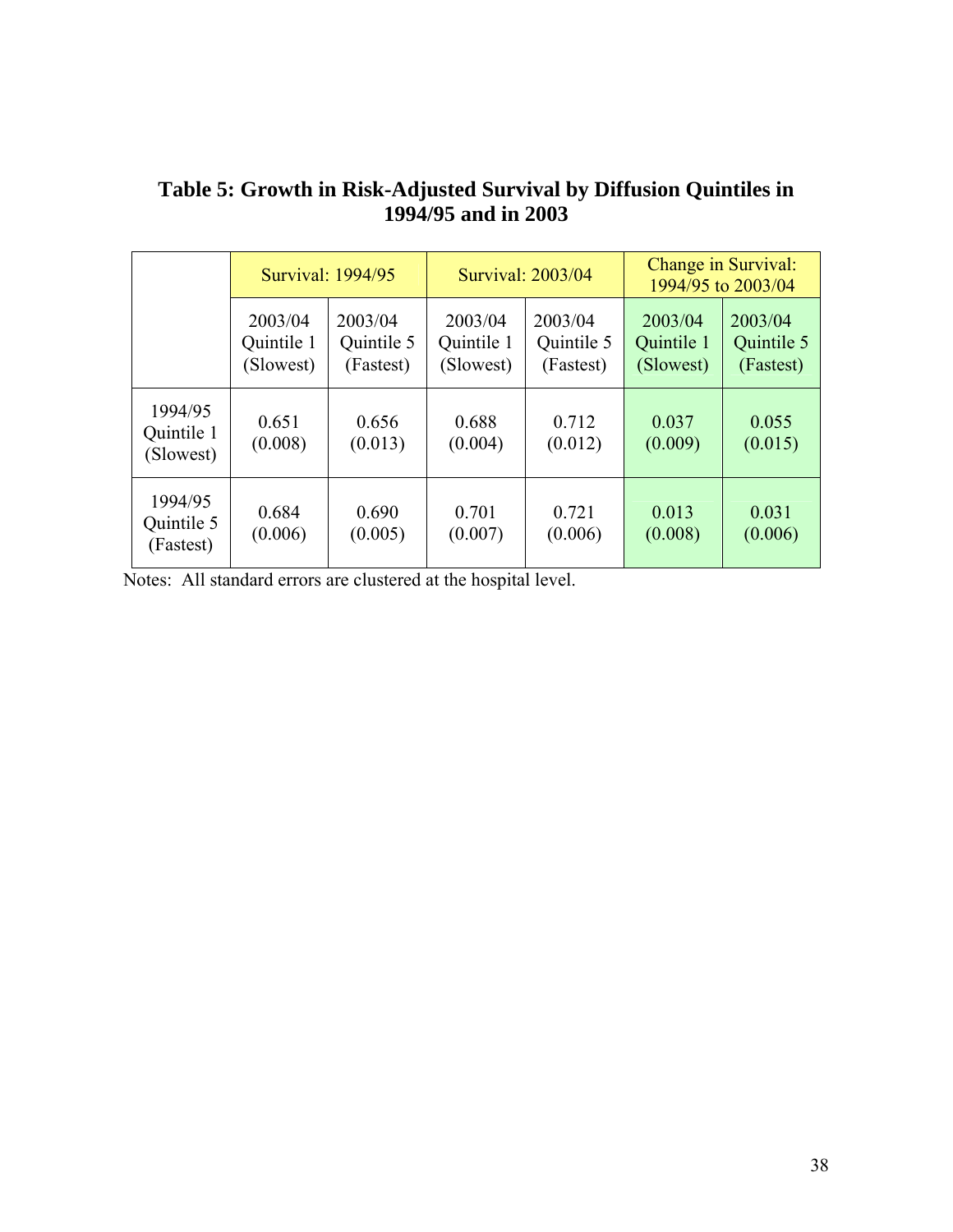

**Figure 1: One-Year Risk-Adjusted Survival Rate and One-Year Inpatient (Part A) Hospital Expenditures Following AMI (2004\$)**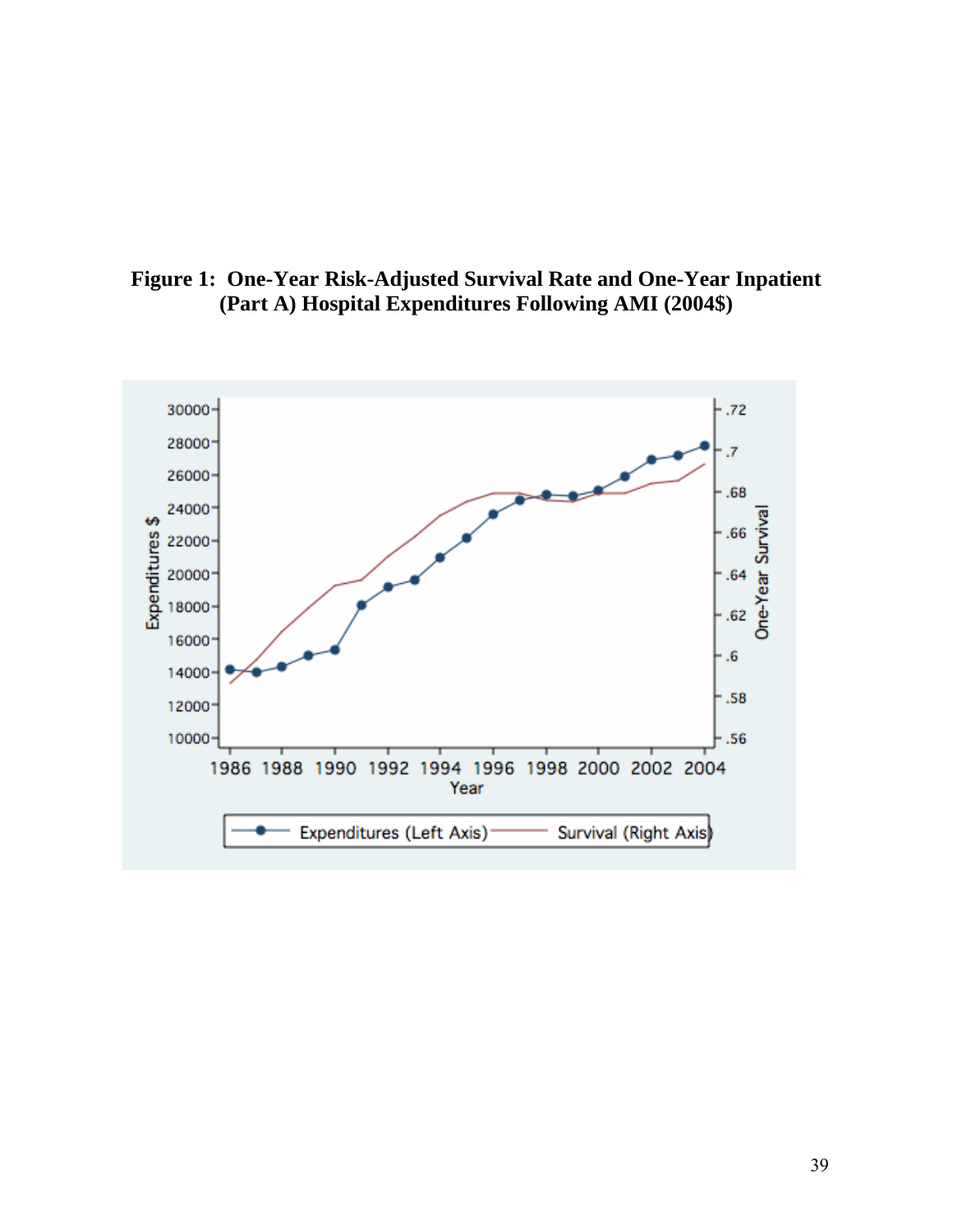

**Figure 2: Survival Rates by Year and Diffusion Quintile, 1986-2004**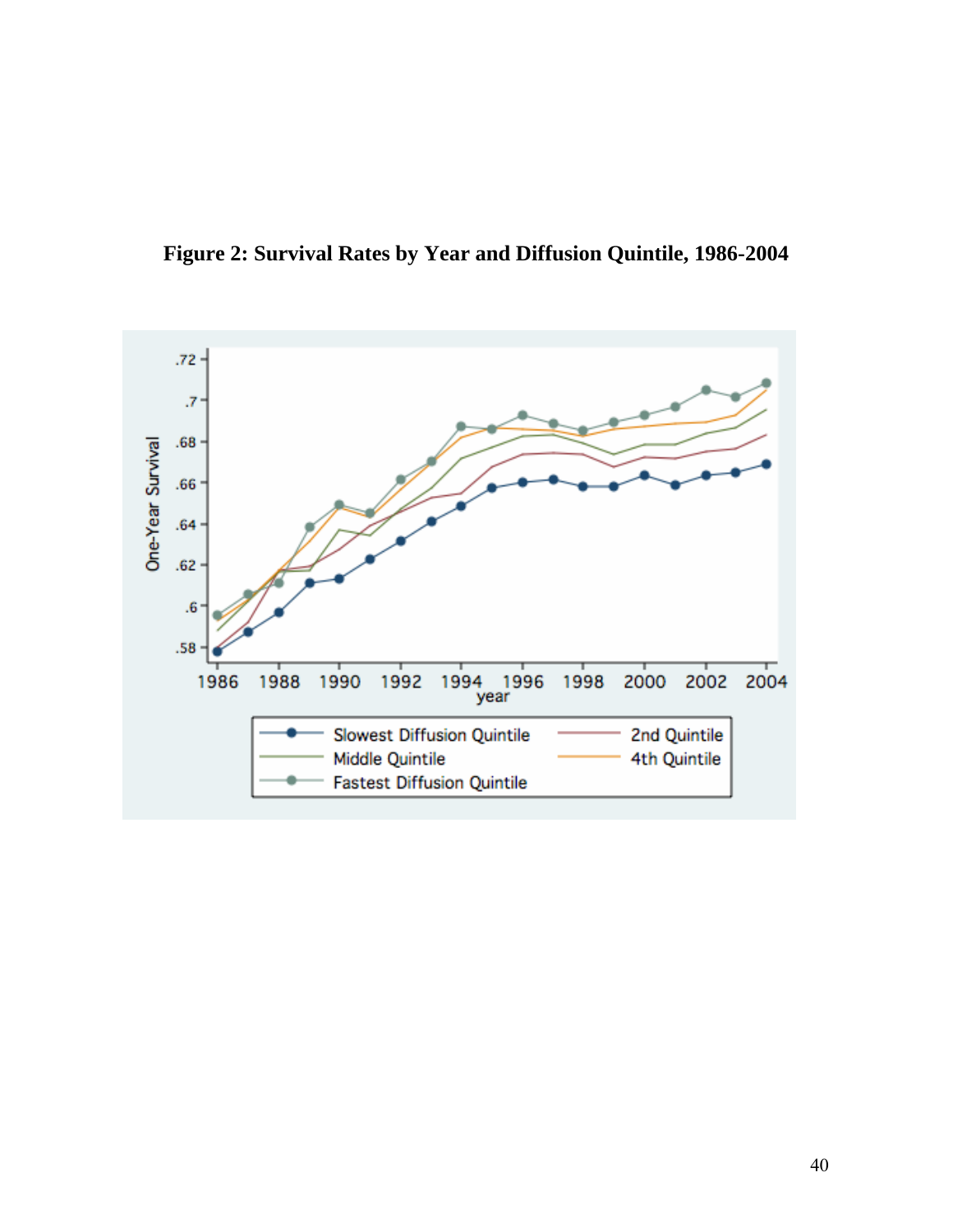

**Figure 3a: Medicare Reimbursement by Year and Quintile of the Propensity to Adopt**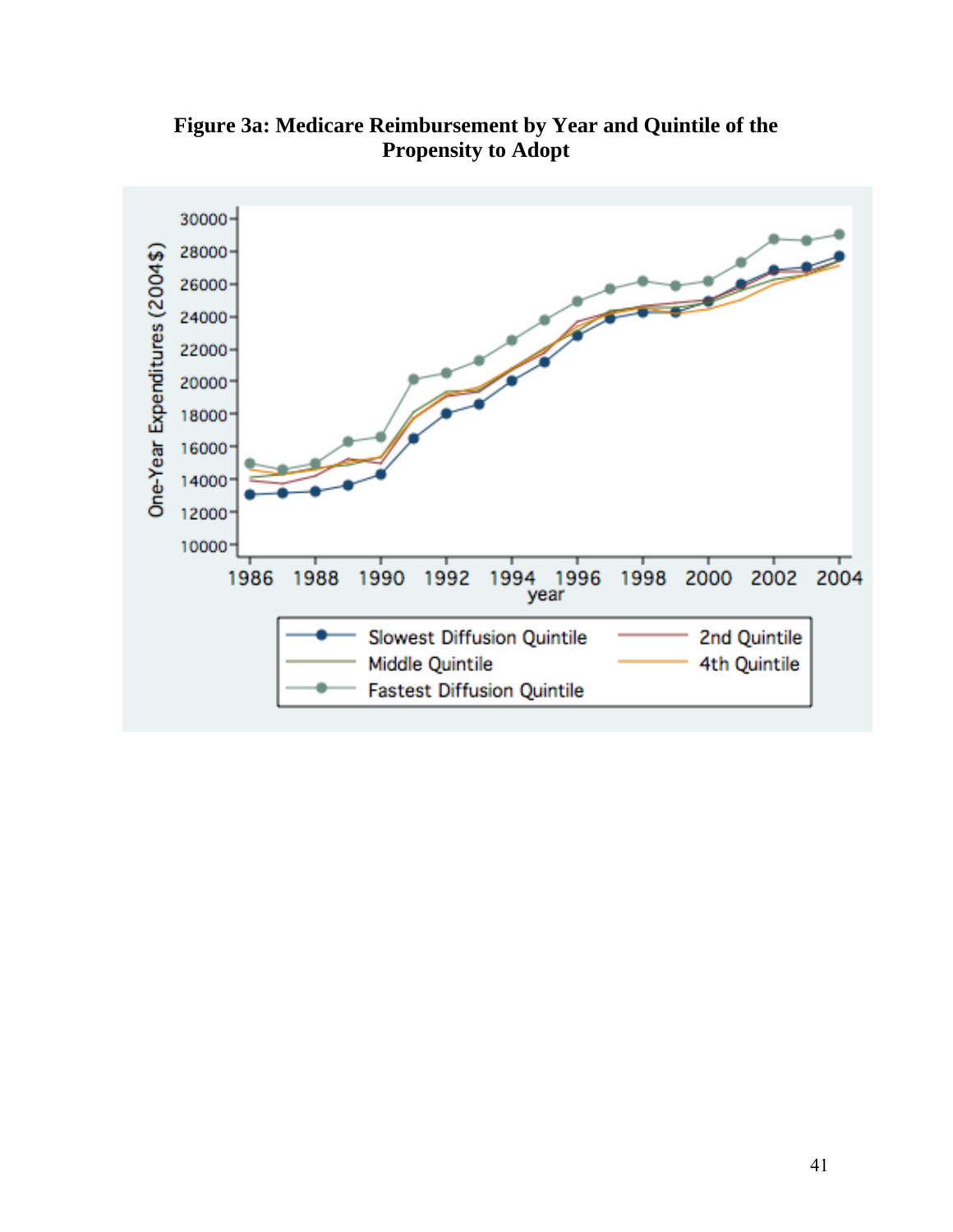

**Figure 3b: Normalized Medicare Reimbursements (DRG Weights Multiplied by Common Reimbursement Rate)**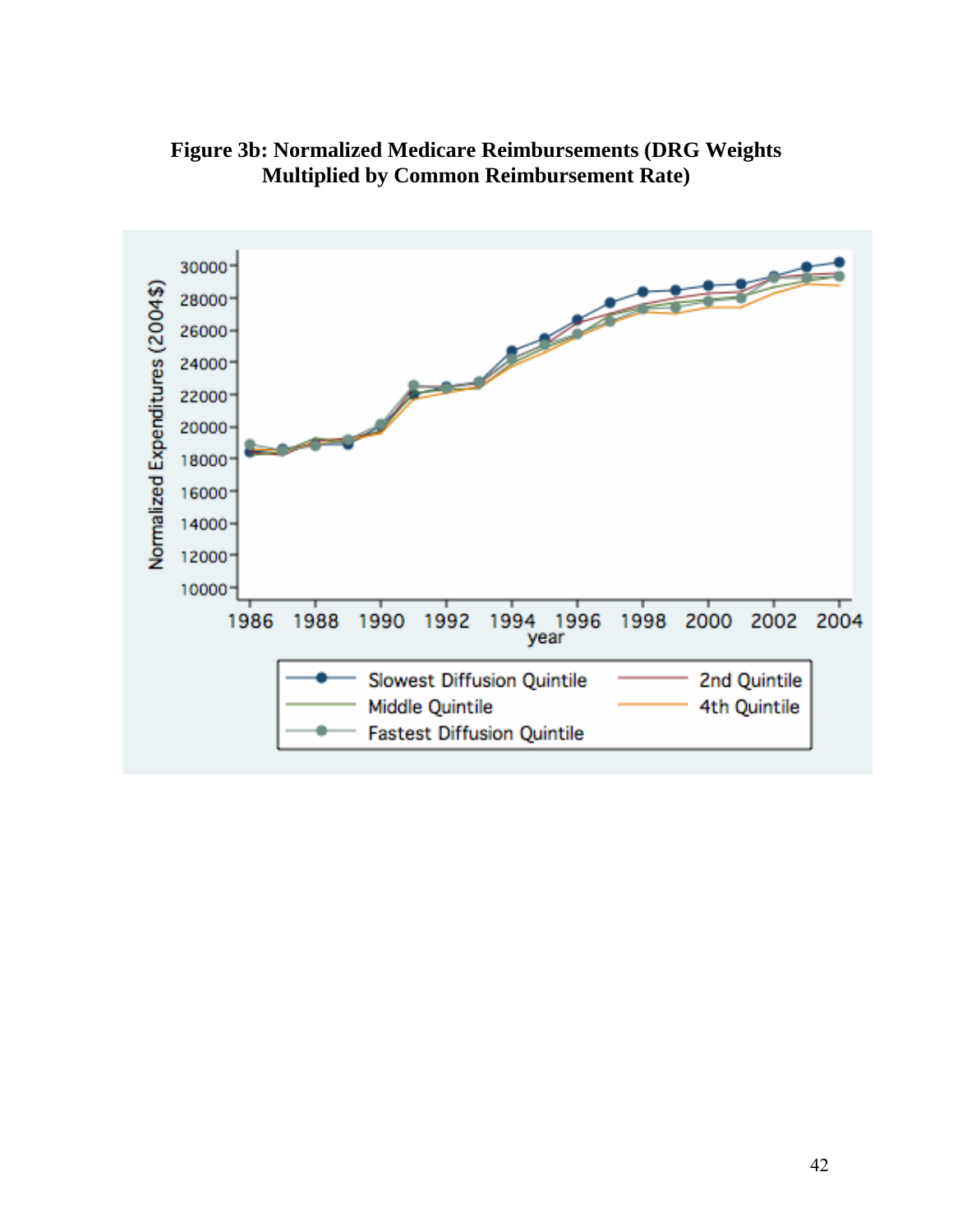**Figure 4: Interpreting the Evidence on Survival and Health Outcomes: "Flat of the Curve" vs. Productivity Differentials** 

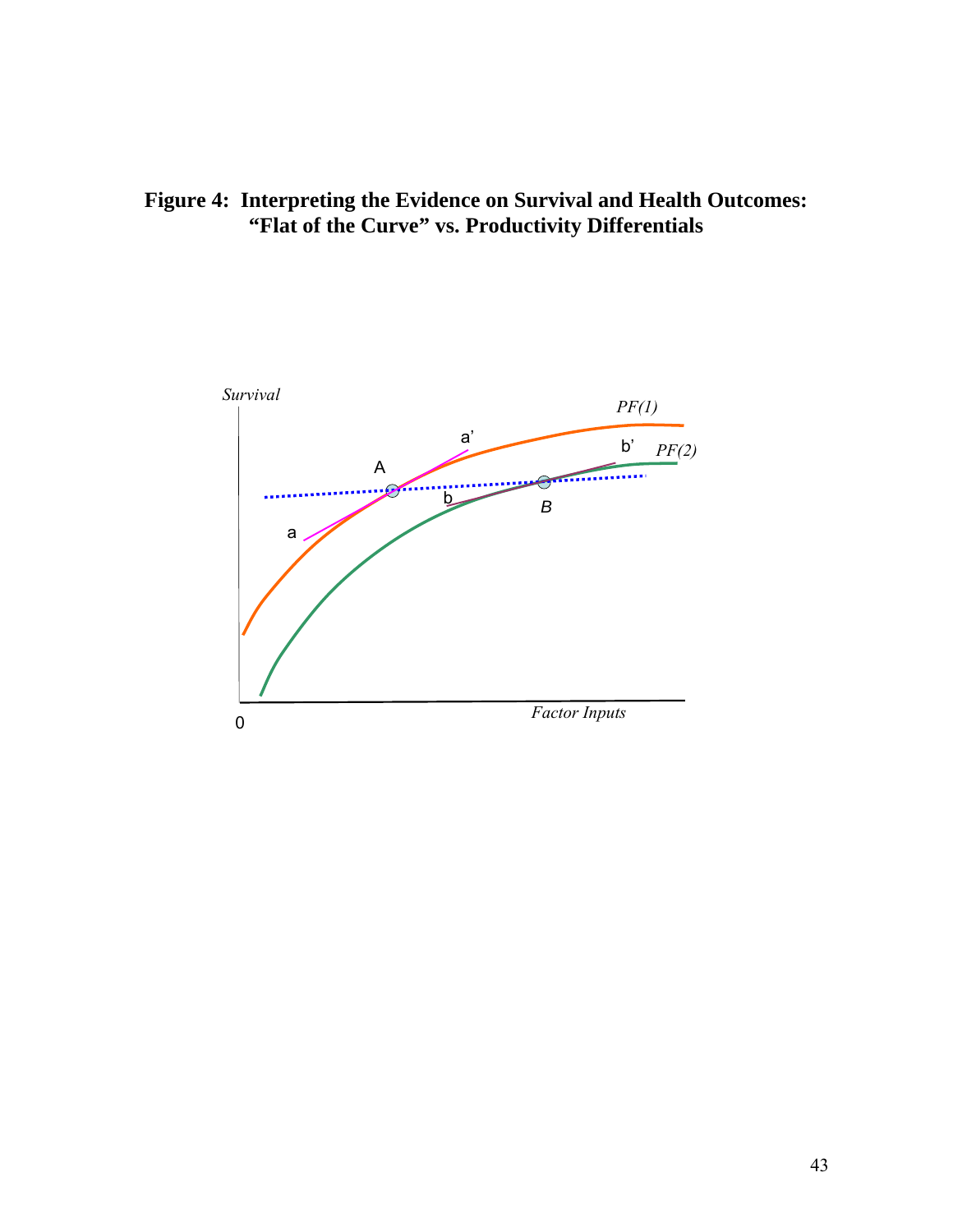

**Figure 5: Estimated Production Functions for Quintiles 1 (Fastest) 3 (Middle) and 5 (Slowest) Hospitals, 2004** 

Note: Estimates based on regression analysis reported in Table 4.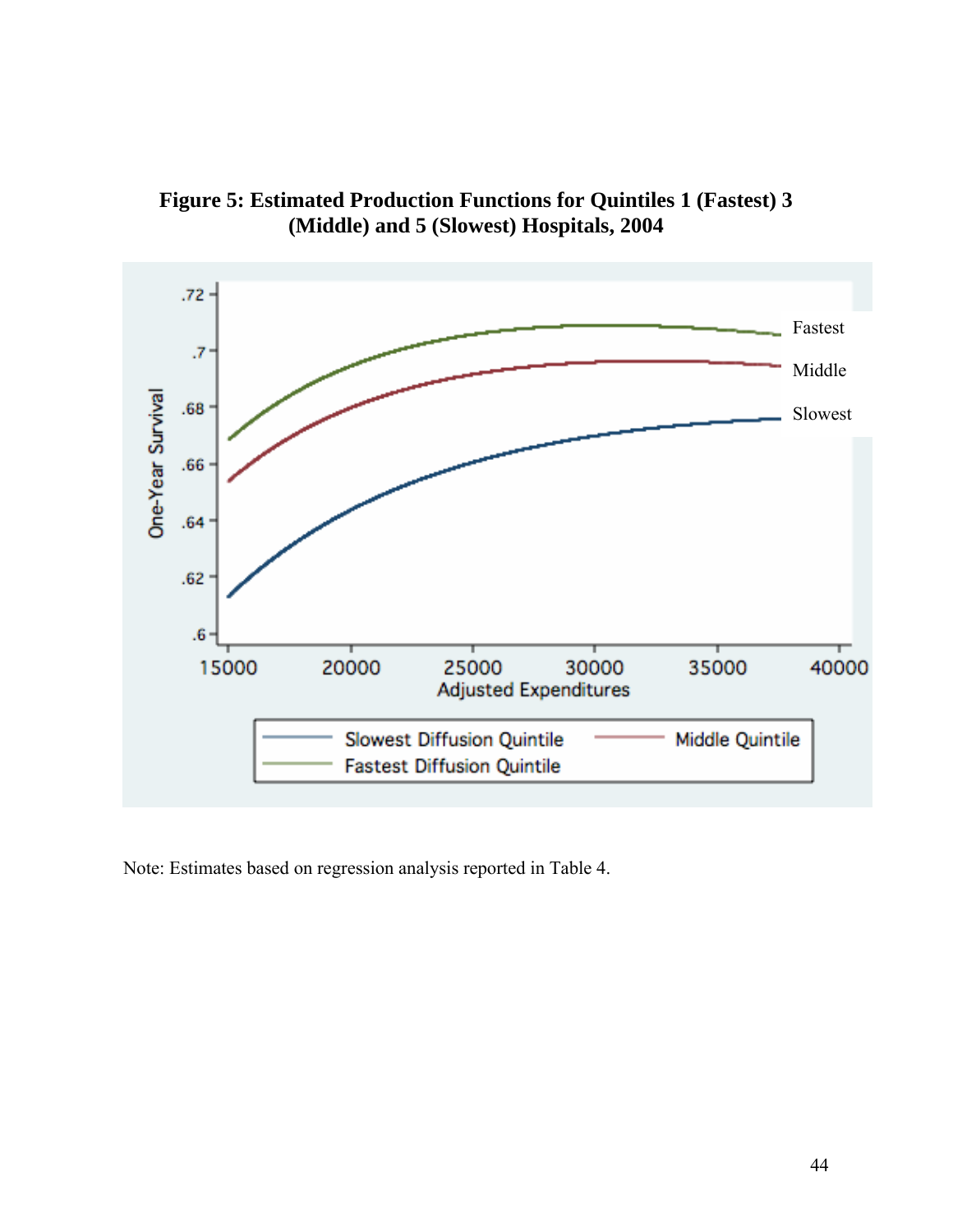#### **Appendix: The Derivation of the Dynamic Model**

We rewrite the objective function (7) for hospital i at time t as Equation A.1:

(A.1) 
$$
V_i = \sum_{t=0}^{\infty} \left[ \Psi_i (a_{it} + \beta x_{it}) - \varphi_i P_{it} X_{it} - C_i (\pi_{it}) + K_{it} \right] (1+r)^{-t}
$$

The basic model – in which saving lives is good, and spending more is  $bad - is$ consistent with a range of models trying to capture what it is that hospitals maximize. For example, consider a model in which there exists a tension between two goals of the hospital: to maximize social welfare – the value of lives saved less resource costs – and the desire to maintain financial stability by maximizing profits. Suppose that the relative weight between the two objectives is given by  $\mu_i$ , which is hospital-specific and ranges between one (the hospital maximizes social welfare without regard to its own financial position) and zero (the hospital cares solely about maximizing profit). Thus the objective function is

$$
V_{i} = \sum_{t=0}^{\infty} \left[ \mu_{i} [\Psi^{*} (a_{it} + \beta x_{it}) - P_{it} X_{it} + K_{it} - C_{i} (\pi_{it})] + (1 - \mu_{i}) [\omega_{i} P_{it} X_{it} + K_{it} - C_{i} (\pi_{it})] \right] (1 + r)^{-t}
$$
  
(A.2)

in which  $\Psi^*$  is the true social value of survival,  $\omega_i$  the marginal proportional contribution to profitability of an incremental  $X_{it}$ , and  $K_{it}$ , the fixed subsidization or fixed costs, and  $P_{it}$  the factor cost, are defined as above. It is straightforward to show that (A.1) is a "reduced-form" version of (A.2), where  $\Psi_i = \mu_i \Psi^*$  and  $\varphi_i = \mu_i - \omega_i(1 - \mu_i)$ . Note that  $\varphi_i > 0$  for the solution to exist (since the marginal productivity of  $X_{it}$  in this log-linear production function never turns negative), so the temptation to provide a highly profitable procedure must be tempered by at least some desire to curb allocative inefficiency.

The discrete discrete-time Lagrangian based on A.1 is written

(A.3) 
$$
\mathfrak{I} = V_i - \sum_{t=0}^{\infty} \lambda_{it} [a_{it+1} - a_{it} - \pi_{it} (a_{t+1}^* - a_{it})]
$$

This model can also be written in continuous time as a current-value Hamiltonian, but we maintain a discrete time structure to help specify the empirical model. The first-order conditions are written:

(A.4a) 
$$
\frac{\partial \mathfrak{I}}{\partial X_{it}} = \left[ \frac{\Psi_i \beta}{X_{it}} - \varphi_i P_{it} \right] (1+r)^{-t}
$$

(A.4b) 
$$
\frac{\partial \mathfrak{I}}{\partial \pi_{ii}} = -(1+r)^{-t} C_{ii} + \lambda_{ii} (a_{i+1}^* - a_{ii})
$$

$$
\frac{\partial \mathfrak{S}}{\partial a_{it}} = \Psi_i (1+r)^{-t} + \lambda_{it} (1-\pi_{it}) - \lambda_{it-1}
$$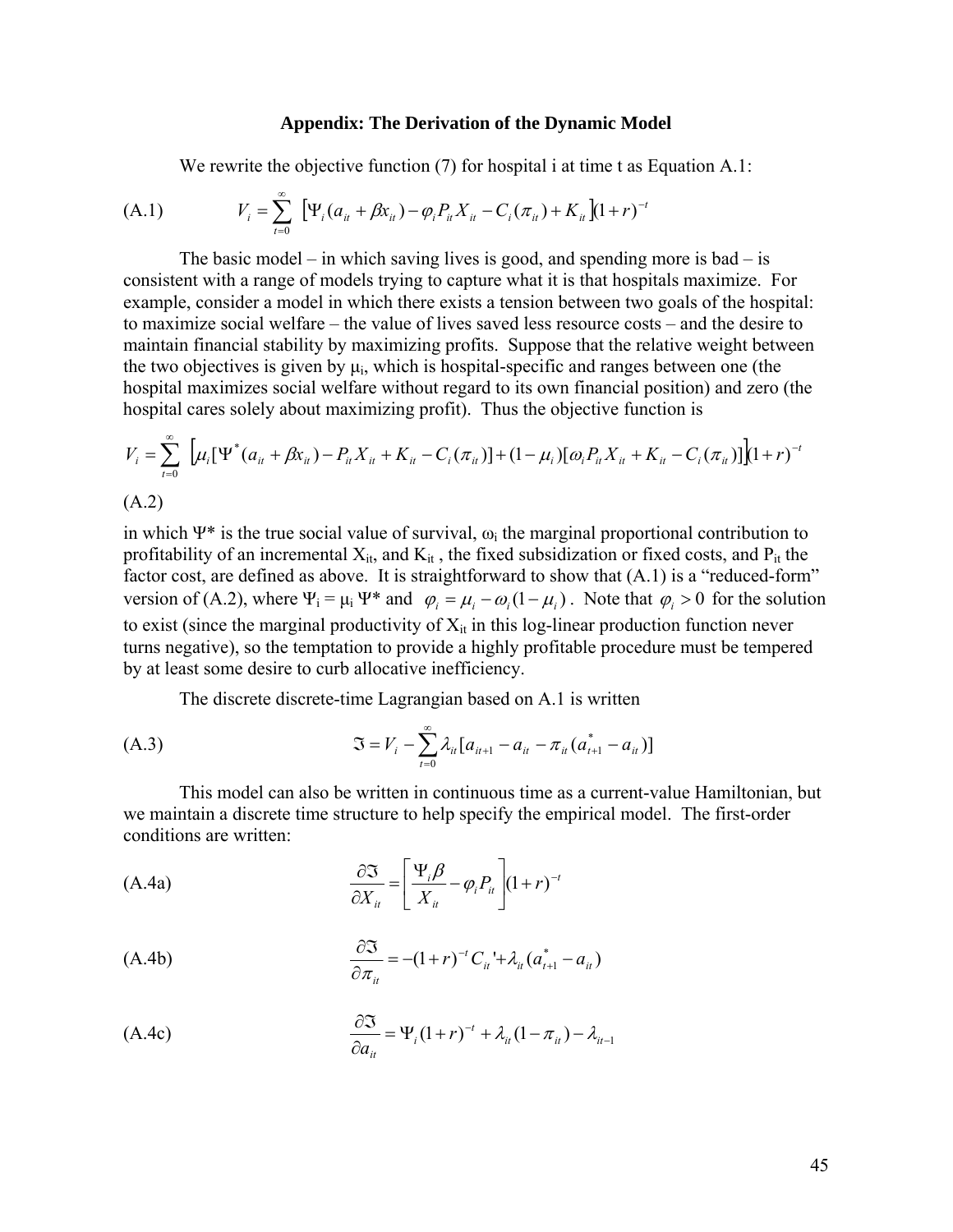(A.4d) 
$$
\frac{\partial \mathfrak{I}}{\partial \lambda_{it}} = a_{it+1} - a_{it} - \pi_{it} (a_{t+1}^* - a_{it})
$$

In addition to these four first-order conditions, we also add a solvency constraint:

(A.4e) 
$$
\sum_{t=0}^{\infty} [\varphi_{i}P_{it}X_{it} + K_{it} - C_{i}(\pi_{it})](1+r)^{-t} \ge 0
$$

to ensure the present value of profits is non-negative (although hospitals can lose money in a given year). While hospitals do go out of business, we seek to avoid these more complicated issues by focusing solely on hospitals that remain in the panel during the period of analysis.

We first characterize the equilibrium, and demonstrate that a steady-state solution exists:  $\pi_{it} = \pi_i$ . To show this, we first solve for  $\lambda_{it}$ . Dropping the i subscript and assuming a constant  $\pi$ , (A.3c) is written

(A.5)  
\n
$$
\lambda_0 = \lambda_1 (1 - \pi) + \mu \Psi (1 + r)^{-1}
$$
\n
$$
\lambda_1 = \lambda_2 (1 - \pi) + \mu \Psi (1 + r)^{-2}
$$

....

and by progressive substitution:

(A.6) 
$$
\lambda_0 = \lambda_k (1 - \pi)^k + \mu \Psi (1 + r)^{-1} \left[ 1 + \frac{1 - \pi}{1 + r} + \left( \frac{1 - \pi}{1 + r} \right)^2 + \dots + \left( \frac{1 - \pi}{1 + r} \right)^{k - 1} \right]
$$

Solving for the infinite series (which converges given that  $\pi$  and  $r > 0$ ) and assuming that the transversality condition is met, so that  $\lambda_k (1 - \pi)^k$  converges to zero as k gets large,  $\lambda_0 = \Psi /(\pi + r)$ . From A.5,

$$
\frac{\Psi}{\pi+r} = \lambda_1(1-\pi) + \mu\Psi(1+r)^{-1}
$$

By successive substitution,  $\lambda = \lambda_{t-1} / (1 + r)$ . This in turn implies a steady-state solution for  $X_{it} = X_i$  (since both  $\lambda$  and the objective function decay at the rate r).

By rearranging A.4b and substituting for  $\lambda$ <sub>t</sub>, one can derive Equation (11) in the text. By further substituting  $(1-\pi)/\pi$  for  $(a_1^* - a_1)$ , which comes from the steady-state expression in Equation (10), we can also write the solution for  $\pi$  as:

(A.7) 
$$
C'(\pi) = \Psi_i \frac{\alpha(1-\pi)}{\pi} \left[ \frac{1}{r+\pi} \right]
$$

Simulations of this key first-order condition suggests a high degree of dynamic stability.